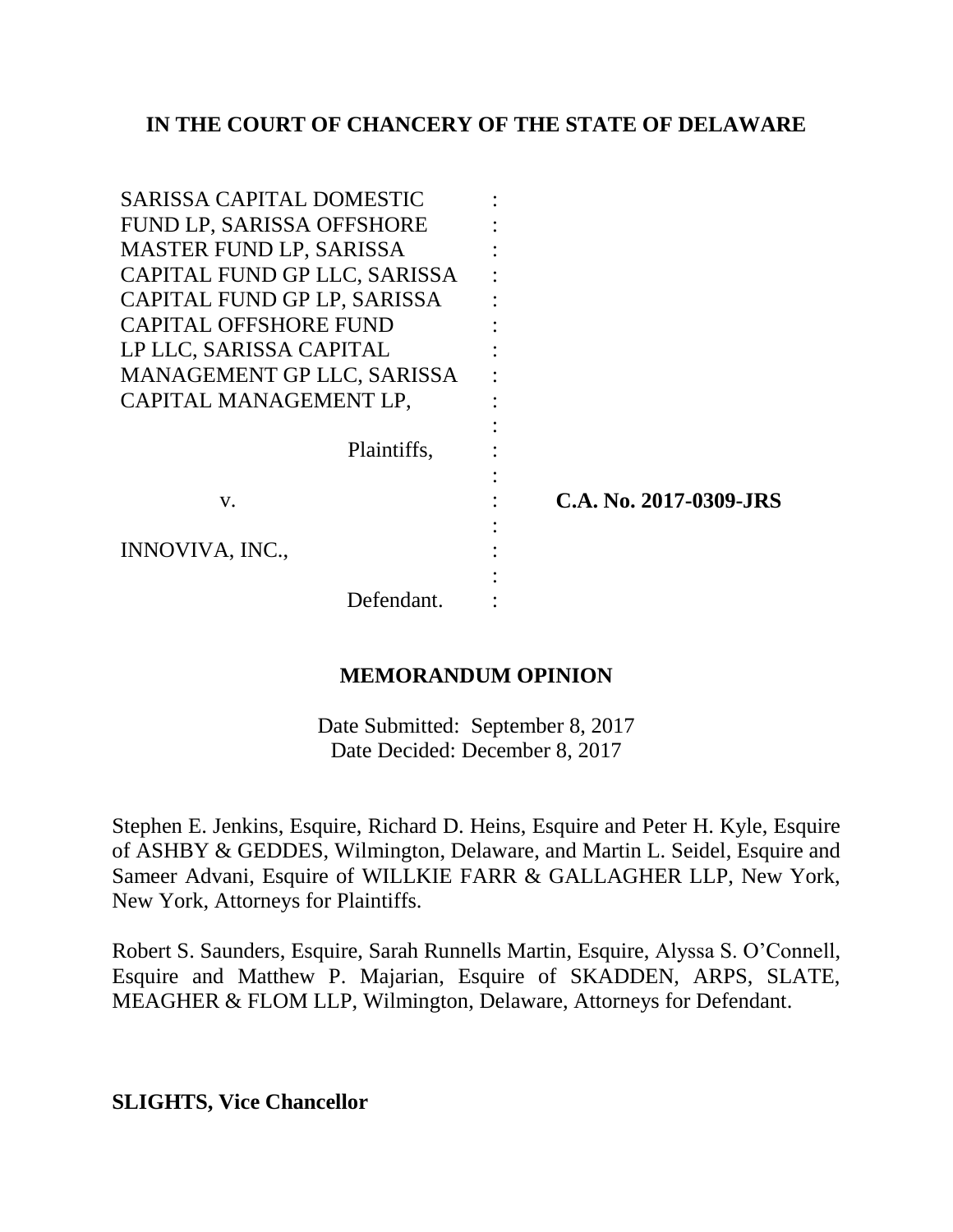Dissident shareholders of defendant, Innoviva, Inc. ("Innoviva"), mounted a proxy contest earlier this year to elect their director nominees to Innoviva's board of directors ("Board"). This action, arising amid the aftermath, concerns the *de jure*  composition of Innoviva's Board.

The dissident shareholders are plaintiffs, Sarissa Capital Domestic Fund LP, Sarissa Offshore Master Fund LP, Sarissa Capital Fund GP LLC, Sarissa Capital Fund GP LP, Sarissa Capital Offshore Fund LP LLC, Sarissa Capital Management GP LLC and Sarissa Capital Management LP (collectively, "Sarissa"). In anticipation of Innoviva's 2017 annual stockholder meeting on April 20, 2017, Sarissa launched a proxy contest to elect three director nominees to Innoviva's seven-member Board: George W. Bickerstaff III ("Bickerstaff"), Jules Haimovitz ("Haimovitz") and Odysseas Kostas ("Kostas").

Sarissa's proxy contest commenced in February 2017. In its proxy materials, Sarissa charged that Innoviva's incumbent directors were "grossly overpaid . . . in the face of poor stock performance" and were "failing to fulfill [their] duty of oversight."<sup>1</sup> Thus, Sarissa reckoned, Innoviva was "not be[ing] run for the benefit

<sup>&</sup>lt;sup>1</sup> JX 36 (Innoviva, Inc., Definitive Additional Materials (Form DFAN14A), filed Mar. 30, 2017) ("Sarissa Form DFAN14A") at 21, 45.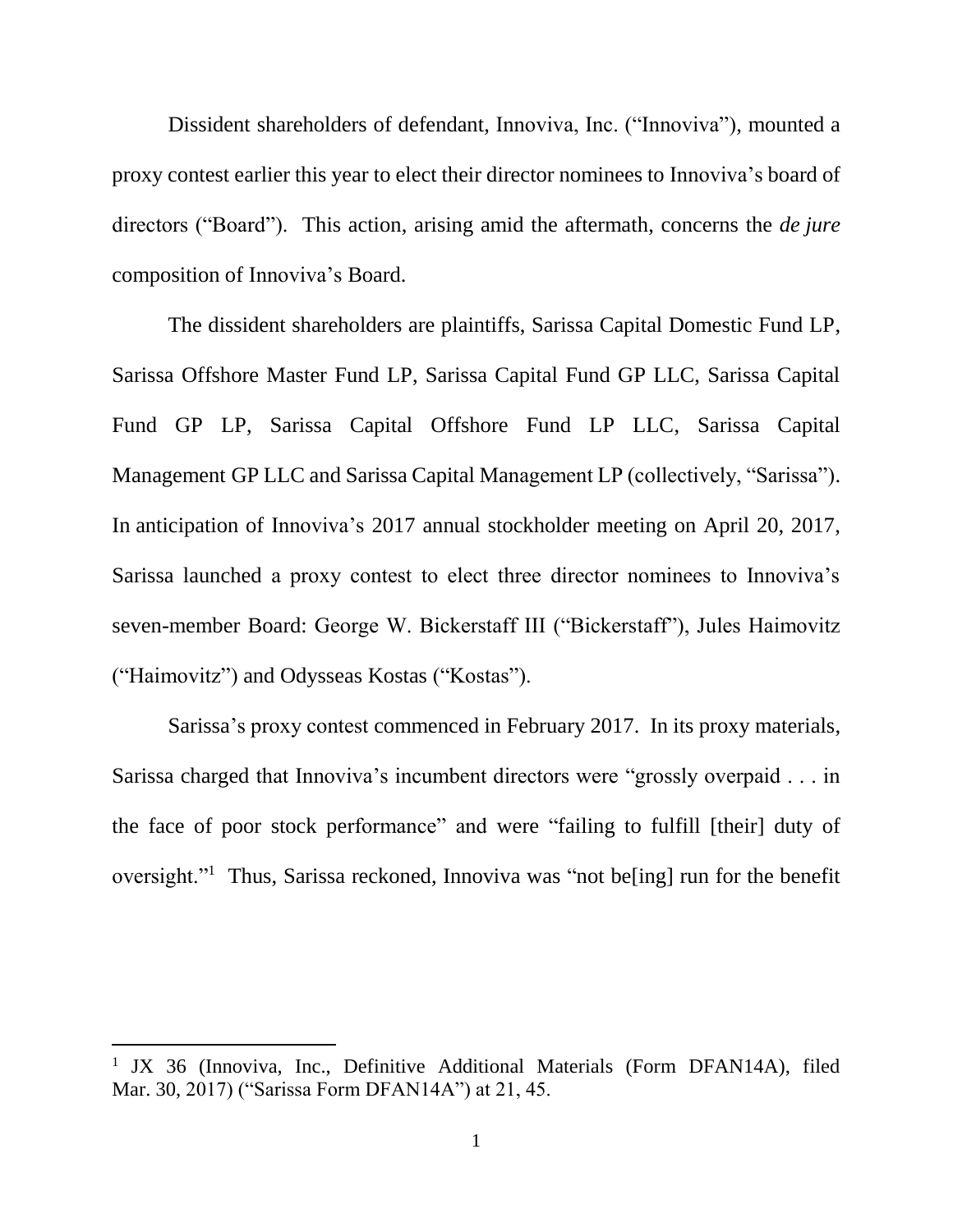of shareholders[.]"<sup>2</sup> These themes continued with various degrees of intensity throughout Sarissa's proxy campaign.

In early April 2017, three leading proxy advisory firms recommended that Innoviva stockholders vote for Sarissa's director nominees. Following the issuance of those recommendations, the parties began exploring a potential settlement of the proxy contest. The chief negotiators during these discussions were Sarissa's founder and Chief Investment Officer, Alexander Denner ("Denner"), and the then-Vice Chairman of Innoviva's Board, James Tyree ("Tyree").

Two days out from the annual meeting, the proxy solicitors in both camps reported that the vote was too close to call. This uncertainty drove the parties to intensify their settlement discussions. Denner and Tyree reconnected and spoke on the phone several times that day. During those calls, Denner offered that Sarissa would end its proxy campaign if Innoviva would (1) expand its Board from seven members to nine members; (2) appoint two of Sarissa's nominees to the Board as directors; and (3) forgo a "standstill."<sup>3</sup> In response, Tyree indicated that Innoviva

 $2$  JX 36 (Sarissa Form DFAN14A) at 45.

 $3$  In a proxy contest settlement agreement, a "standstill" provision typically provides that, for a fixed period of time, the dissident stockholder may not (1) acquire more than a certain percentage of the corporation's outstanding voting stock; (2) engage in the solicitation of voting proxies; or (3) make any tender offer or merger proposal in respect of the corporation or its shareholders. *See, e.g.*, JX 4.1 (Yahoo! Inc., Current Report (Form 8-K), filed on Apr. 27, 2016) ("Yahoo-Starboard Settlement Agreement") at 18–21 (standstill provision in Yahoo-Starboard Settlement Agreement).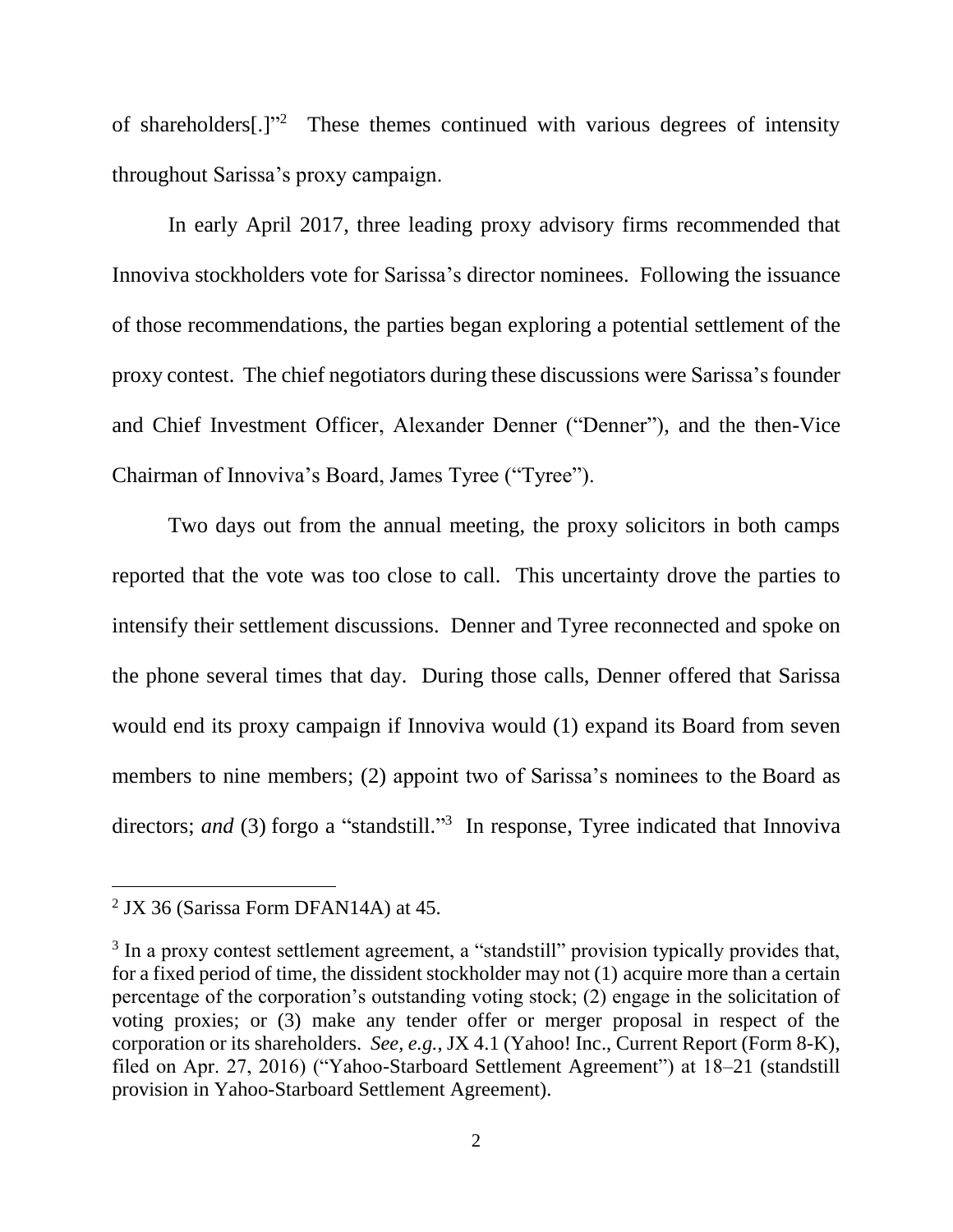would be willing to expand its Board from seven to nine members, and to appoint two of Sarissa's nominees to the Board as directors, but insisted that Sarissa agree to a standstill and the issuance of a conciliatory joint press release announcing the settlement.

Later that day, Tyree provided an update to the Board regarding the settlement discussions. The key area of disagreement at that point was the standstill—from both parties' perspectives, that term was a "deal breaker."

The Board reconvened the next morning and held a series of telephonic meetings regarding the status of the proxy contest and settlement discussions with Sarissa.<sup>4</sup> With less than twenty-four hours to go before the vote, the outcome of the proxy contest still remained in doubt, as several of Innoviva's largest shareholders including The Vanguard Group, Inc. ("Vanguard") and BlackRock, Inc. ("BlackRock")—had not yet indicated how they would vote at the annual meeting. At this point, "[t]he two assumptions [Innoviva's Board] had . . . on the big votes [then] outstanding were that [the Board's nominees] had a higher probability of

<sup>&</sup>lt;sup>4</sup> Stipulated Joint Pretrial Order ("PTO") ¶ 90 (July 25, 2017) ("Beginning at approximately 9:30 a.m. ET on April 19, 2017, the Innoviva Board held a series of telephonic meetings that continued into the early afternoon and concluded at 1:47 p.m."). The Board minutes submitted by Innoviva indicate that this "series of telephonic meetings" was, in fact, a single Board meeting, conducted over a series of phone calls. *See* JX 189. Ultimately, the outcome of this case does not turn on whether those calls constituted a series of Board meetings or a single Board meeting. For purposes of this opinion, therefore, I adopt the "series of telephonic meetings" characterization set forth in the parties' pretrial stipulation. PTO ¶ 90.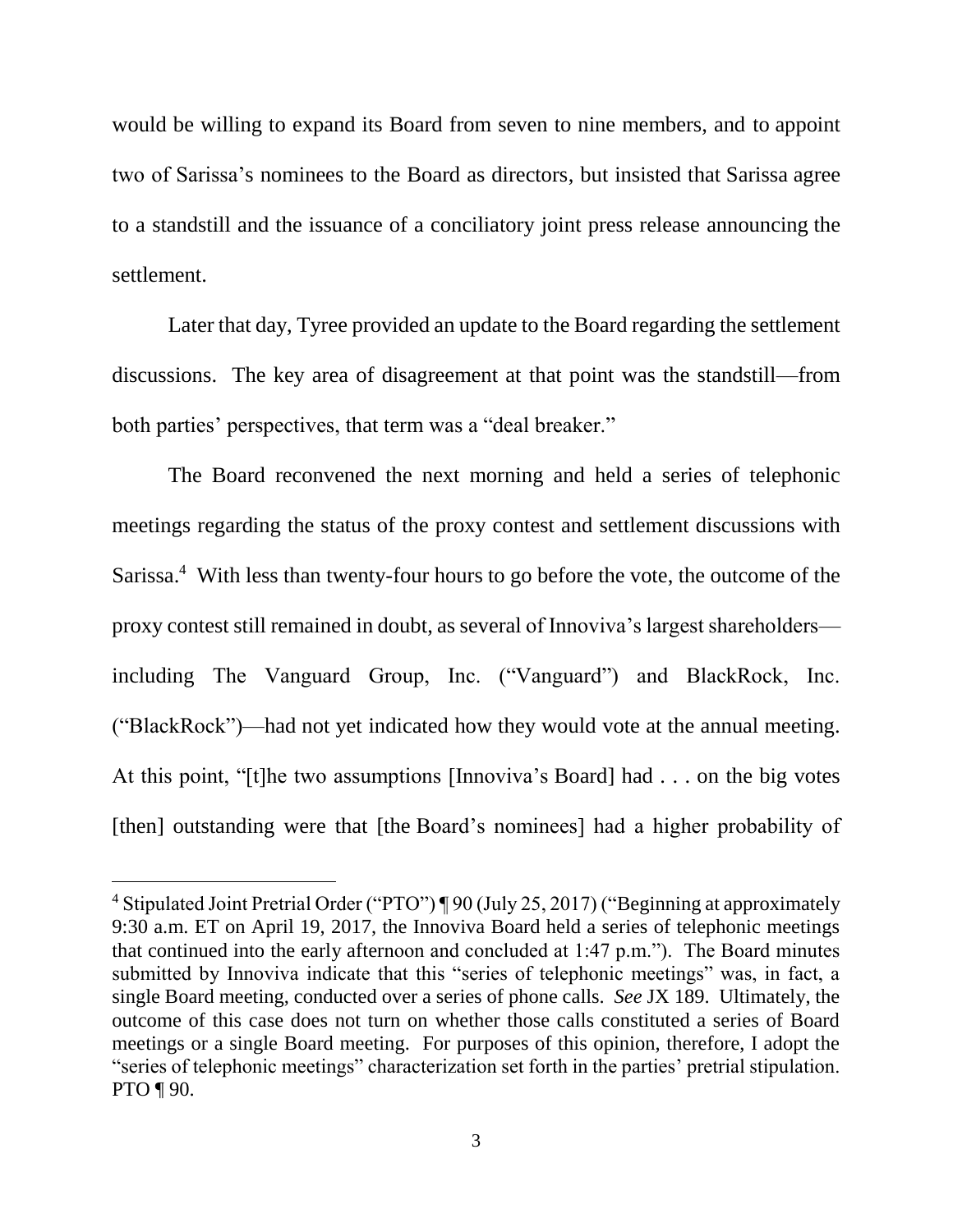winning the Vanguard vote and . . . a lower probability of winning the BlackRock vote."<sup>5</sup>

After discussing Innoviva's options, the Board remained adamant that an Innoviva-Sarissa settlement would require a standstill. Innoviva's position changed, however, once it learned—shortly after noon that day—that Vanguard planned to vote for Sarissa's nominees. Having lost Vanguard's vote, Innoviva's Board expected that it would lose BlackRock's vote as well, thereby ensuring that "at least two of Sarissa's three [nominees] would be elected to the Board . . . ."<sup>6</sup> The Board expected that the key shareholder votes, including BlackRock's vote, would be known for sure by the "end of the day" on April 19—between 4:00 PM and 5:00 PM.<sup>7</sup> Thus, following Vanguard's indication that it would be voting for Sarissa's nominees, the "clock was ticking down"<sup>8</sup> for Innoviva to reach a settlement with Sarissa and thereby avert an (expected) electoral defeat.

 $<sup>5</sup>$  Trial Transcript ("TT") 215:17–21 (Aguiar).</sup>

<sup>&</sup>lt;sup>6</sup> JX 189 (Minutes of Innoviva Board Meeting(s) on April 19, 2017 from 9:30 AM (ET) to 1:47 PM (ET)) ("April 19 Minutes: Morning-Afternoon") at 5. Unless otherwise specified, all times in this opinion are in Eastern Time (ET).

<sup>7</sup> JX 412 (Grossman Dep.) at 65:21 (July 10, 2017); JX 414 (Aguiar Dep.) at 79:17–80:6 (July 12, 2017); *see* JX 189 (April 19 Minutes: Morning-Afternoon) at 5.

<sup>8</sup> TT 234:21 (Aguiar).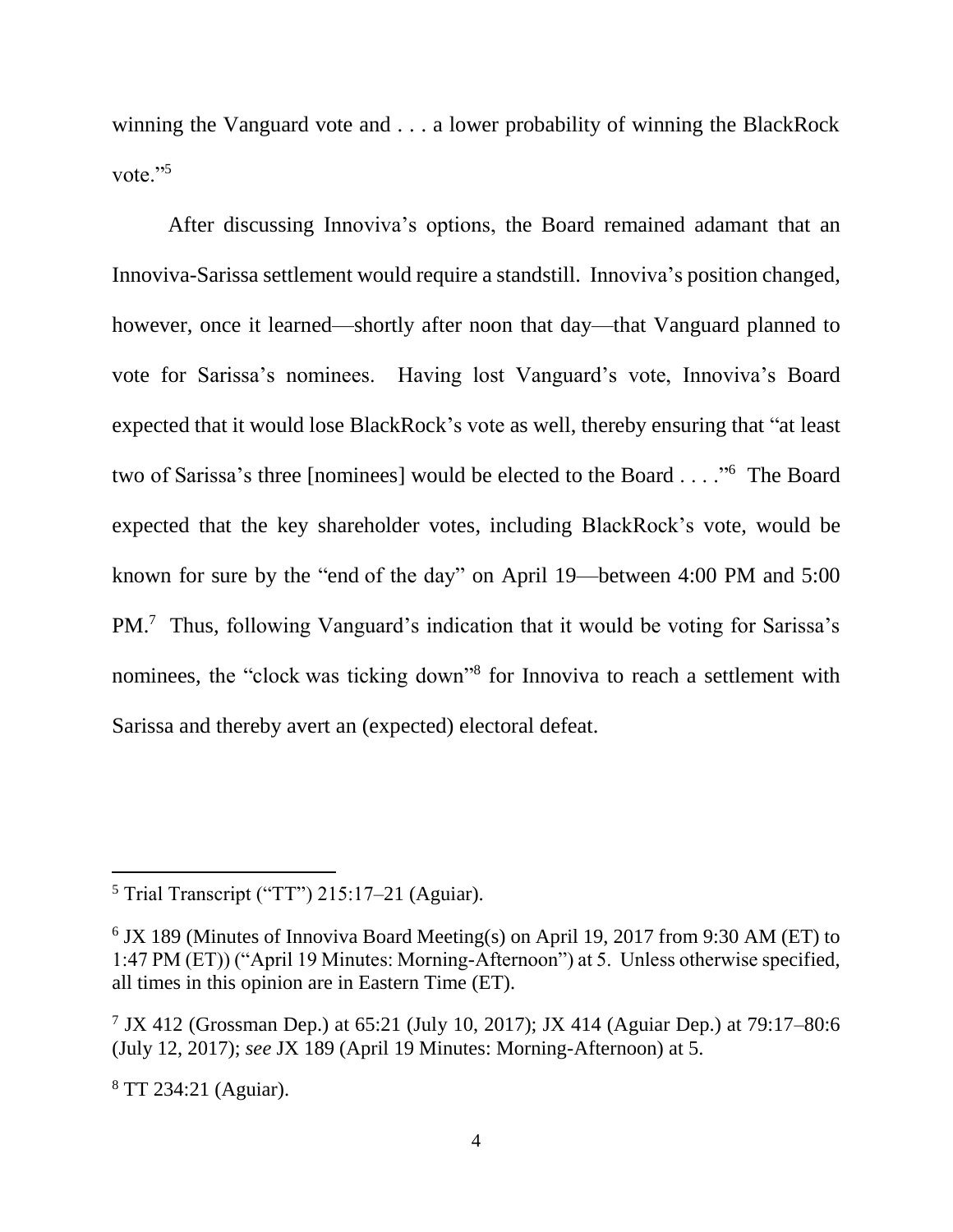The Board reconvened later that afternoon for another telephonic meeting. During that meeting, the Board determined that: (1) Innoviva would settle with Sarissa without a standstill; (2) as part of that settlement, Innoviva would expand its Board from seven to nine members and appoint any two of Sarissa's three nominees to the expanded Innoviva Board; *and* (3) the settlement would require Sarissa to include a conciliatory quote about Innoviva in a joint press announcing the settlement. At the meeting's close, the Board authorized Tyree to convey to Denner that Innoviva would settle with Sarissa on those terms.

Tyree phoned Denner shortly thereafter to convey Innoviva's revised settlement proposal. Denner promptly accepted, and so confirmed Sarissa's assent to the essential terms of a Sarissa-Innoviva settlement. At the end of their call, Tyree and Denner confirmed they "had a deal"<sup>9</sup> and that they would leave it to others on their respective teams to prepare the "paperwork  $\dots$  to get it done."<sup>10</sup> Neither Tyree nor Denner indicated, however, that the settlement was contingent upon the execution of the "paperwork."

Following Tyree and Denner's call, the parties' attorneys worked to memorialize the agreed-upon deal in writing and finalize the language

<sup>&</sup>lt;sup>9</sup> JX 421 (Tyree Dep.) at 89:17 (July 20, 2017) ("I told Alex Denner that we had a deal ...."); TT 44:18-20 (Denner) ("Q: Did the two of you say, 'We've got a deal'? A: Yes.").

<sup>&</sup>lt;sup>10</sup> JX 421 (Tyree Dep.) at  $69:21$ ; TT 46:6–8 (Denner) (same).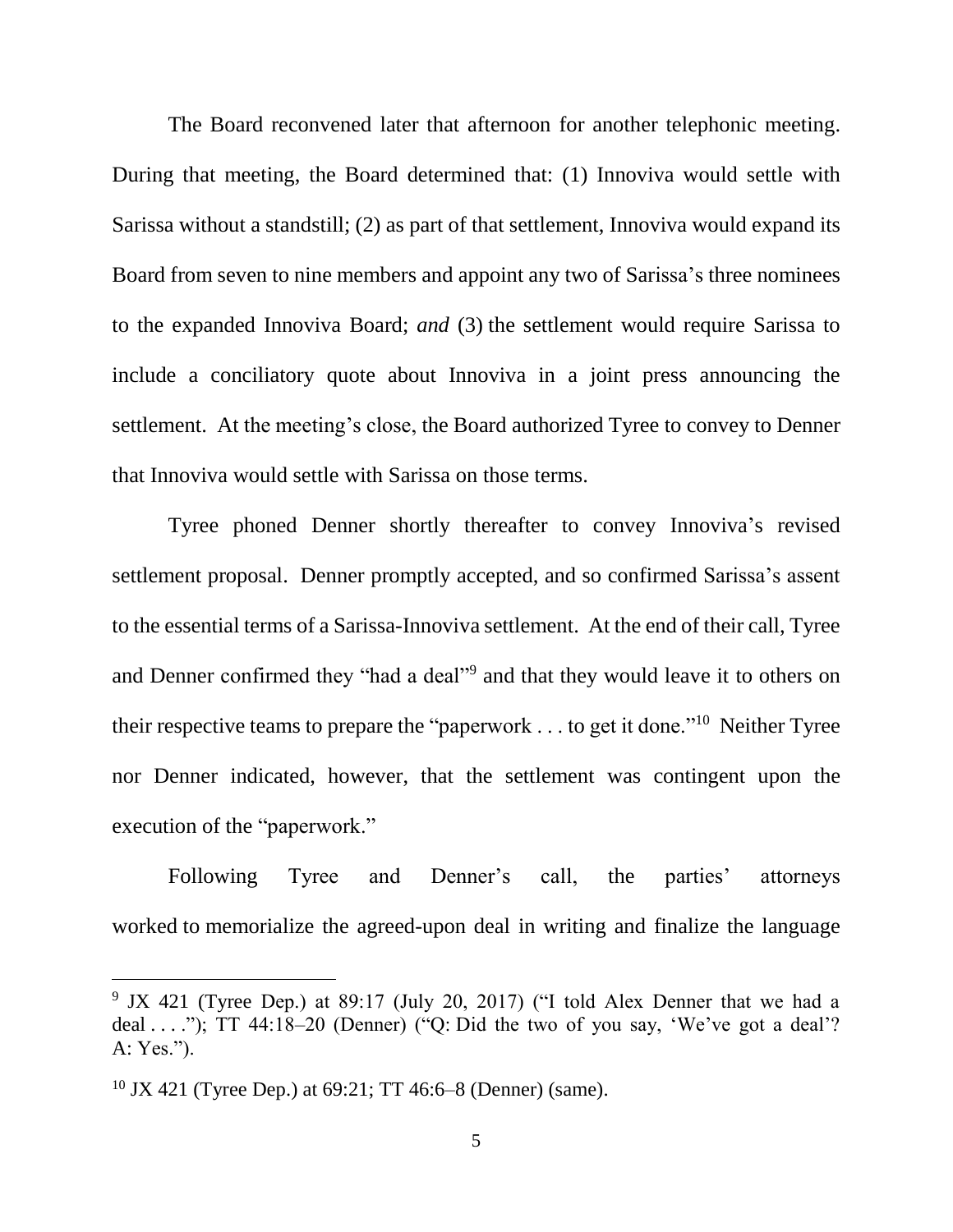of the parties' joint press release. With the confirmatory writing finalized, and the press release nearly finalized, Innoviva learned that BlackRock had voted in favor of the Board's slate of directors, effectively ensuring that the Board's nominees would win election. Having snatched victory from the jaws of defeat, Innoviva's Board changed course. It resolved to cease discussions with Sarissa and proceed with the stockholder vote at Innoviva's annual meeting the following day. Tyree made contact with Denner that evening to advise him, in essence, that the "deal" that had been struck during their phone conversation hours before was now "no deal."

Sarissa filed this action under 8 *Del. C.* § 225 on the day of the annual meeting. It seeks a declaration that the parties entered into a binding settlement agreement the afternoon of April 19, 2017—during the Denner/Tyree telephone call. According to Sarissa, during that call, Tyree orally bound Innoviva to a settlement agreement with the following terms:

- 1. Innoviva would expand its Board from seven members to nine, and two of Sarissa's nominees would be added as directors, without requiring a standstill;
- 2. Sarissa would terminate its proxy contest, withdraw its nomination notice and dismiss its then-pending books-and-records action against Innoviva;
- 3. Sarissa and Innoviva would announce the settlement in a mutually conciliatory joint press release; *and*
- 4. Innoviva would issue new proxy materials with the two Sarissa nominees included on the Board's slate, and Innoviva's 2017 annual meeting would be adjourned (for no more than thirty days) so that those new materials could be prepared and issued.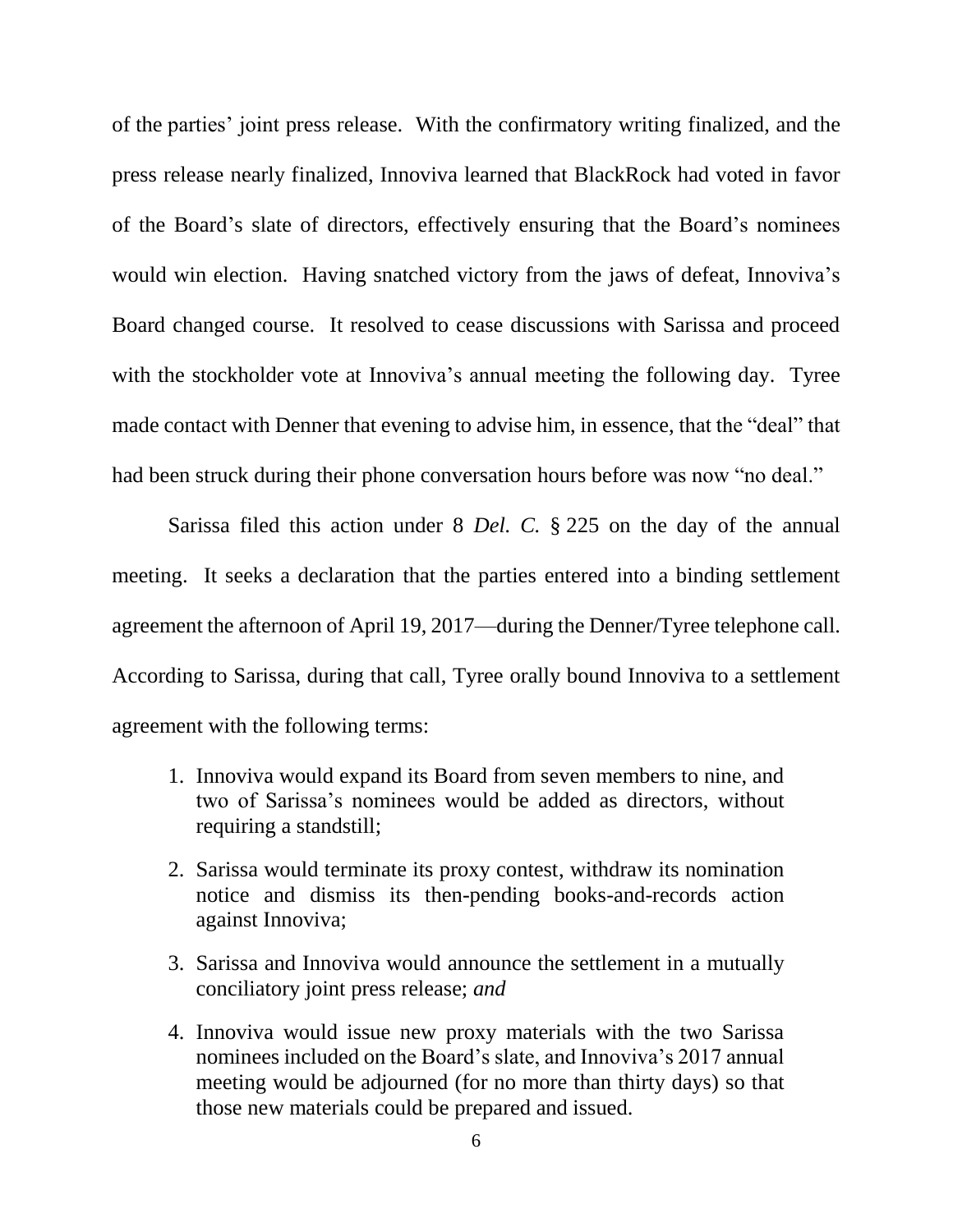Sarissa also asks the Court to "specifically enforce the terms of the parties' agreement and order Innoviva and its directors and management to expand the size of the [Board] to nine and appoint [Kostas and Bickerstaff] to the Board."<sup>11</sup>

Innoviva, for its part, argues that the parties never entered into a binding settlement agreement. In this regard, Innoviva contends that—

- 1. The parties never reached a meeting of the minds on all material terms of a settlement;
- 2. The parties did not intend to enter into a binding oral contract, but instead understood that any contract would have to be memorialized in an executed written agreement; *and*
- 3. Tyree lacked authority to bind Innoviva to the alleged oral contract.

In this post-trial opinion, I conclude that Tyree had actual and apparent authority to bind Innoviva to an oral settlement agreement with Sarissa when he telephoned Denner the afternoon of April 19, 2017. I also find that Sarissa and Innoviva entered a binding oral settlement contract during that call in accordance with the terms agreed to by Denner and Tyree. Finally, I am satisfied that the facts and circumstances of this case warrant specific enforcement of that contract. My reasoning follows.

<sup>&</sup>lt;sup>11</sup> Amended Verified Complaint ("Am. Compl.") 27 (May 12, 2017).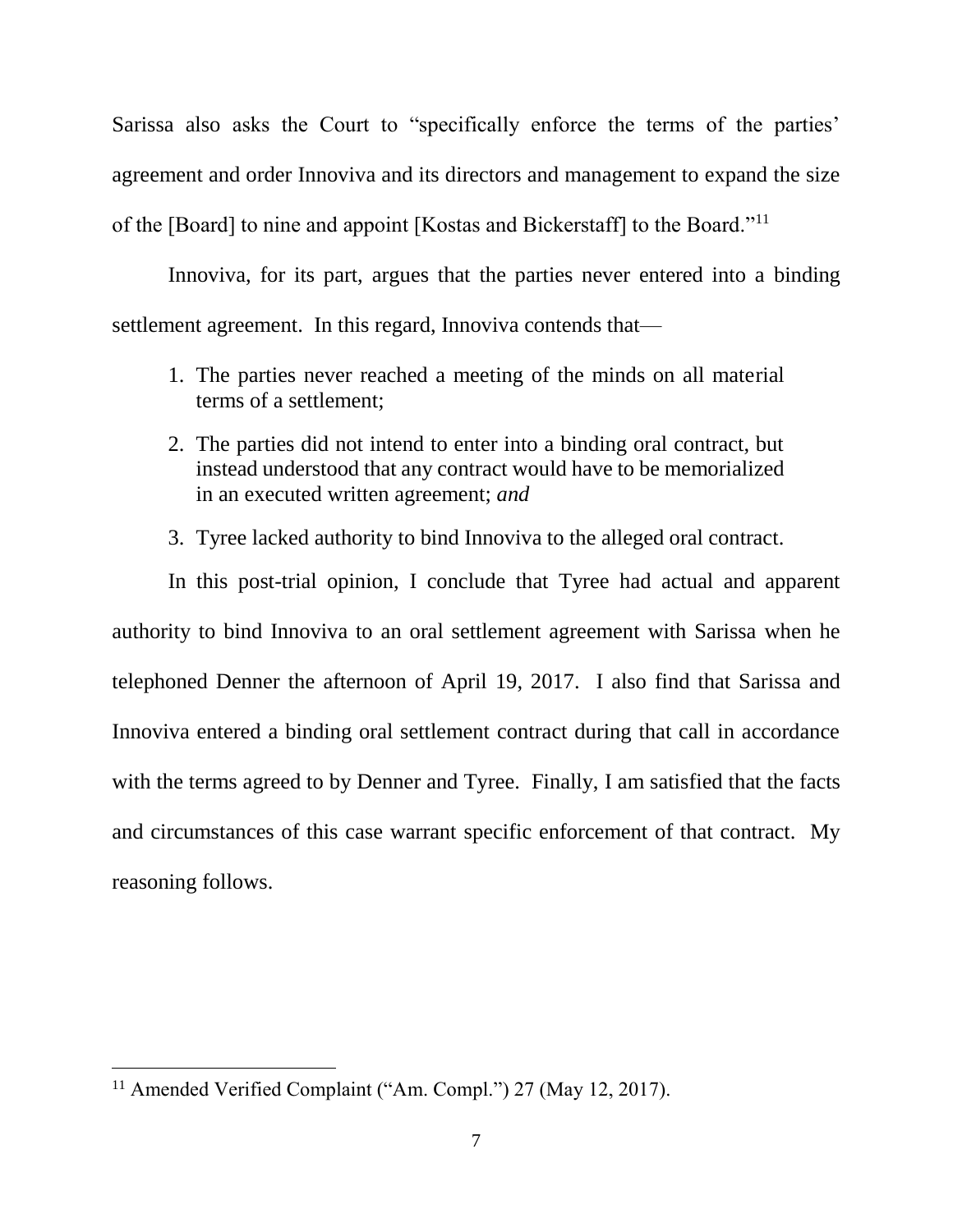#### **I. BACKGROUND**

I recite the facts as I find them based on the evidence presented during a oneday trial on July 27, 2017. That evidence comprises testimony from nine fact witnesses (some presented live and some by deposition) and over 400 exhibits. I accord the evidence the weight and credibility I find it deserves.

#### **A. Parties and Relevant Non-Parties**

Sarissa is a stockholder of record of 1,000 shares of Innoviva common stock.<sup>12</sup> Sarissa also beneficially owns 3.4 million shares of Innoviva common stock in the aggregate—or approximately 3.14% of Innoviva's outstanding common stock (as of February 24, 2017).<sup>13</sup>

Innoviva is a Delaware corporation headquartered in Brisbane, California.<sup>14</sup> Its primary business is collecting royalties on certain drugs it has licensed to GlaxoSmithKline ("GSK").<sup>15</sup> During the Sarissa proxy contest, Innoviva's Board comprised seven members: (1) Michael Aguiar ("Aguiar"), Innoviva's CEO;

 $\overline{a}$ 

<sup>14</sup> PTO ¶ 59.

 $12$  PTO ¶ 60.

<sup>&</sup>lt;sup>13</sup> PTO ¶ 61. February 24, 2017 was the record date for Innoviva's 2017 annual stockholder meeting. JX 26 (Innoviva, Inc., Definitive Proxy Statement (Form DEF 14A), filed Mar. 21, 2017) ("Innoviva Proxy Statement") at 3.

<sup>&</sup>lt;sup>15</sup> TT 149:19–150:15 (Friedman); TT 188:6–17 (Aguiar). GSK is Innoviva's largest stockholder; as of February 24, 2017, it held 29.3% of Innoviva's common stock. PTO ¶ 79.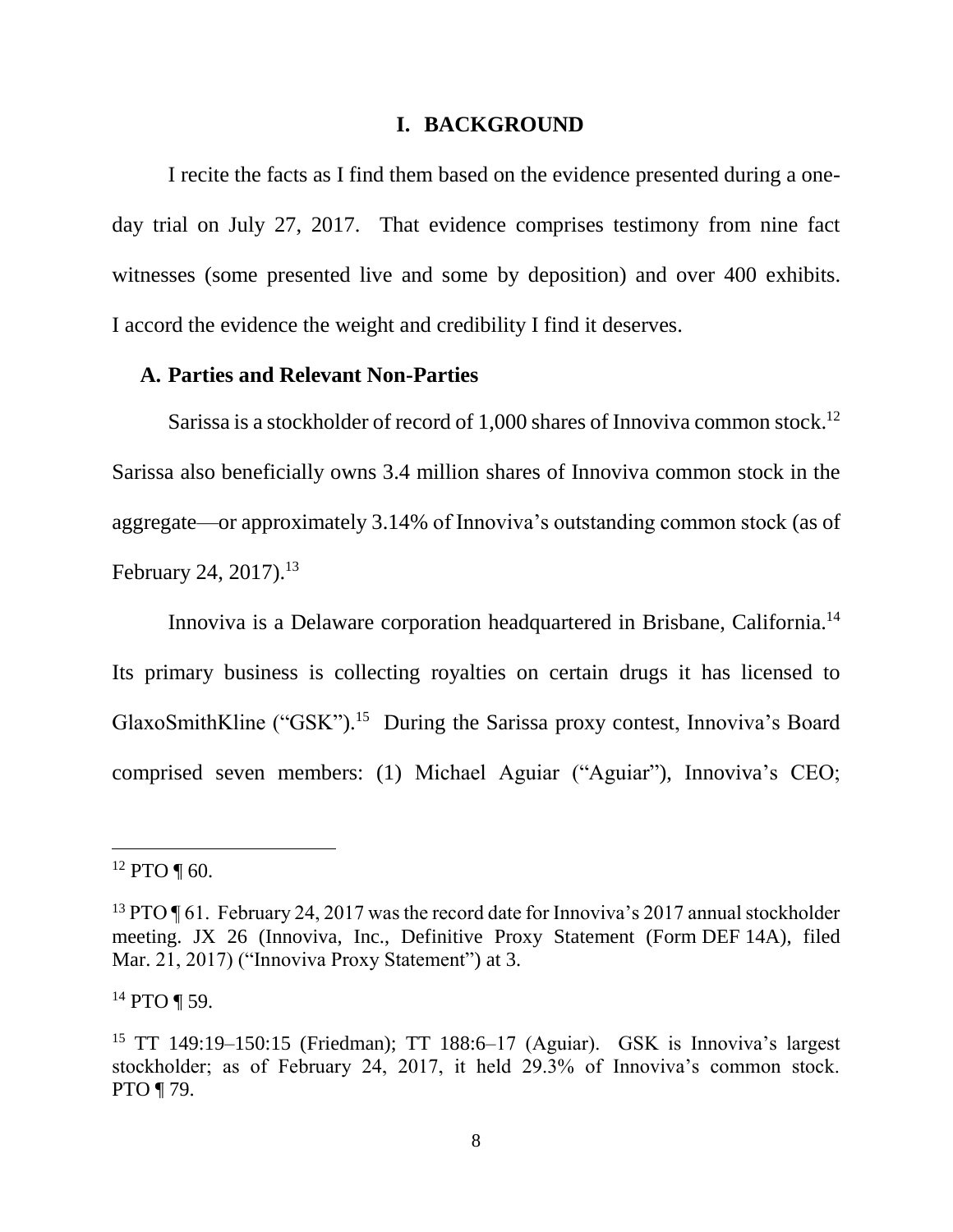(2) William Waltrip ("Waltrip"), who was then Chairman of the Board; (3) Tyree, who was then Vice Chairman of the Board;<sup>16</sup> (4) Barbara Duncan ("Duncan"); (5) Cathy Friedman ("Friedman"); (6) Patrick LePore ("LePore"); and (7) Paul Pepe ("Pepe").<sup>17</sup>

Non-party Denner, Sarissa's founder and CIO, was Sarissa's lead negotiator during its proxy contest.<sup>18</sup> Non-party Mark DiPaolo ("DiPaolo") is Sarissa's general counsel and was the lead attorney representing Sarissa during the negotiations of the alleged settlement agreement. <sup>19</sup> Non-party Richard Grossman is a partner at Skadden, Arps, Slate, Meagher & Flom LLP ("Skadden") and was the lead attorney representing Innoviva in connection with the Sarissa proxy contest and during the settlement negotiations.<sup>20</sup>

 $19$  PTO ¶ 63.

<sup>16</sup> Tyree resigned from Innoviva's Board in June 2017. JX 421 (Tyree Dep.) at 90:13–14. As discussed below, Innoviva's abrupt decision to deny that it had reached a settlement with Sarissa was a key factor in Tyree's resignation decision. JX 421 (Tyree Dep.) at 89:14–91:11.

<sup>&</sup>lt;sup>17</sup> PTO  $\P$  70. The members of Innoviva's Board during Sarissa's proxy contest are not parties to this action. *See* Am. Compl., pmbl.

<sup>18</sup> PTO ¶¶ 62, 81, 84; TT 21:16–18 (Denner).

<sup>&</sup>lt;sup>20</sup> PTO  $\P$  72. In addition, each party retained a proxy solicitor during the proxy contest. PTO ¶¶ 69, 73. Non-party D.F. King & Co., Inc. ("D.F. King") was Sarissa's proxy solicitor, and non-party Innisfree M&A Inc. ("Innisfree") was Innoviva's proxy solicitor. PTO ¶¶ 69, 73. Innoviva also retained a financial advisor, non-party Evercore Partners Inc. ("Evercore"), and a public relations advisor, non-party Abernathy MacGregor Group, Inc. ("Abernathy MacGregor"), in connection with the proxy contest. PTO ¶¶ 74, 75.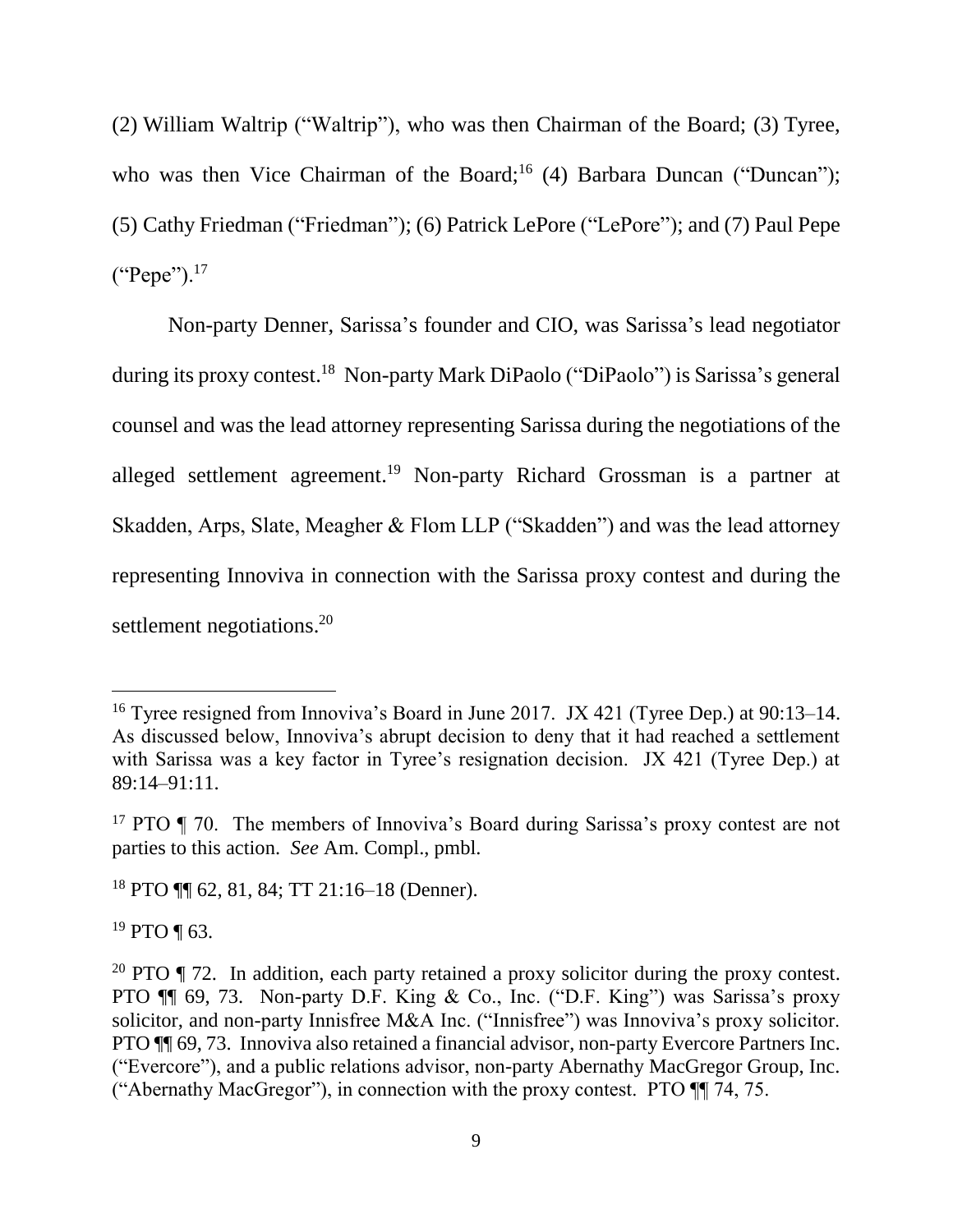#### **B. Sarissa Launches a Proxy Contest**

Innoviva's 2017 annual stockholder meeting (the "Annual Meeting") was scheduled for April 20,  $2017<sup>21</sup>$  In February 2017, Sarissa launched a proxy contest in connection with the Annual Meeting, with the goal of electing three Sarissa nominees to Innoviva's seven-member Board.<sup>22</sup> Sarissa's three nominees were Bickerstaff, Haimovitz and Kostas.<sup>23</sup> Sarissa also commenced a concomitant action under 8 *Del. C.* § 220 seeking certain corporate books and records to assist in its prosecution of the proxy contest. $24$ 

Throughout its proxy campaign, Sarissa was sharply critical of Innoviva's incumbent directors. In its proxy materials, Sarissa inveighed that Innoviva's incumbent directorship was "grossly overpaid . . . in the face of poor stock performance" and was "failing to fulfill its duty of oversight."<sup>25</sup> According to Sarissa, Innoviva was "handicapped by poor governance" and was "not be[ing] run

<sup>23</sup> *Id.*

<sup>&</sup>lt;sup>21</sup> PTO ¶ 64.

<sup>&</sup>lt;sup>22</sup> PTO  $\parallel$  65. Sarissa's three nominees, if elected, would replace incumbent Innoviva directors Aguiar, Waltrip and Pepe. *Id.*

<sup>24</sup> *See* Verified Compl. Pursuant to 8 *Del. C.* § 220, *Sarissa Capital Domestic Fund LP v. Innoviva, Inc.*, C.A. No. 2017-0216-JRS (Del. Ch. Mar. 21, 2017). The Court has stayed Sarissa's Section 220 action pending the resolution of this case. D.I. 101 at 41:13–14.

 $25$  JX 36 (Sarissa Form DFAN14A) at 21, 45.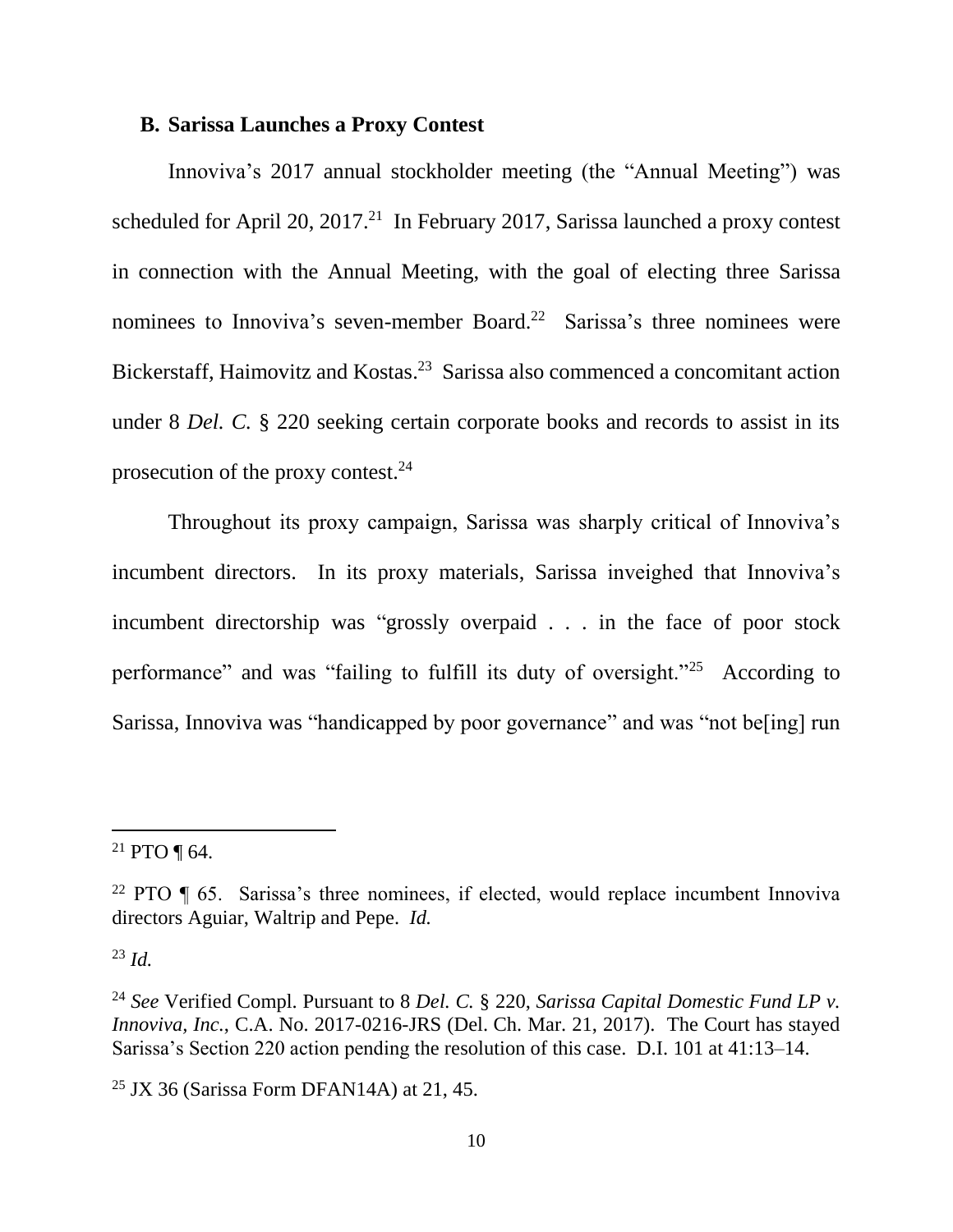for the benefit of shareholders."<sup>26</sup> These charges fed into Sarissa's campaign slogan: "stockholder representation for the benefit of all stockholders."<sup>27</sup>

### **C. Sarissa and Innoviva Explore a Possible Settlement of the Proxy Contest**

In the first week of April 2017, two leading proxy advisory firms, Glass, Lewis & Co. ("Glass Lewis") and Institutional Shareholder Services Inc. ("ISS"), issued reports recommending that Innoviva stockholders vote for Sarissa's nominees.<sup>28</sup> Glass Lewis's report, issued on April 6, recommended that Innoviva stockholders vote for Bickerstaff and Kostas.<sup>29</sup> ISS's report, issued on April 7, recommended that Innoviva stockholders vote for all three of Sarissa's nominees.<sup>30</sup>

The publication of these two reports changed the tenor of Innoviva's internal Board discussions, since it now appeared that Sarissa's nominees realistically could win election.<sup>31</sup> Indeed, the prospect of a Sarissa victory in the proxy contest "motivate[d] the Board to more actively consider what a settlement [with Sarissa]

<sup>26</sup> *Id.* at 45.

<sup>27</sup> *Id.*

<sup>&</sup>lt;sup>28</sup> PTO  $\P$  $\parallel$  76–78; JX 98 at 2–3 (excerpt of Glass Lewis report); JX 101.1 at 3–4 (excerpt of ISS report).

<sup>&</sup>lt;sup>29</sup> JX 98 at  $2-3$  (excerpt of Glass Lewis report).

 $30$  JX 101 at 3–4 (excerpt of ISS report).

<sup>31</sup> JX 421 (Tyree Dep.) at 23:21–24:24, 26:3–10.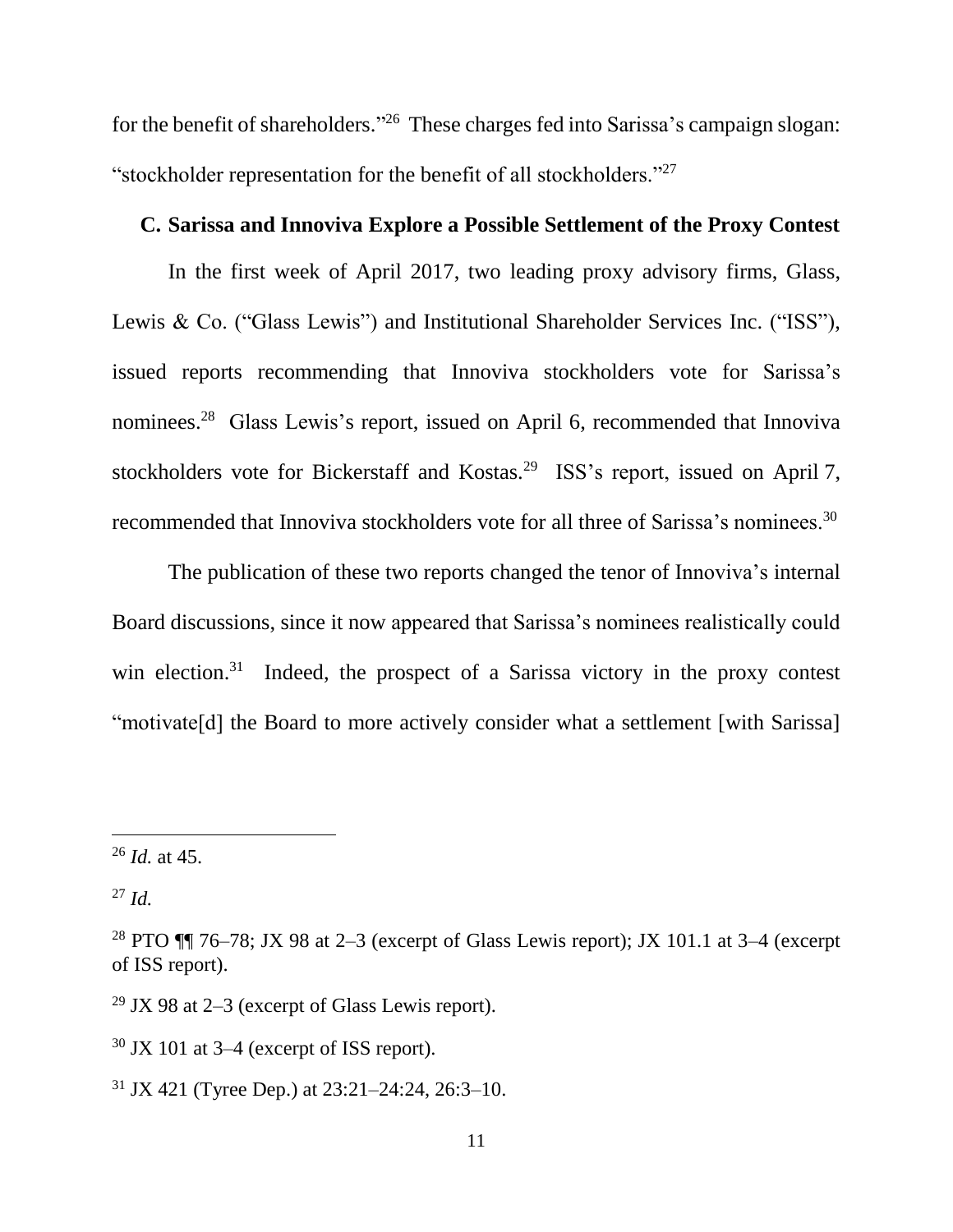could look like."<sup>32</sup> As Tyree testified, "a possible settlement [with Sarissa now] became much more of an open topic" for Board consideration.<sup>33</sup>

It was under these circumstances that Denner and Tyree first began discussing what it would take to resolve Sarissa's proxy contest.<sup>34</sup> Tyree and Denner had initially connected in late March 2017, when Denner placed "an unannounced telephone call  $\dots$  directly to [Tyree]"<sup>35</sup> at his office—the two never having met before. <sup>36</sup> Tyree "did not accept [Denner's] telephone call initially but [after] discuss[ing] it with other [Innoviva] Board members and counsel . . . decided [to] return the ... call."<sup>37</sup> Thereafter, the Board appointed Tyree to serve as Innoviva's "primary point person in discussi[ons] with [Denner]."<sup>38</sup>

Following the publication of the Glass Lewis and ISS reports, Tyree emailed Denner on April 9 that it was "probably time to talk" about a potential Sarissa-

 $\overline{a}$ 

<sup>34</sup> *Id.* at 18:24–19:6; TT 29:2–30:1 (Denner).

<sup>35</sup> JX 421 (Tyree Dep.) at 14:6–7.

<sup>36</sup> *Id.* at 13:21–14:5.

<sup>38</sup> *Id.* at 14:12–13; TT 171:7–9 (Friedman) ("Q: But [Tyree] was the lead negotiator [Innoviva's] [B]oard appointed. Right? A: That is correct.").

<sup>32</sup> *Id.* at 26:9–10.

<sup>33</sup> *Id.* at 24:16–17.

<sup>37</sup> *Id.* at 16:5–8.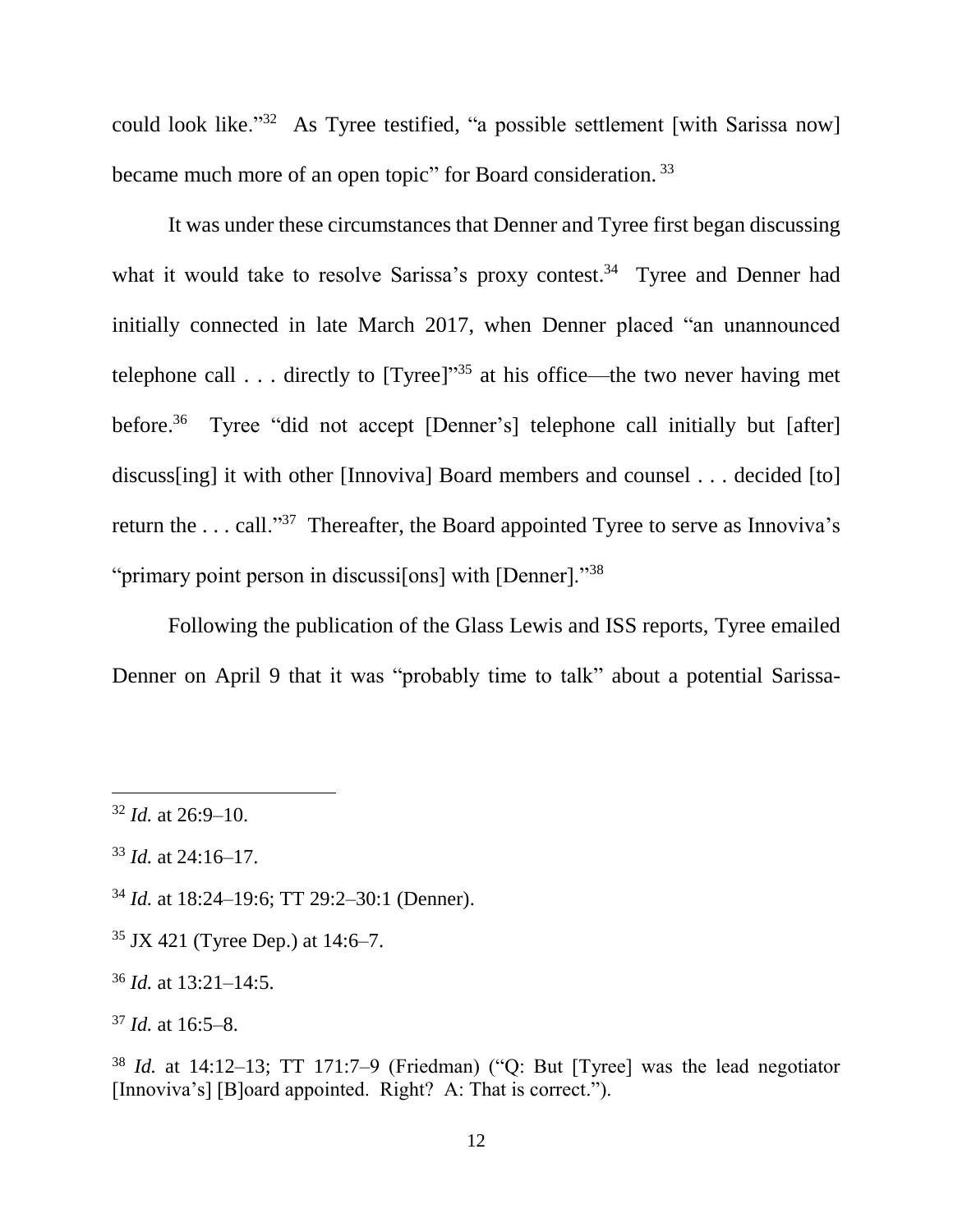Innoviva settlement—and the terms upon which a settlement might be reached.<sup>39</sup> Innoviva's Board felt even more pressure to explore settlement on April 11, when Egan-Jones Proxy Services joined ISS in recommending that Innoviva stockholders vote for all of Sarissa's nominees.<sup>40</sup> Two days later, however, Innoviva received a boost when its largest shareholder, GSK, announced that it intended to vote for the Board's slate. 41

### **D. Sarissa-Innoviva Settlement Discussions Commence in Earnest**

On April 18, 2017, two days out from the Annual Meeting, the outcome of Sarissa's proxy contest remained an open question.<sup>42</sup> While both parties' voting tabulations had the Board's slate leading, that lead was attributable solely to GSK's vote.<sup>43</sup> Both parties appreciated that their tabulations were missing key data points.<sup>44</sup>

l

<sup>43</sup> *See* JX 143 at 2–25; JX 148 at 1–9; JX 142 (April 18 Minutes) at 2.

<sup>39</sup> JX 102 at 1; JX 421 (Tyree Dep.) at 25:17–26:14.

 $40$  JX 104 at 2–4 (excerpt of Egan-Jones report).

<sup>41</sup> JX 54 (Innoviva, Inc., Definitive Additional Materials (Form DEFA14A), filed Apr. 14, 2017) at 3 (excerpt of GSK Schedule 13D Amendment No. 6, filed Apr. 13, 2017). GSK also actively assisted Innoviva's management in soliciting proxies from other large Innoviva stockholders. *See, e.g.*, JX 111; JX 113.

<sup>42</sup> *See, e.g.*, JX 113; JX 142 (Minutes of April 18, 2017 Innoviva Board Meeting) ("April 18 Minutes") at 2.

<sup>44</sup> *See, e.g.*, JX 137 at 2–5 (vote tally prepared by D.F. King on April 18, 2017 at 10:59 AM); JX 139 at 2–4 (vote tally prepared by Innisfree on April 18, 2017 at 11:54 AM).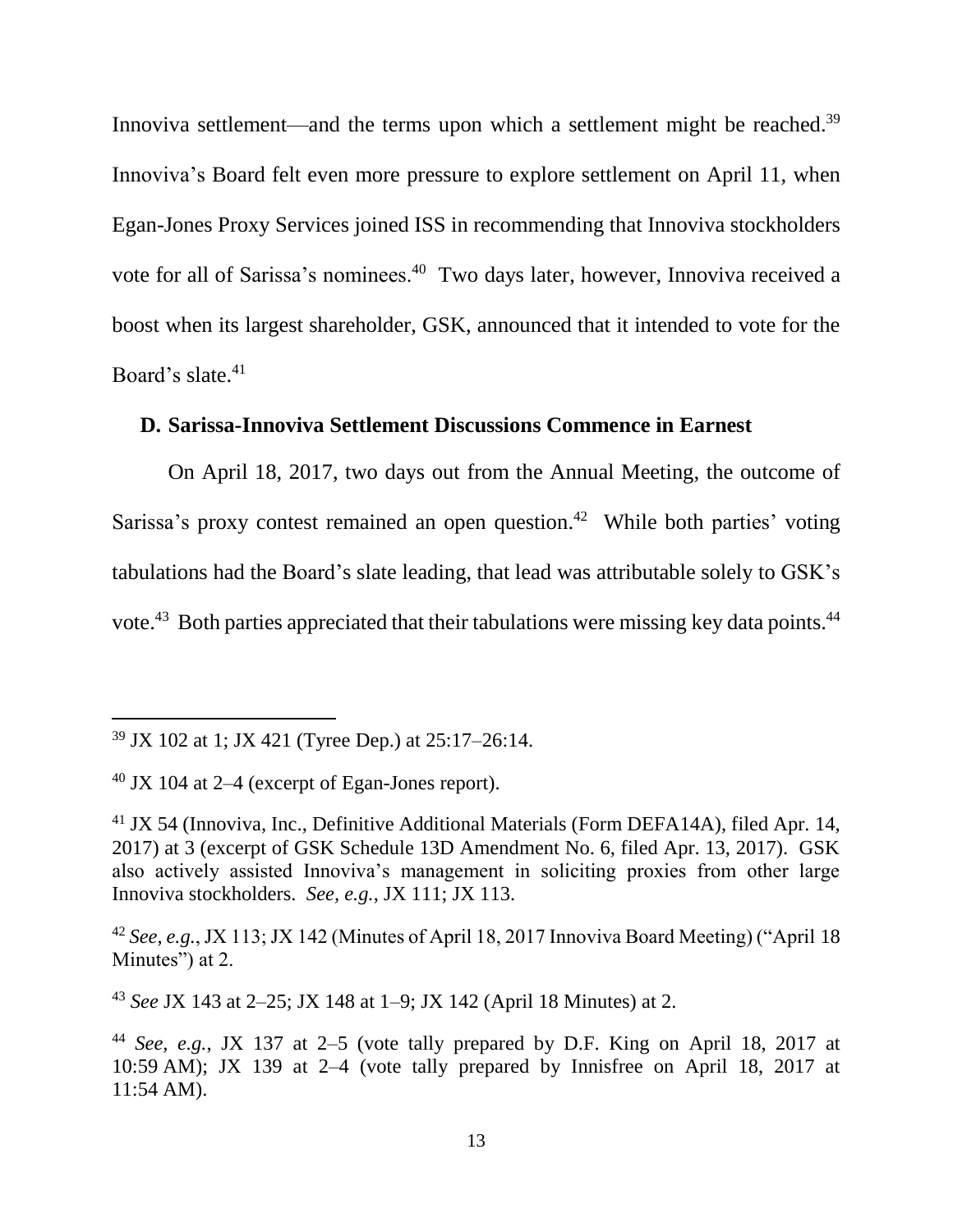Specifically, as of April 18, several of Innoviva's largest shareholders—including Vanguard, BlackRock and The Baupost Group, LLC ("Baupost")—had not yet voted or announced how they would be voting.<sup>45</sup> The Board had reason to believe, however, that Baupost would vote for Sarissa's nominees.<sup>46</sup> And then there were the Glass Lewis, ISS and Egan-Jones recommendations to consider, as well.<sup>47</sup> At this juncture, Sarissa and Innoviva began to discuss a potential settlement in earnest.

Denner and Tyree spoke on the phone "several times" on April 18 regarding a potential Sarissa-Innoviva settlement.<sup>48</sup> During those calls, Sarissa's settlement "bid" (conveyed by Denner) was "two directors, no standstill;"<sup>49</sup> Innoviva's settlement "ask" (conveyed by Tyree) was "two directors, a standstill, and [a press release in which Sarissa would] say something nice about [Innoviva]."<sup>50</sup>

<sup>45</sup> *See, e.g.*, JX 143 at 2–25 (vote tally and "top [share]holders tracker summary" prepared by Innisfree on April 18, 2017 at 4:53 PM); JX 148 at 1–9 (vote tally and institutional investor voting report prepared by D.F. King on April 18, 2017 at 6:29 PM).

<sup>46</sup> *See, e.g.*, JX 139 at 6; JX 143 at 5–7.

<sup>47</sup> *See, e.g.*, JX 421 (Tyree Dep.) at 23:21–26:14.

<sup>48</sup> TT 31:3–8 (Denner); JX 421 (Tyree Dep.) at 33:13–34:6, 53:1–22.

<sup>49</sup> JX 421 (Tyree Dep.) at 34:4; TT 31:14–32:6 (Denner).

<sup>50</sup> JX 421 (Tyree Dep.) at 34:5–6; TT 31:14–32:6, 37:7–38:6 (Denner).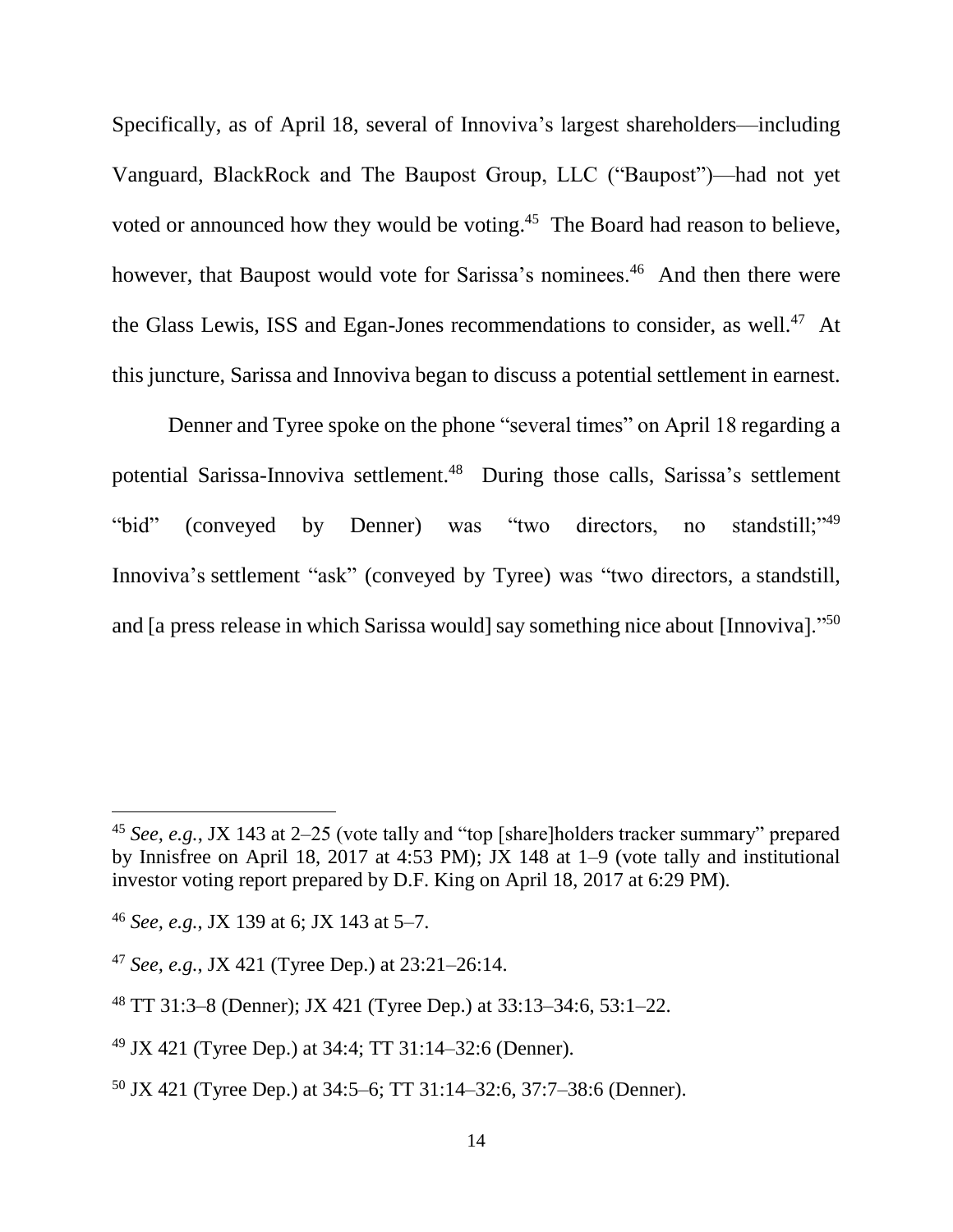Eventually, Tyree asked Denner to put Sarissa's position into writing so that Tyree could show it to Innoviva's Board.<sup>51</sup>

At 6:31 PM that evening, Denner forwarded the following email (drafted by Sarissa's general counsel, DiPaolo) to Tyree:

The [B]oard would today resolve to increase its size by two and immediately add George Bickerstaff and Jules Haimovitz to the [B]oard and would also resolve today to add these two directors to the slate for the 2017 [Annual] [M]eeting. The [B]oard would then send out new proxy materials with the reconstituted slate. Sarissa would agree to withdraw its nomination notice and not nominate anyone at the meeting. Sarissa would also agree to drop its 220 request. All of this would be announced by the company in a press release today and an 8- K filing tomorrow. Sarissa would also announce this in a press release today and an SEC filing tomorrow. This may require a short adjournment. [Grossman] and I should exchange emails confirming both sides have agreed to do this. 52

Innoviva's Board convened later that evening, at 7:30 PM, for a telephonic

meeting.<sup>53</sup> During that meeting, Tyree updated the Board on his conversations with

<sup>51</sup> TT 32:7–13 (Denner); JX 423 (Denner Dep.) at 81:13–16 (July 24, 2017); *see* JX 421 (Tyree Dep.) at 41:19–25, 45:3–18; JX 149.

<sup>52</sup> JX 149 ("April 18 Sarissa Settlement Proposal E-Mail"). Under Innoviva's bylaws, Board approval (by majority resolution) is required to expand the size of the Board. JX 8 (Innoviva, Inc., Current Report (Form 8-K), filed Feb. 9, 2017), Ex. 3.1 (Amended and Restated Bylaws of Innoviva, Inc. (as of Feb. 8, 2017)) ("Innoviva Bylaws") § 3.2. And Board vacancies (or new Board seats) may only be filled by a "majority vote of directors then in office." Innoviva Bylaws § 3.9.

 $53$  JX 142 (April 18 Minutes) at 1.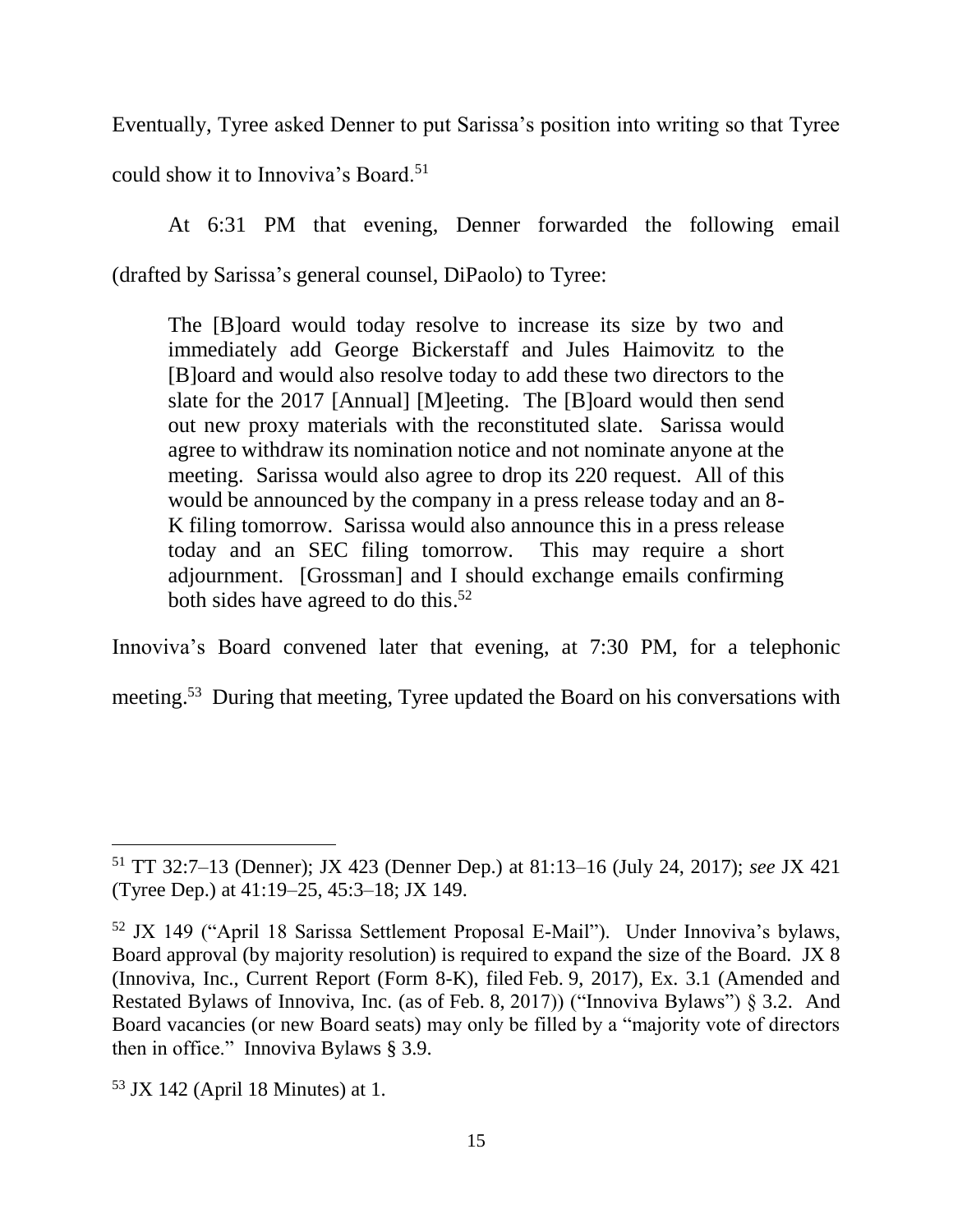Denner regarding a possible settlement of the proxy contest.<sup>54</sup> After discussion, the Board directed Grossman (of Skadden) "to prepare and deliver a draft settlement agreement to Sarissa's general counsel [DiPaolo] for discussion purposes<sup>[1]"55</sup> That draft agreement was to provide, among other things:

- "for [Innoviva] to increase the size of the Board by two seats to nine";<sup>56</sup>
- "[for Innoviva] to appoint [Bickerstaff] and [Haimovitz] to the Board";<sup>57</sup>
- "[for] Sarissa to dismiss its [Section] 220 action";<sup>58</sup> and
- "[for] Sarissa to agree to customary standstill and nondisparagement provisions through the advance notice deadline for the 2018 annual meeting of stockholders, with such . . . provisions to be extended for an additional year if Messrs. Bickerstaff and Haimovitz were re-nominated for election as directors at the 2018 annual meeting." 59

<sup>56</sup> *Id.*

 $\overline{a}$ 

<sup>57</sup> *Id.* 

<sup>58</sup> *Id.*

<sup>59</sup> *Id.* 

<sup>54</sup> *Id.* at 2. It is unclear, however, whether the Board discussed Denner's 6:31 PM email during its April 18, 2017 evening meeting. The minutes of that meeting do not specifically state that such discussion occurred, and Innoviva director Friedman testified that she had "never seen" Denner's 6:31 PM email to Tyree. JX 418 (Friedman Dep.) at 44:2–11, 45:2– 12 (July 19, 2017).

 $55$  JX 142 (April 18 Minutes) at 3.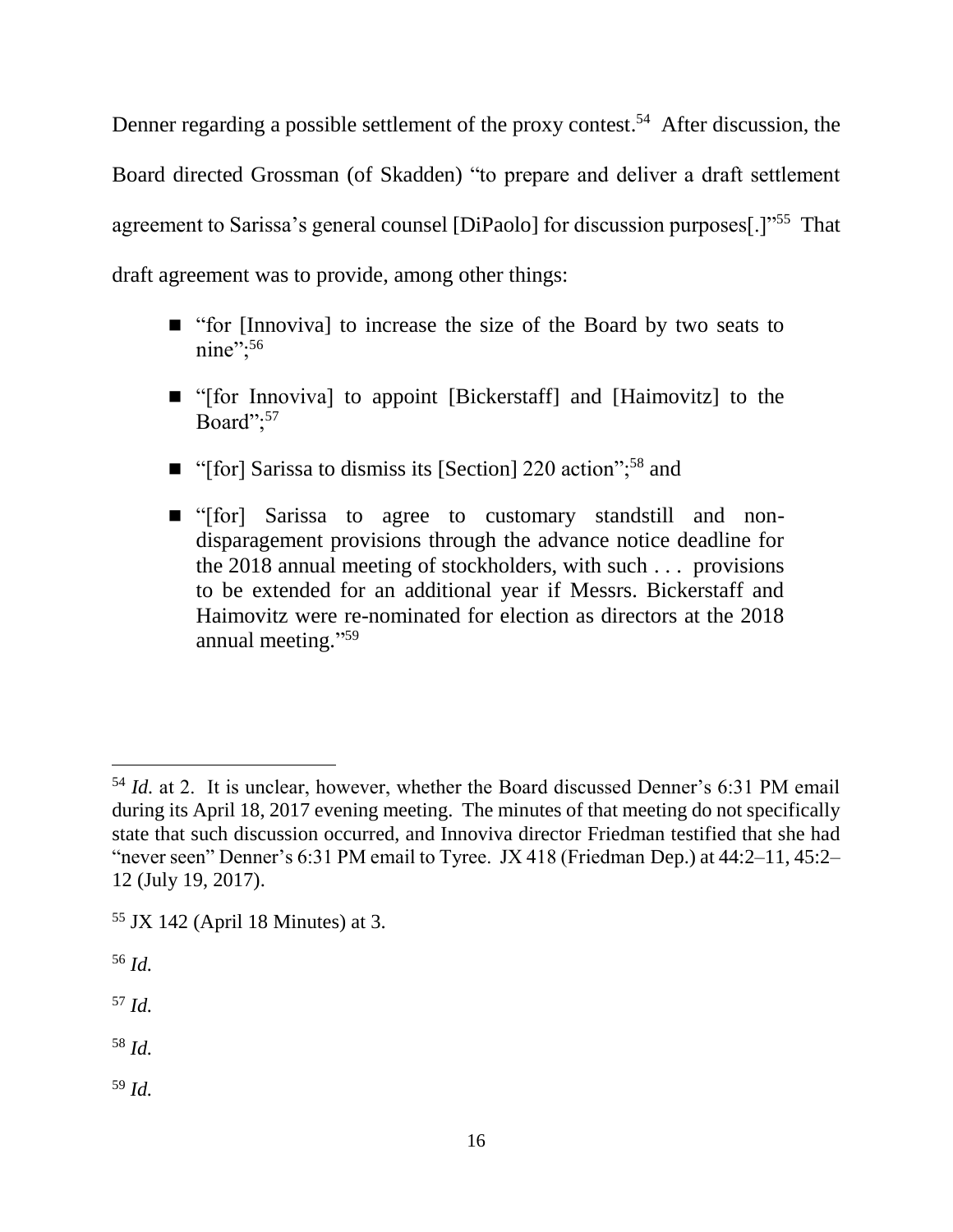The Board then determined to reconvene the following morning "to review the status of the [settlement] discussions," and the meeting was adjourned.<sup>60</sup>

Grossman and DiPaolo spoke on the phone later that evening.<sup>61</sup> Grossman explained that "while he had no authority to make a settlement and the [B]oard hadn't even decided whether it wanted to make a settlement with [Sarissa], th[e] [Board had] instructed him to send over a draft settlement agreement that provided for [the appointment of] two [Sarissa nominees] and a standstill."<sup>62</sup> DiPaolo told Grossman that he could send the draft "if he wanted to," although DiPaolo personally "didn't think it was worthwhile because [Sarissa] wouldn't agree to that type of standstill."<sup>63</sup>

Grossman and DiPaolo also discussed the timing of a potential settlement.<sup>64</sup> Grossman advised DiPaolo that it would be "beneficial" if Sarissa and Innoviva could reach a settlement "before th[e] final . . . vote [tally]" came in "at the end of the day" on April 19—between 4:00 and 5:00 PM—at which time the proxy

<sup>60</sup> *Id.*

<sup>61</sup> TT 84:16–87:4 (DiPaolo), 257:24–258:13 (Grossman).

 $62$  TT 84:22–85:3 (DiPaolo), 257:24–258:13 (Grossman); JX 412 (Grossman Dep.) at 65:7– 66:3.

<sup>63</sup> TT 86:15–17 (DiPaolo).

<sup>64</sup> TT 86:18–87:4 (DiPaolo), 258:14–20 (Grossman).

<sup>17</sup>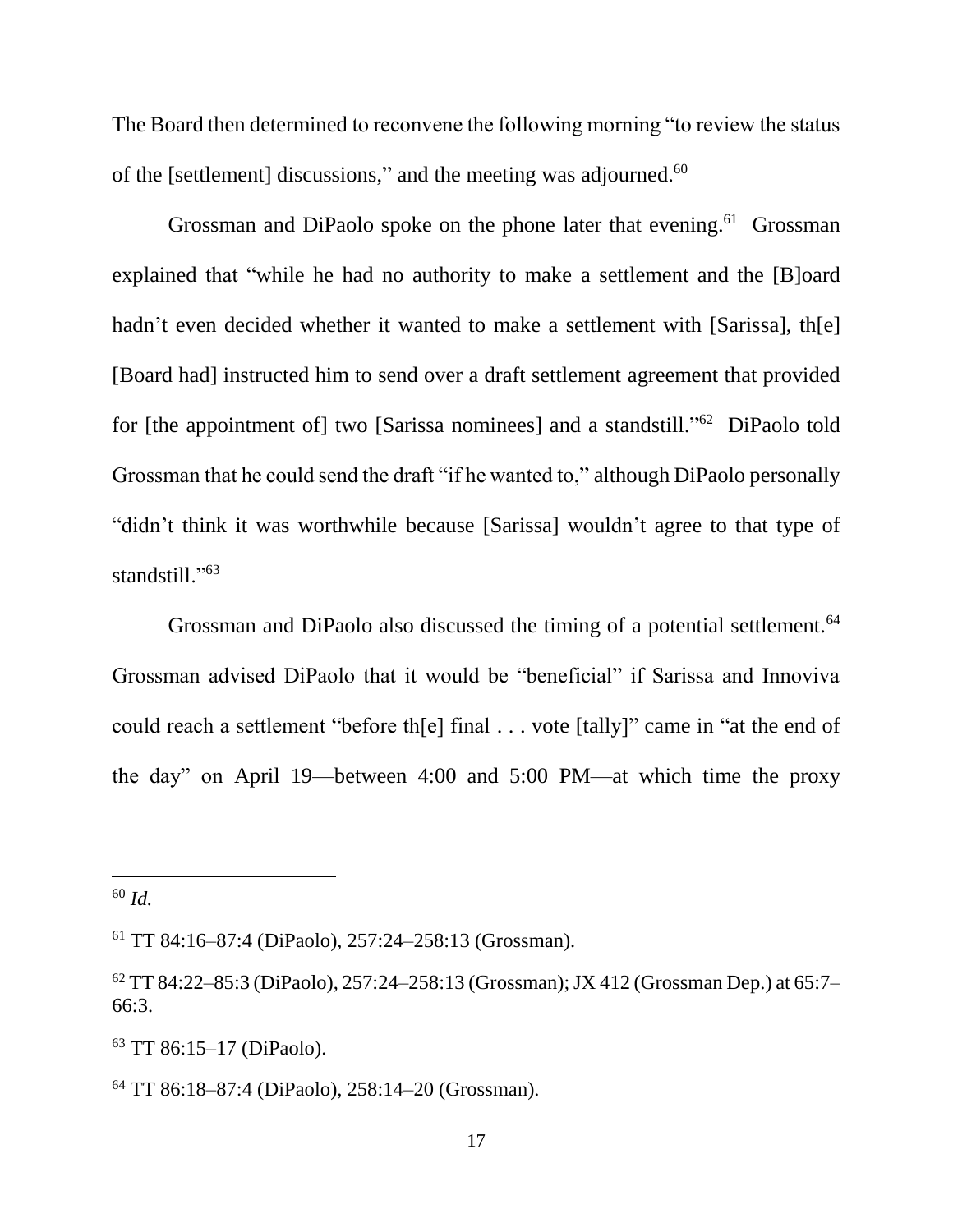contest's result would be a virtual *fait accompli*.<sup>65</sup> DiPaolo agreed.<sup>66</sup> Both understood the practical significance of the timing issue: If there were to be a Sarissa-Innoviva settlement, it would have to be concluded before "the end of the day" on April 19.<sup>67</sup>

At 11:28 PM on April 18, Grossman emailed a draft settlement agreement to DiPaolo.<sup>68</sup> The draft settlement agreement provided, among other things:

- $\blacksquare$  that Innoviva would increase the size of the Board to nine members;
- that Innoviva would appoint two Sarissa designees to the Board (Bickerstaff and Haimovitz being the tentative appointees);
- $\blacksquare$  that Sarissa would discontinue the proxy contest and dismiss its pending Section 220 action against Innoviva; *and*
- $\blacksquare$  that Sarissa would agree to a one-year standstill.<sup>69</sup>

The draft agreement also specifically stated that the agreement would "become effective" only when "signed by each of the Parties and delivered to the other Party . . . ."<sup>70</sup>

<sup>65</sup> TT 258:14–20, 258:24–259:11 (Grossman); *id.* at 86:20–87:1 (DiPaolo).

<sup>66</sup> TT 86:18–87:1 (DiPaolo).

<sup>67</sup> TT 258:14–20, 258:24–259:11 (Grossman); *id.* at 86:18–87:1 (DiPaolo).

<sup>68</sup> JX 164 ("April 18 Skadden Draft Agreement").

 $69$  *Id.* §§ 1(a)–(c), 2.

<sup>70</sup> *Id.* § 10.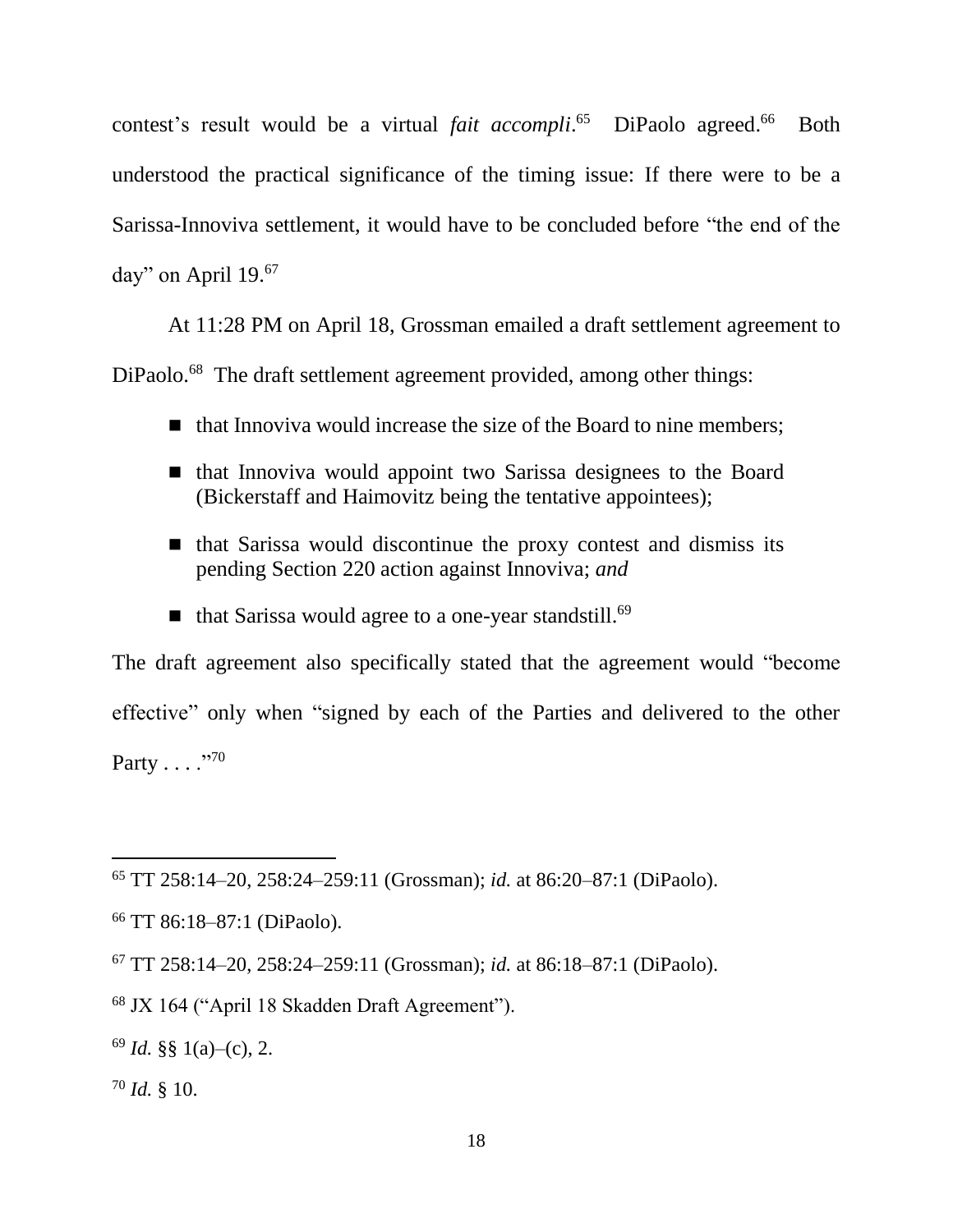Appreciating that time was running out, DiPaolo sent a reply email to Grossman at 3:32 AM on April 19, 2017, in which he rejected the draft settlement agreement.<sup>71</sup> DiPaolo's email stated, "We are not philosophically opposed to having a very simple agreement without a standstill. Unfortunately, I don't think there is time to get this done via agreement. Our deal is very simple and shouldn't require any agreement. If the [B]oard adds two of our nominees to the [B]oard, then this will all be over tomorrow morning."<sup>72</sup>

#### **E. The Day Before the Annual Meeting**

Innoviva's Board reconvened at 9:30 AM on April 19 and held a series of telephonic meetings lasting through the morning.<sup>73</sup> In its morning meetings, the Board discussed the status of settlement negotiations with Sarissa and the voting results to date.<sup>74</sup> Tyree reported that he had spoken with Denner the night before.<sup>75</sup> During this conversation, Tyree had reiterated to Denner the essential terms of Innoviva's settlement proposal: Innoviva would appoint two Sarissa nominees to the expanded (nine-member) Innoviva Board, subject to a standstill; and the parties

 $71$  JX 171.

<sup>72</sup> *Id.*

<sup>73</sup> PTO ¶ 90; *see* JX 189 (April 19 Minutes: Morning-Afternoon) at 1.

<sup>74</sup> JX 189 (April 19 Minutes: Morning-Afternoon) at 1–4.

<sup>75</sup> *Id.* at 3.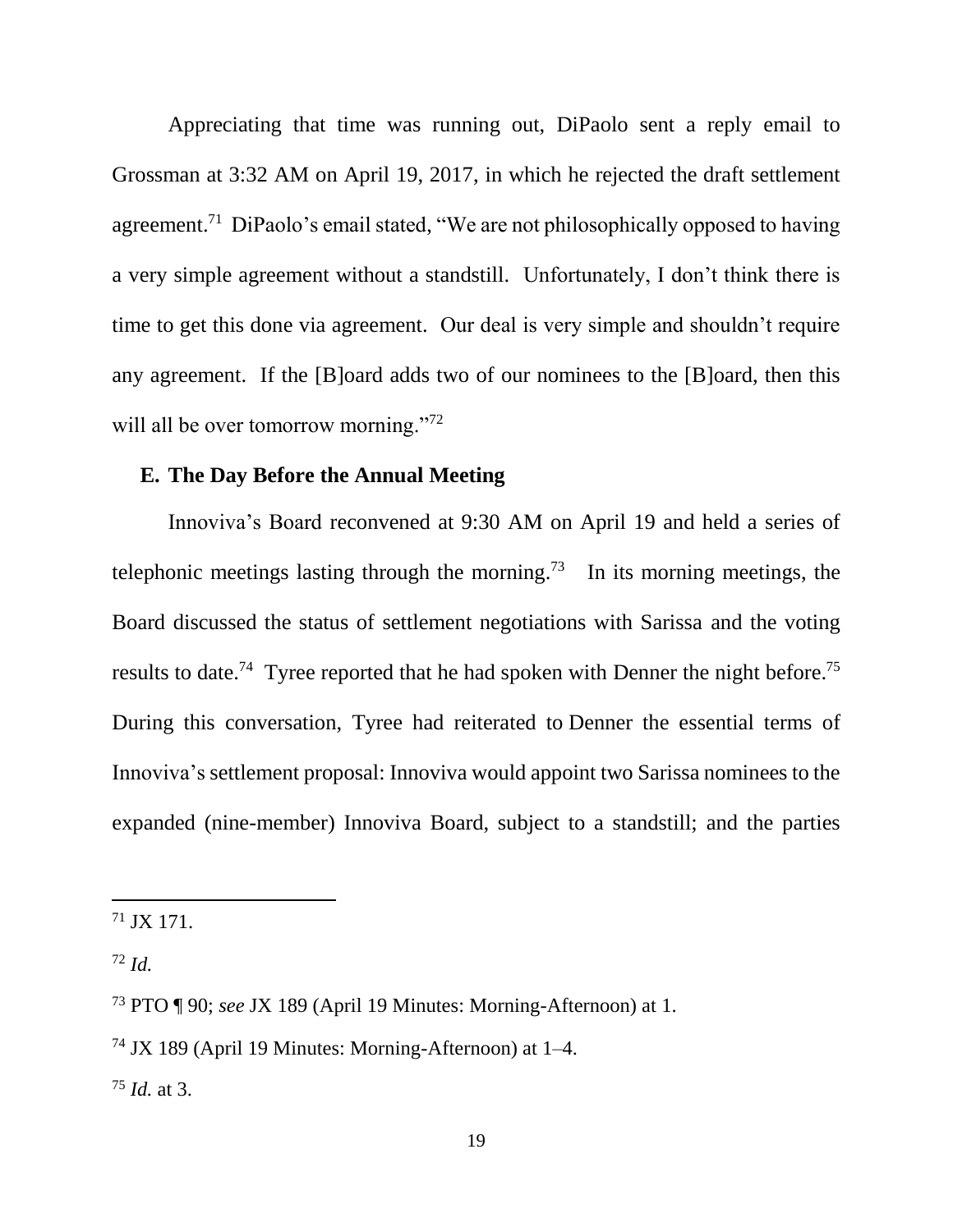would announce the settlement in a conciliatory joint press release.<sup>76</sup> Denner, in turn, provided Sarissa's stock response: "two directors, no standstill, and [Sarissa would] work on the press announcement to make it so that [Sarissa's principals and Innoviva's Board] look like we're shaking hands and getting this [*i.e.*, the proxy contest] behind us."77

Following Tyree's report, the Board discussed how Innoviva might respond to Sarissa's counterproposal.<sup>78</sup> At the time, the stockholder vote appeared very close.<sup>79</sup> And Vanguard and BlackRock still had not reported how they would be voting.<sup>80</sup> "The two assumptions [Innoviva's Board] had . . . on the big votes [then] outstanding were that [the Board's slate] had a higher probability of winning the Vanguard vote and  $\dots$  a lower probability of winning the BlackRock vote."<sup>81</sup>

Working from these assumptions, the Board discussed several options available to Innoviva in connection with Sarissa's proxy contest, including (1) accepting Sarissa's counteroffer and appointing Bickerstaff and Haimovitz to the

<sup>77</sup> JX 421 (Tyree Dep.) at 53:20–22; TT 37:7–38:6 (Denner).

<sup>78</sup> JX 189 (April 19 Minutes: Morning-Afternoon) at 3.

<sup>79</sup> *See, e.g.*, *id.* at 4.

 $\overline{a}$ 

<sup>80</sup> *Id.*; TT 215:17–21 (Aguiar); JX 414 (Aguiar Dep.) at 51:7–53:3.

<sup>81</sup> TT 215:17–21 (Aguiar); JX 414 (Aguiar Dep.) at 52:25–53:3.

<sup>&</sup>lt;sup>76</sup> JX 421 (Tyree Dep.) at 53:13–22; JX 189 (April 19 Minutes: Morning-Afternoon) at 3– 4.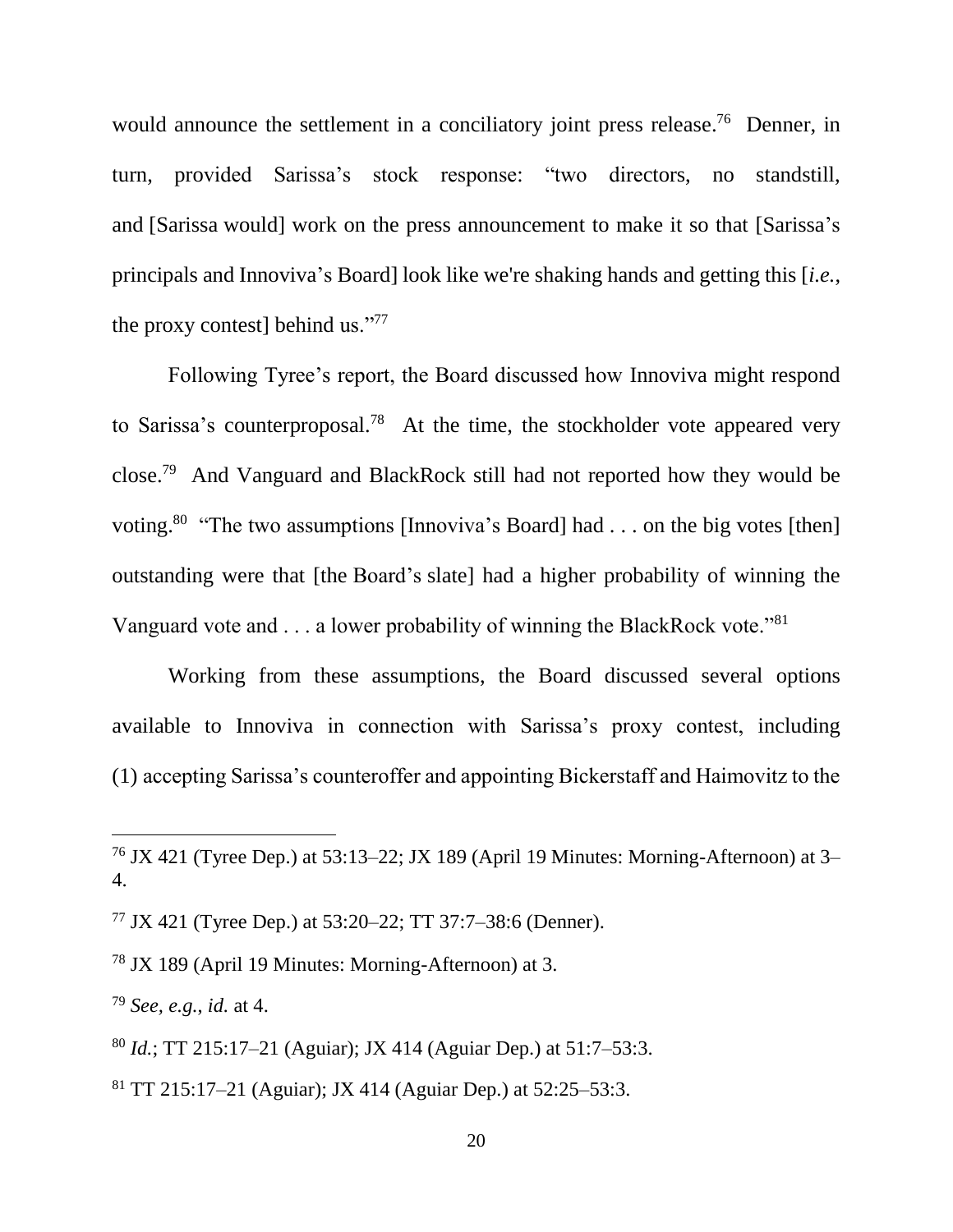expanded (nine-member) Innoviva Board without a standstill; or (2) refusing to settle with Sarissa, and instead proceeding with the vote at Innoviva's 2017 Annual Meeting the next day. $82$  After discussion, the Board remained adamant that an Innoviva-Sarissa settlement would require a standstill.<sup>83</sup> Thus, the Board directed that Tyree contact Denner to see if Sarissa would back off its resistance to that key deal term. 84

Tyree reached Denner by phone as directed. $85$  And, as directed, he advised Denner that Innoviva remained willing to enter into a settlement with Sarissa in which (1) Innoviva's Board would be expanded from seven to nine members; (2) two of Sarissa's nominees would be appointed to the expanded Innoviva Board; (3) the parties would announce the settlement in a conciliatory joint press release; and (4) Sarissa would be subject to a standstill. <sup>86</sup> Denner, in turn, reiterated that Sarissa was not willing to agree to a standstill. $87$  No progress. Clock ticking.

<sup>82</sup> JX 189 (April 19 Minutes: Morning-Afternoon) at 3; *see* TT 215:17–216:4 (Aguiar).

 $83$  JX 189 (April 19 Minutes: Morning-Afternoon) at 4–5.

<sup>84</sup> *Id.* at 4.

<sup>85</sup> *Id.* at 4–5; JX 421 (Tyree Dep.) at 56:7–21; TT 41:22–42:16 (Denner).

<sup>86</sup> JX 421 (Tyree Dep.) at 53:12–24, 56:7–57:23; TT 41:22–42:16 (Denner).

 $87$  JX 189 (April 19 Minutes: Morning-Afternoon) at 5; JX 421 (Tyree Dep.) at 56:7–57:23; TT 41:22–42:16 (Denner).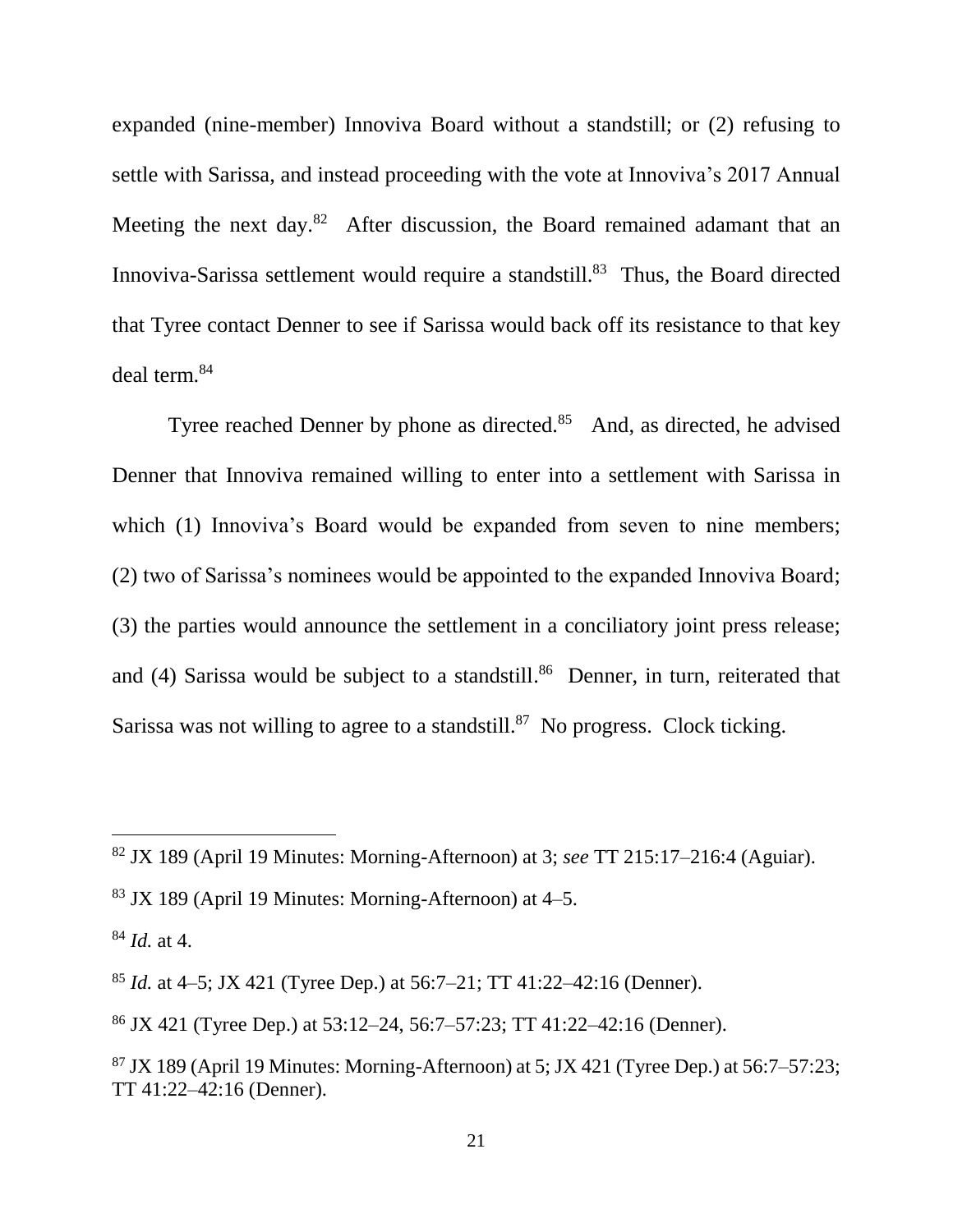## **1. Vanguard Advises Innoviva That It Will Be Voting for Two of Sarissa's Nominees**

Shortly after noon on April 19, 2017, Aguiar spoke on the phone with Vanguard representatives, who informed him that Vanguard would be voting for two of Sarissa's director nominees.<sup>88</sup> Immediately following that call, Aguiar sought to reconvene the Board for an emergency meeting.<sup>89</sup> As of that morning, the Board had assumed it would win the Vanguard vote but perhaps lose the BlackRock vote.<sup>90</sup> With Vanguard announcing that it would be voting for two of Sarissa's nominees, however, one those assumptions went out the window. Accordingly, Aguiar sought "to get the [B]oard together" as soon as possible to discuss the import of Vanguard's vote with respect to the proxy contest and Innoviva's settlement discussions with Sarissa.<sup>91</sup>

<sup>88</sup> TT 201:1–9 (Aguiar); *see* JX 221 (e-mail from Aguiar to Innoviva Board); PTO ¶ 92.

 $89$  TT 211:3–216:4 (Aguiar); JX 228 (e-mail chain dated April 19, 2017, including the following emails from Aguiar to Innoviva's Board: (1) email sent at 12:12 PM, in which Aguiar advises that he "[j]ust spoke with Vanguard" and that Vanguard would be voting "for 2 of the Sarissa nominees"; (2) email sent at 12:16 PM, in which Aguiar writes, "I think we should have a call ASAP. Can we dial in at 12:20 EDT?"); JX 229 (e-mail from Aguiar to Duncan, sent on April 19, 2017, at 12:33 PM, in which Aguiar writes, "It is urgent that you [Duncan] jump on the call.").

<sup>90</sup> TT 215:17–21 (Aguiar).

<sup>91</sup> TT 216:1–2 (Aguiar); *id.* at 211:3–215:23 (Aguiar); JX 228 (email chain among Board members).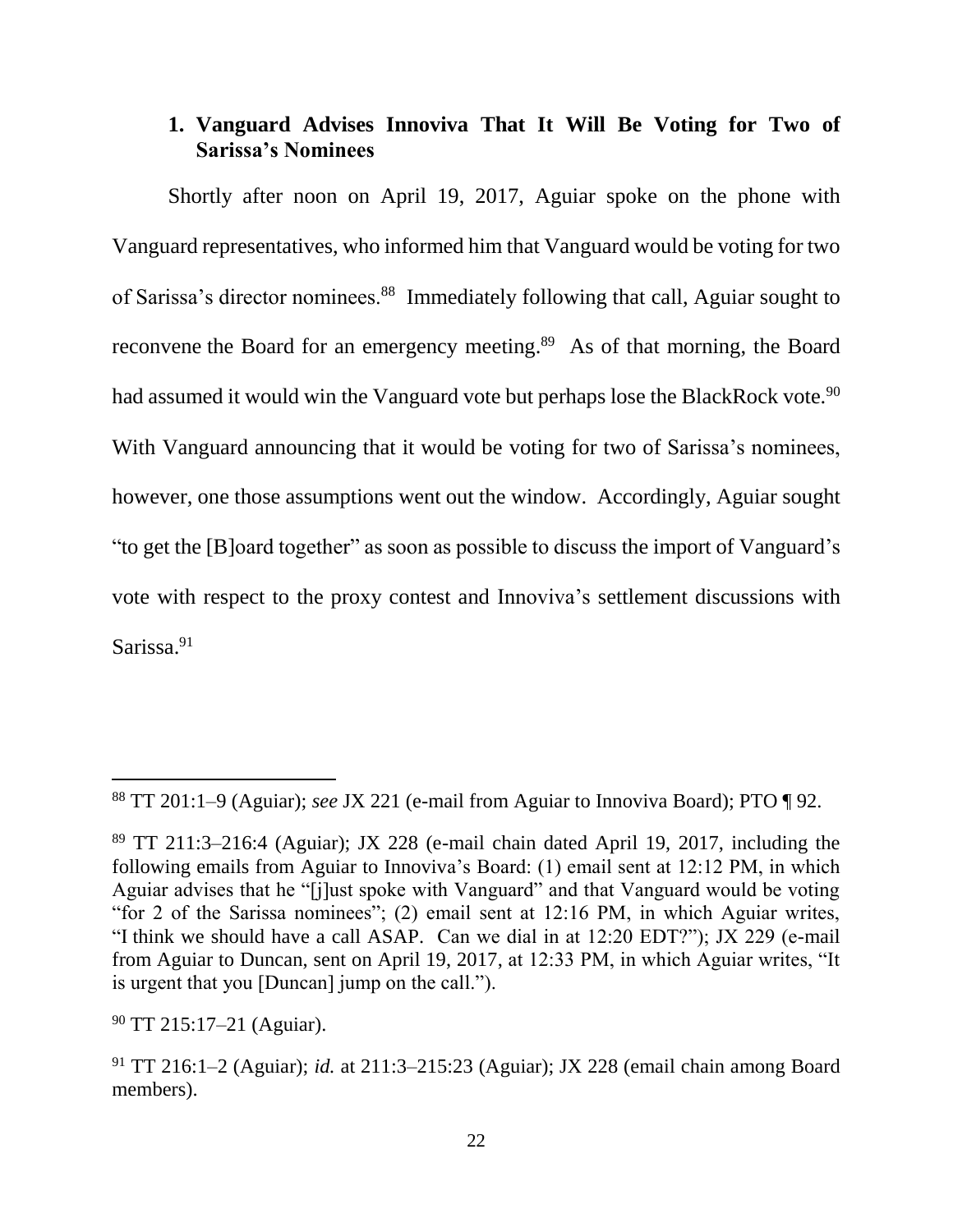The Board reconvened at 12:30 PM for another telephonic meeting.<sup>92</sup> Present for this meeting were all of Innoviva's directors except LePore, who was unavailable.  $93$  Also present were representatives of Innoviva's proxy solicitor (Innisfree) and financial advisor (Evercore). <sup>94</sup> The sole topics for discussion were how Vanguard's anticipated vote affected the proxy contest and whether, given this new information, Innoviva should approach Sarissa with a revised settlement proposal.<sup>95</sup> In connection with that discussion, representatives of Innisfree and Evercore advised the Board that "of the index funds, [Vanguard] tends to be the most management-friendly and, having lost [Vanguard's] vote it was highly likely that the

<sup>93</sup> *Id.*

l

<sup>94</sup> *Id.* at 3–5; JX 414 (Aguiar Dep.) at 62:1–64:13.

<sup>95</sup> JX 189 (April 19 Minutes: Morning-Afternoon) at 3–5; JX 414 (Aguiar Dep.) at 51:7– 25, 62:1–64:13. The minutes of the Board's April 19 meetings (from 9:30 AM to 1:47 PM) do not accurately state when Aguiar informed the Board of Vanguard's stated voting position (*i.e.*, that it would vote for two of Sarissa's nominees). *See* JX 189 (April 19 Minutes: Morning-Afternoon) at 3–4; JX 414 (Aguiar Dep.) at 51:7–25, 62:1–64:13. The minutes indicate that Aguiar informed the Board of Vanguard's intended vote before 11:00 AM on April 19. *See* JX 189 (April 19 Minutes: Morning-Afternoon) at 3. As of 11:00 AM on April 19, however, Aguiar had not yet heard from Vanguard regarding how Vanguard intended to vote. *See, e.g.*, JX 414 (Aguiar Dep.) at 51:7–25 (in which Aguiar states that he had not been informed how Vanguard would be voting prior to 12:12 PM on April 19, 2017); JX 228 (Aguiar's e-mails to the Board). Thus, Aguiar could not have informed the Board of Vanguard's anticipated vote prior to 11:00 AM on April 19. *See* JX 414 (Aguiar Dep.) at 51:7–25, 62:1–63:3; JX 228; *Schroder v. Scotten, Dillon Co.*, 299 A.2d 431, 440 (Del. Ch. 1972) ("Although the minutes of a directors' meeting are the best evidence of what took place there, [extrinsic] evidence is admissible to supplement or contradict the events as reported in the minutes.").

 $92$  JX 189 (April 19 Minutes: Morning-Afternoon) at 5.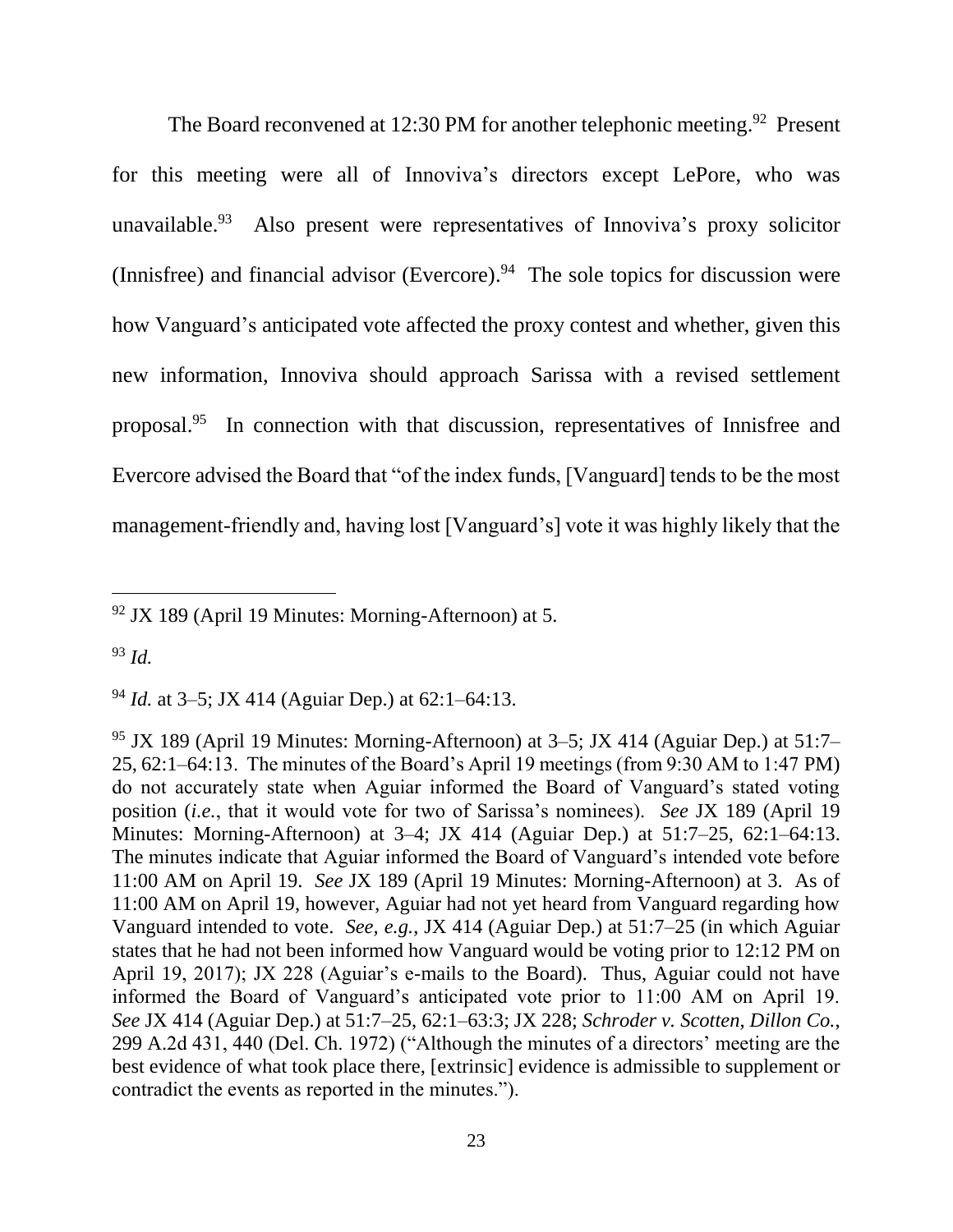[Board] would also lose [BlackRock's] vote for at least two directors."<sup>96</sup> Tyree concurred, "not[ing] that his call with representatives of [BlackRock] had been lukewarm and [that] he agreed . . . it was unlikely that [BlackRock] would vote for the Board's nominees."<sup>97</sup> Tyree also informed the Board that he had spoken with Denner, who had reiterated that Sarissa would not agree to a standstill.<sup>98</sup> And so the Board now had to determine whether Innoviva would continue to insist on the standstill as a condition of the settlement.<sup>99</sup> "Following a discussion, the Board determined to recess again until 1:30 PM Eastern time when all the directors were expected to be available."<sup>100</sup>

After the brief recess, the Board reconvened as planned for another telephonic meeting. Aguiar opened this meeting with a bleak assessment: "Given the way that [Vanguard had] voted, and that [Innoviva] was unlikely to receive [BlackRock's] vote, there was a high probability that at least two of Sarissa's three candidates would be elected to the [seven-member] Board."<sup>101</sup> The Board then discussed Innoviva's

<sup>97</sup> *Id.*

 $\overline{a}$ 

<sup>98</sup> *Id.* at 5.

<sup>99</sup> *See, e.g.*, *id*.; TT 215:17–216:4 (Aguiar).

<sup>100</sup> JX 189 (April 19 Minutes: Morning-Afternoon) at 5.

<sup>96</sup> JX 189 (April 19 Minutes: Morning-Afternoon) at 4.

<sup>&</sup>lt;sup>101</sup> *Id.* at 5. This, of course, meant that two of the Board's slate of nominees would lose election and be replaced.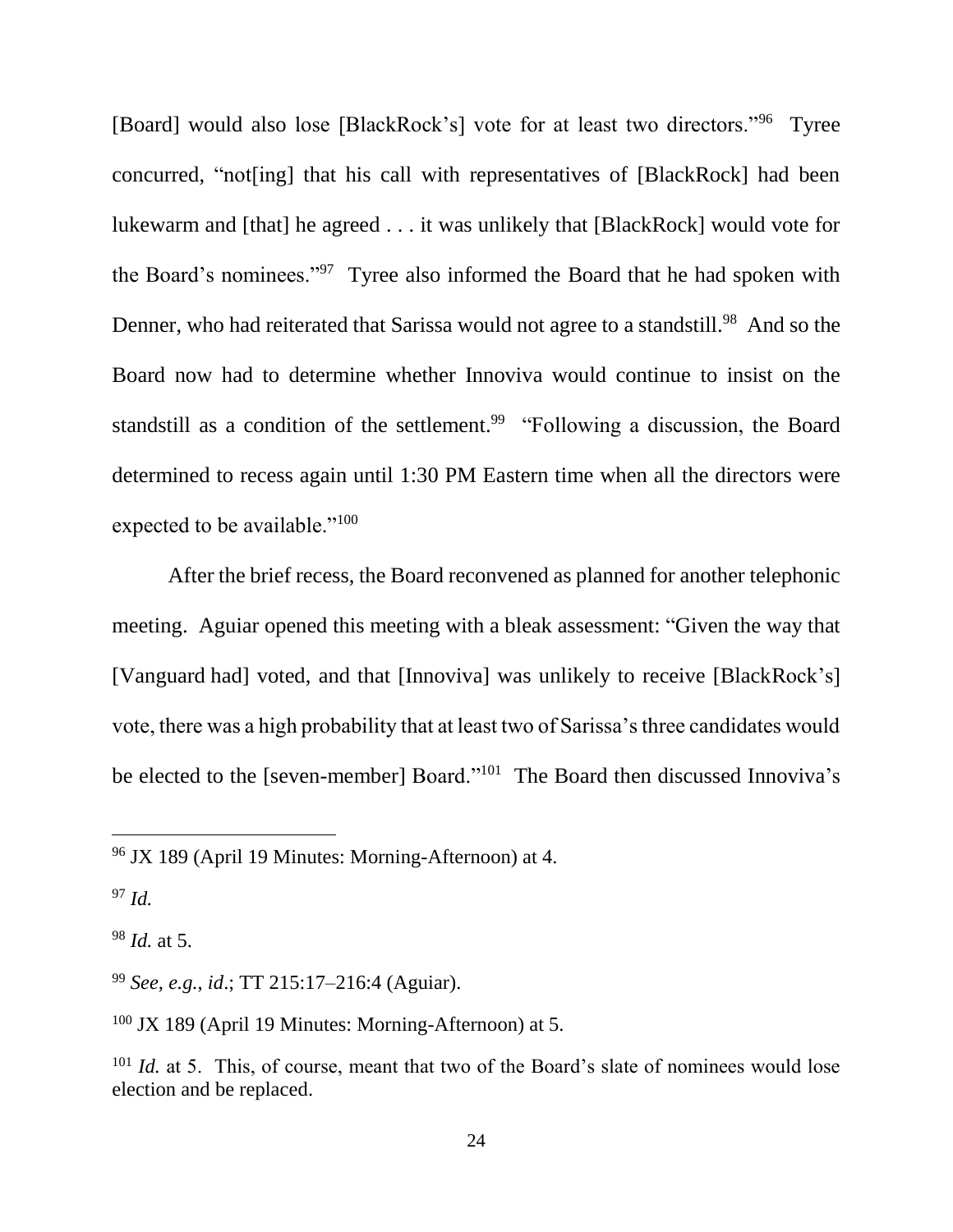options going forward, and Grossman answered the Board's questions about the terms of the draft settlement agreement and the press release.<sup>102</sup>

The Board next discussed Kostas' suitability (or not) as a Board appointee and reached "the consensus . . . that, based on circumstances then existing, Dr. Kostas would be acceptable as a replacement for either Mr. Haimovitz or Mr. Bickerstaff."<sup>103</sup> Tyree testified that this "was just a clarification around the fact that any subset of [Sarissa's three nominees] would be acceptable,"<sup>104</sup> given that the Board had already "vetted" each of the three.<sup>105</sup>

After further discussion, the Board determined that Innoviva would agree to a settlement with Sarissa—"without 'standstill' or non-disparagement provisions and with a press release favorable to [Innoviva]"<sup>106</sup>—whereby Innoviva's Board would be expanded from seven to nine members and two of Sarissa's three nominees would

 $102$  *Id.* at 6.

<sup>103</sup> *Id.* at 7.

<sup>104</sup> JX 421 (Tyree Dep.) at 65:3–4.

<sup>105</sup> JX 421 (Tyree Dep.) at 65:1–2. *See also* TT 248:19–249:8 (Aguiar) (confirming that Tyree was authorized to convey to Denner that Innoviva would accept Kostas as one of Sarissa's two Board appointees); JX 421 (Tyree Dep.) at 35:9–15 ("Q: Now, on [April] 19th was it your understanding that [Innoviva's] Board was willing to accept any two of Sarissa's three nominees? A: Yes. Q: And did you communicate that to Dr. Denner? A: Yes.").

<sup>106</sup> JX 189 (April 19 Minutes: Morning-Afternoon) at 7.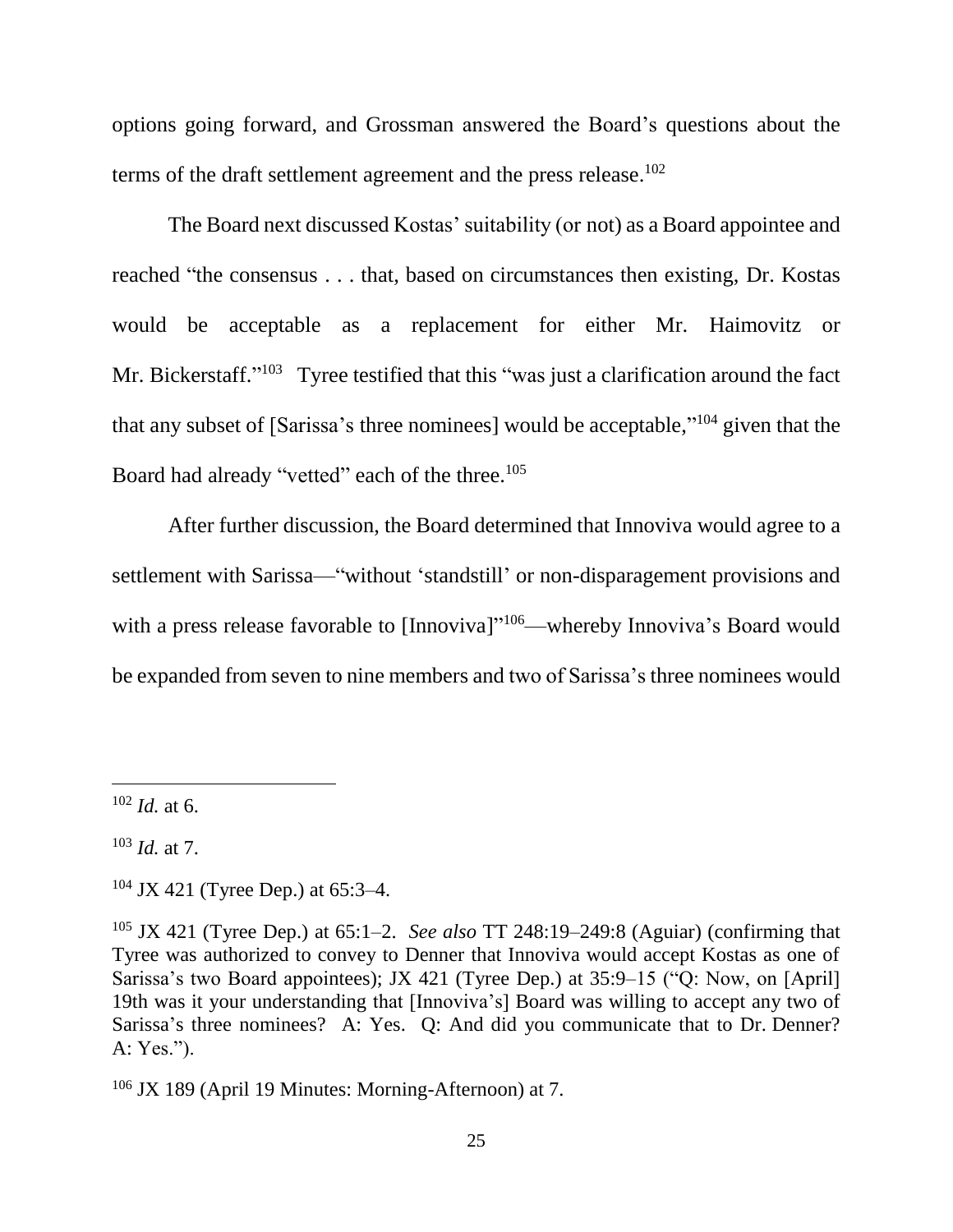be appointed as directors to fill the resulting Board vacancies.<sup>107</sup> In anticipation of Innoviva's entry into a settlement with Sarissa on those terms, Innoviva's Board conditionally resolved to expand the Board from seven to nine members and to fill the resultant Board vacancies with two Sarissa nominees (tentatively, Haimovitz and Bickerstaff).<sup>108</sup>

As the final step before the meeting broke, the Board authorized Tyree to convey Innoviva's revised proposal to Denner and "to attempt to settle with Sarissa."<sup>109</sup> In that regard, Tyree was authorized to convey to Denner the following: (1) that Innoviva would settle with Sarissa without a standstill; (2) that, as part of that settlement, Innoviva would expand its Board from seven to nine members and appoint two of Sarissa's nominees to Innoviva's expanded Board as directors; *and* (3) that the settlement would require Sarissa to include a conciliatory quote about

<sup>107</sup> *Id.* at 7–8.

<sup>108</sup> *Id.* at 7–8.

<sup>&</sup>lt;sup>109</sup> JX 384 (Tyree Aff.)  $\P$  6 (Apr. 30, 2017); JX 421 (Tyree Dep.) at 64:1–9 ("O: And what were you instructed to do [by the Board]? A: To communicate the original two primary components of a[] [settlement] agreement, [Innoviva will] take two of [Sarissa's] directors, you [*i.e.*, Sarissa] have to say something nice about [Innoviva] and the third point which was [Innoviva] won't insist on standstill. Q: And the Board gave you authority to make that proposal? A: It did."); April 19 Innoviva Board Meeting Minutes at 8 ("[T]he Board authorizes and requests that Mr. Tyree contact Dr. Denner to negotiate to see if a settlement agreement including a press release between Sarissa and [Innoviva] c[an] be reached.").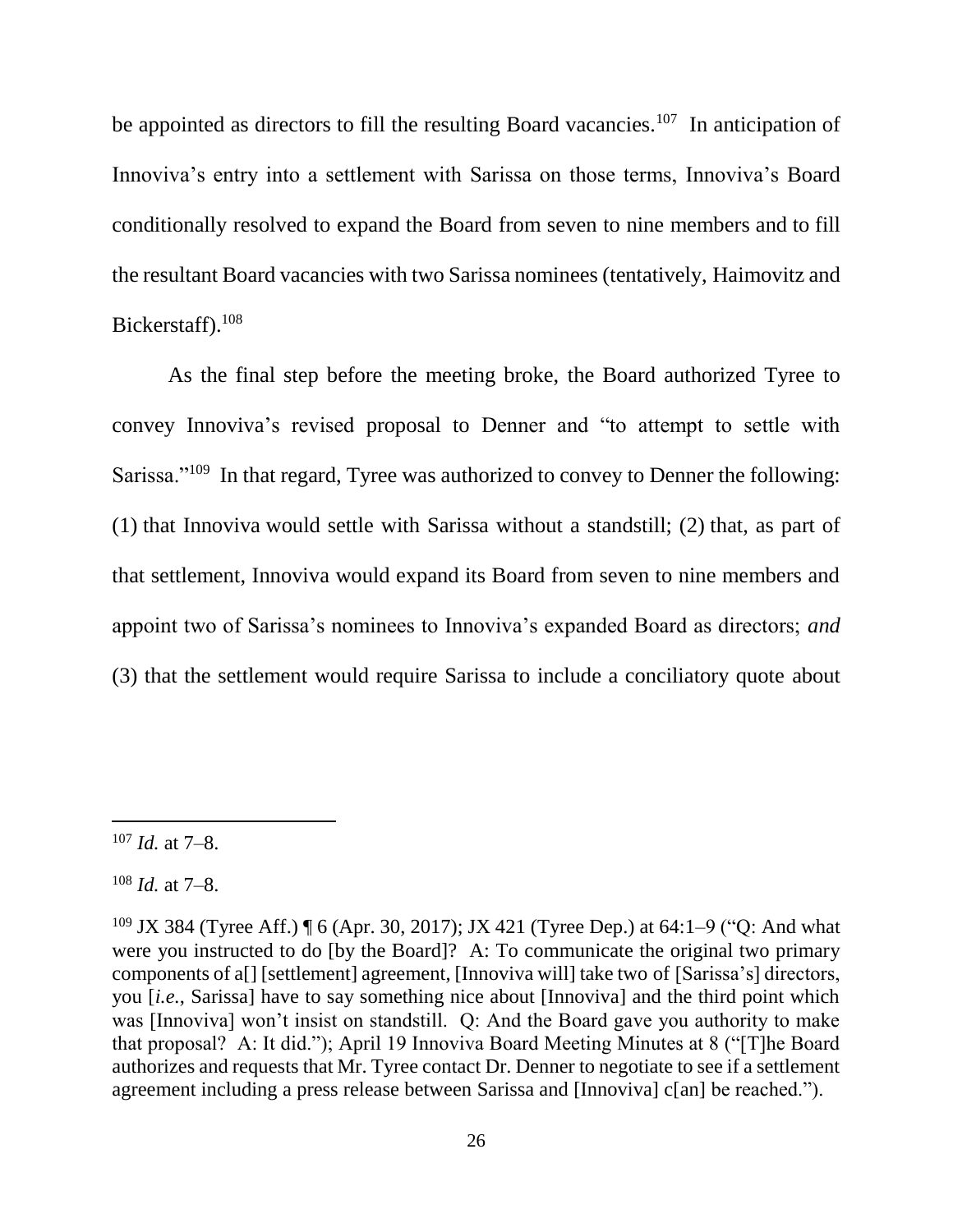Innoviva in the joint press release announcing the settlement.<sup>110</sup> The meeting adjourned at 1:47 PM. $^{111}$ 

At 2:02 PM, Grossman emailed DiPaolo a short draft settlement agreement and press release.<sup>112</sup> The draft agreement added some detail but reflected the material settlement terms the Board had just authorized:

- 1. "upon the issuance of the attached press release," Sarissa agreed to withdraw its nomination notice, discontinue its proxy contest and drop its pending Section 220 action;<sup>113</sup> *and*
- 2. Innoviva agreed to (i) immediately increase the size of its Board to nine members, (ii) appoint Haimovitz and Bickerstaff as Innoviva directors, (iii) include Haimovitz and Bickerstaff "as nominees of the Board to stand for election as directors at [Innoviva's] 2017 Annual Meeting," (iv) adjourn its 2017 Annual Meeting to "not later than May 19, 2017" so that the Board could revise its slate of director nominees accordingly and (v) file revised proxy materials, which would be subject to Sarissa's review and comment.<sup>114</sup>

The "attached press release" stated that Sarissa and Innoviva had reached a settlement (on the above terms) and contained proposed quotes from Waltrip

<sup>113</sup> JX 245 at 2.

l

 $114$  JX 245 at 2-3.

<sup>110</sup> JX 421 (Tyree Dep.) at 53:21–22; *id.* at 64:1–9; JX 189 (April 19 Minutes: Morning-Afternoon) at 7–8.

<sup>111</sup> JX 189 (April 19 Minutes: Morning-Afternoon) at 8.

 $112$  JX 245 at 2–10.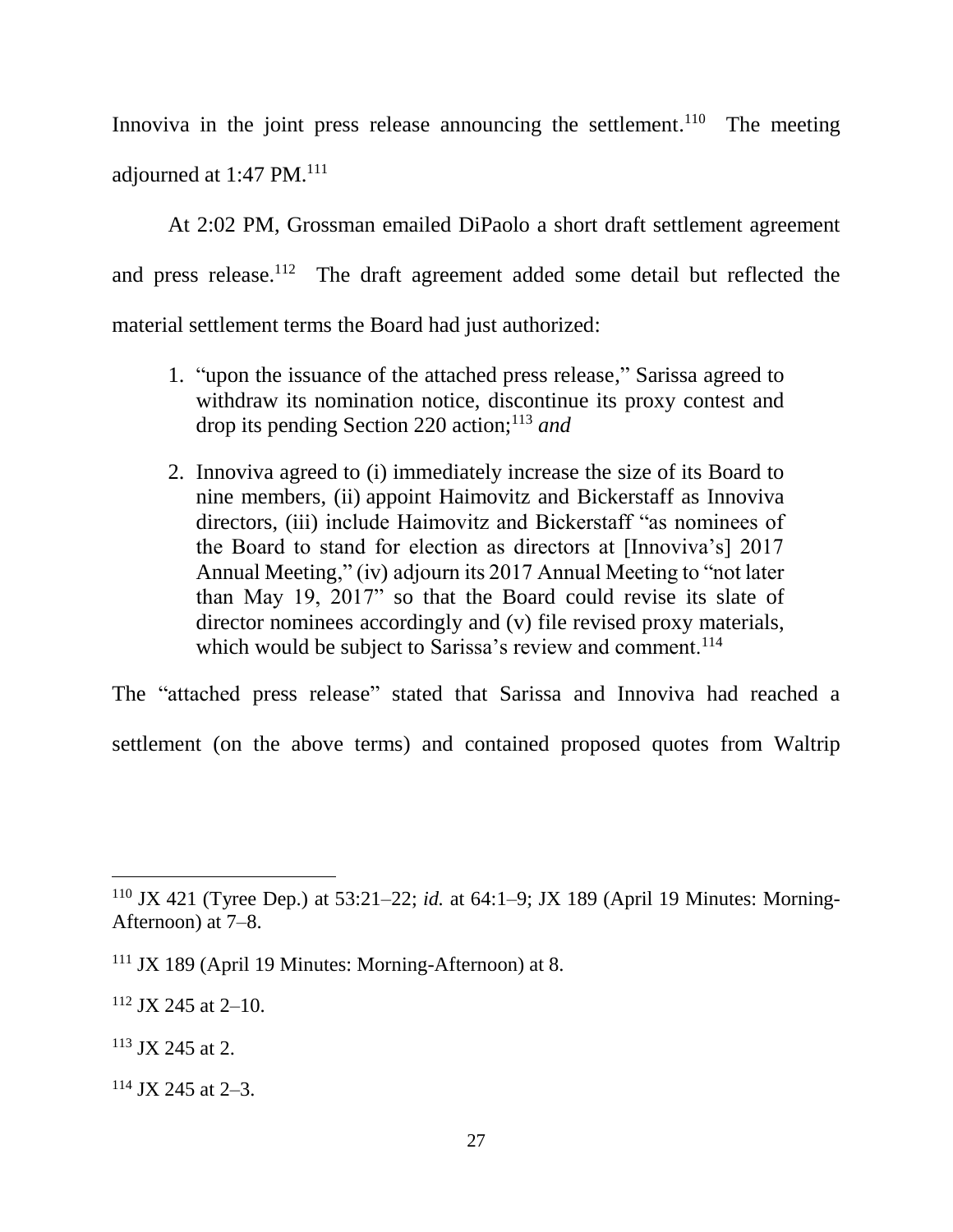(the Chairman of Innoviva's Board) and Denner, respectively, that Innoviva believed were conciliatory.<sup>115</sup>

### **2. Tyree and Denner Speak on the Phone and Reach a Deal**

At approximately 2:30 PM, Tyree connected with Denner over the phone to convey the settlement proposal he had been authorized by the Board to make.<sup>116</sup> Since Innoviva had abandoned its demand for a standstill, Denner was quick to accept Innoviva's proposal.<sup>117</sup> And with that, Tyree and Denner reached agreement on the essential terms of an Innoviva-Sarissa settlement.<sup>118</sup>

 $115$  JX 245 at 8. The proposed Waltrip quote read: "We are pleased to have reached this agreement with Sarissa, enabling our Board and management team to focus our full attention on growing Innoviva, and continuing to return value to our investors. It is clear Sarissa, Mr. Bickerstaff and Mr. Haimovitz see the potential of Innoviva, and we respect their willingness to work collaboratively to drive sustainable shareholder value today and into the future. Our Board remains committed to delivering value to all investors." *Id.*  The proposed Denner quote read: "I am happy to have reached this agreement with Innoviva and believe that George [Bickerstaff] and Jules [Haimovitz] will be strong additions to the Company's Board in the shared goal of enhancing shareholder value. Innoviva's Board has demonstrated a willingness to accept shareholder input, and as a shareholder, I look forward to future productive dialogue." *Id.*

<sup>116</sup> TT 43:18–44:20 (Denner); JX 421 (Tyree Dep.) at 69:12–24.

 $117$  JX 421 (Tyree Dep.) at 69:16–24; TT 44:6–20 (Denner).

<sup>&</sup>lt;sup>118</sup> *See, e.g.*, JX 421 (Tyree Dep.) at 83:3–5 ("Q: And is it fair to say you believe that you and [Denner] agreed to all of the high level necessary terms? A: Yes."), 85:10–13 ("I had reached agreement with Alex Denner on the large, important terms that were important to me as a director representing the Board."); TT 46:6–11 (Denner) ("Q: And what did you say [to Tyree regarding the implementation of the agreed-upon deal]? A: You know, 'We got the deal and let's have the lawyers get it done.' Q: So now that we've got a deal, let's just turn it over to the lawyers to put it together? A: Right.").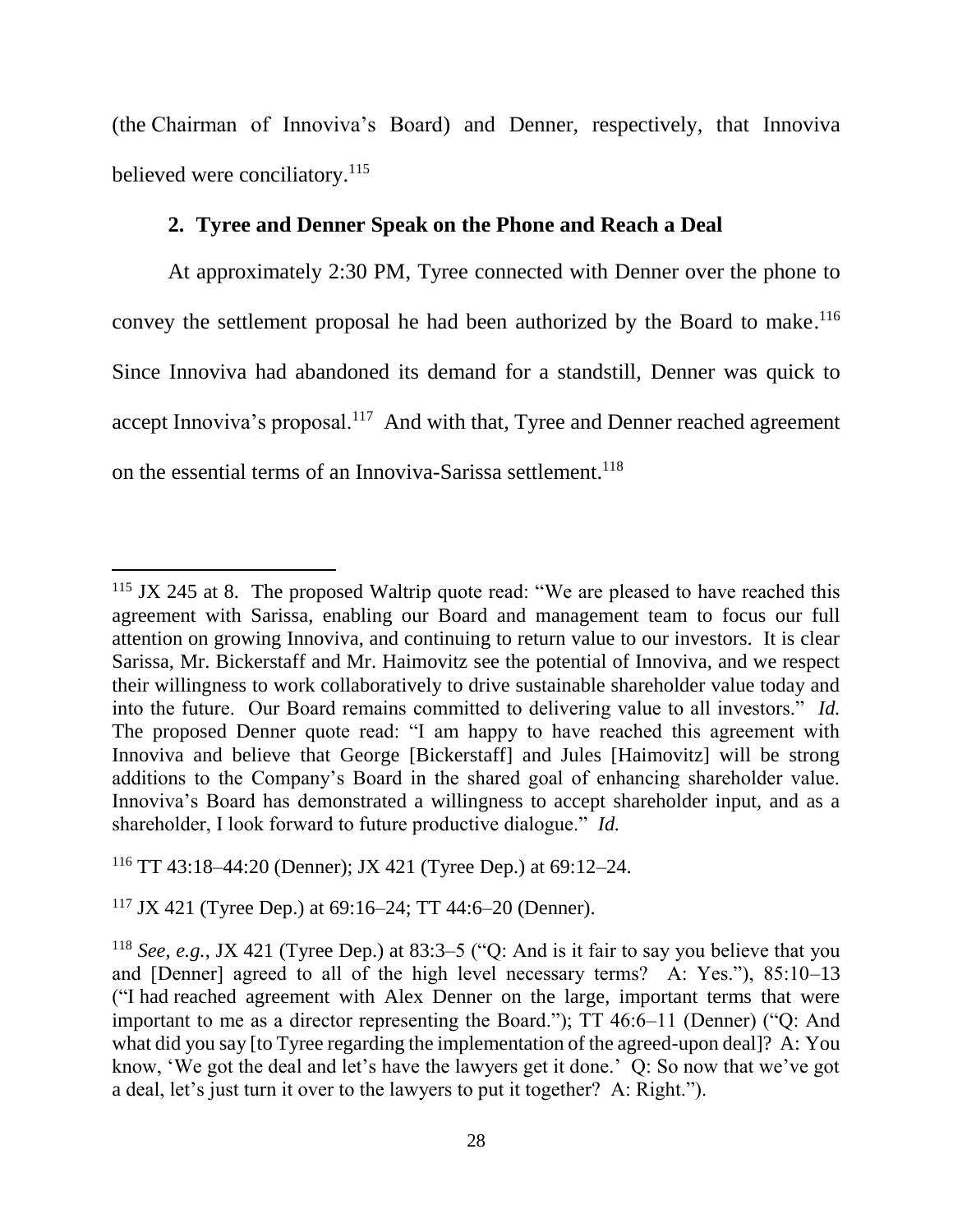At the end of their call, Tyree and Denner confirmed that they "had a deal"<sup>119</sup> and that they would leave it to others on their respective teams to prepare the "paperwork . . . to get it done."<sup>120</sup> Neither Tyree nor Denner indicated, however, that the agreed-upon deal was *contingent* upon the execution of a written agreement.<sup>121</sup> Nor did Tyree indicate that the agreed-upon deal was subject to further Board approval.<sup>122</sup>

Shortly thereafter, Tyree spoke on the phone with Aguiar, and told Aguiar "[what] was communicated [to Denner] and what [Tyree and Denner had] agreed on the big ticket items  $\dots$ <sup>123</sup> This call served as "[Tyree's] hand-off to the remainder of the Innoviva expanded team."<sup>124</sup> Denner, for his part, instructed Sarissa's team

<sup>&</sup>lt;sup>119</sup> JX 421 (Tyree Dep.) at 89:17 ("I told Alex Denner that we had a deal . . . ."); TT 44:18-20 (Denner) ("Q: Did the two of you say, 'We've got a deal'? A: Yes.").

<sup>&</sup>lt;sup>120</sup> JX 421 (Tyree Dep.) at  $69:21$ ; TT 46:6–8 (Denner) (same).

<sup>121</sup> *See, e.g.*, JX 421 (Tyree Dep.) at 82:20–83:5; JX 398 (Denner Aff.) ¶ 5 (May 30, 2017).

<sup>122</sup> *See, e.g.*, JX 421 (Tyree Dep.) at 69:16–70:7, 82:20–83:5; JX 398 (Denner Aff.) ¶ 5

<sup>123</sup> *Id.* at 70:24–25.

<sup>124</sup> *Id.* at 71:1–2; s*ee also id.* at 71:3–11 ("Q: And after that hand-off– A: I took a nap. Q: –you took a nap. And that's because it had been a pretty stressful several days and long hours? A: No. I've been known to take a nap in the afternoon.").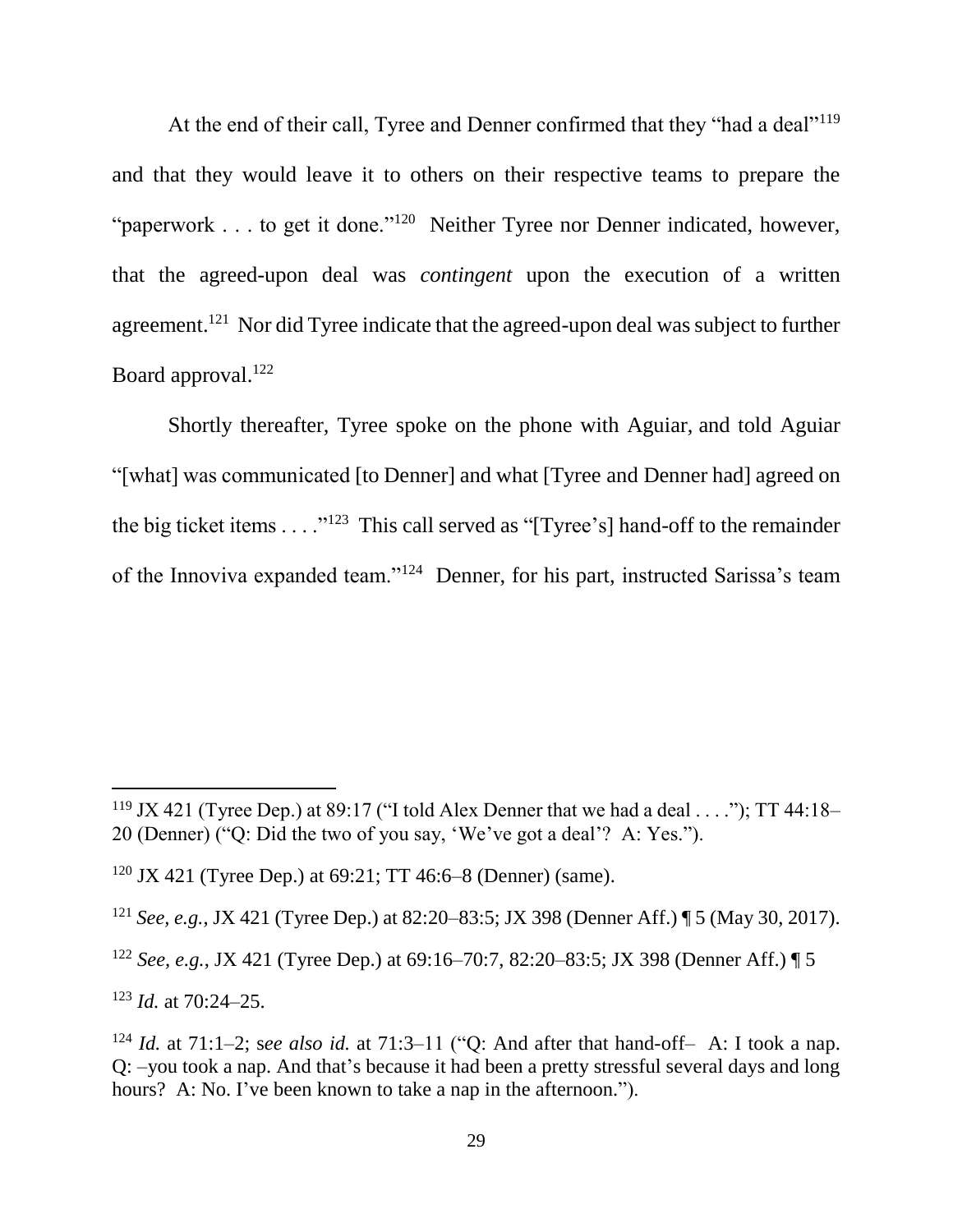(and its proxy solicitor) to stop soliciting proxies "[b]ecause we have a deal"<sup>125</sup> and told DiPaolo to work with Innoviva's counsel to finalize the relevant documents.<sup>126</sup>

# **3. The Parties' Counsel Work to Memorialize the Agreed-Upon Settlement**

At 2:55 PM, DiPaolo emailed Grossman, noting that Denner and Tyree had

spoken and attaching a revised draft settlement agreement.<sup>127</sup> The revised draft

contained three notable changes:

- 1. the opening sentence was revised to state, "This letter agreement is to **confirm** our agreement";<sup>128</sup>
- 2. Kostas was substituted for Haimovitz as a Sarissa appointee; <sup>129</sup> *and*
- 3. per the revised draft, Innoviva "confirms, represents and warrants to Sarissa that, concurrently with the execution of this agreement"<sup>130</sup>
	- a. Innoviva "has" increased the size of its Board to nine members and appointed Kostas and Bickerstaff as Innoviva directors;<sup>131</sup> *and*
	- b. Innoviva "agrees to" include Kostas and Bickerstaff as nominees of the Board to stand for election as directors at Innoviva's 2017

<sup>127</sup> JX 255.

 $128$  JX 255 at 2 (emphasis supplied).

<sup>129</sup> *Id.*

 $130$  *Id.* 

 $^{131}$  *Id.* 

 $\overline{a}$  $125$  TT 48:3 (Denner).

<sup>126</sup> TT 47:19–48:3 (Denner).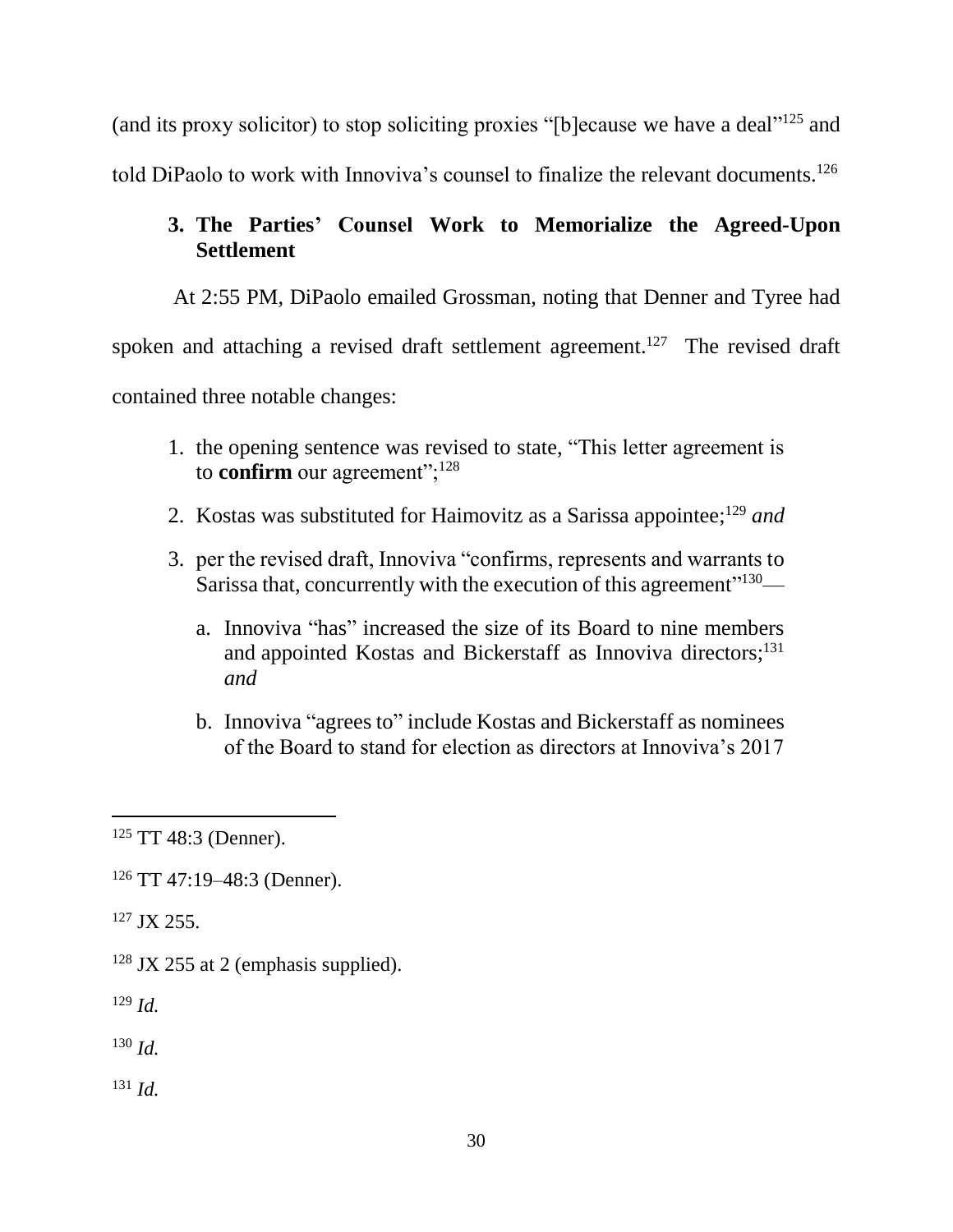Annual Meeting, and to use "reasonable best efforts to cause the election of" both Kostas and Bickerstaff at that meeting.<sup>132</sup>

Thereafter, at approximately 3:30 PM, DiPaolo and Grossman spoke on the phone.<sup>133</sup> On that call, the two reviewed the latest revisions to the draft settlement agreement.<sup>134</sup> Grossman indicated that all of DiPaolo's comments were acceptable, and that he (Grossman) just needed to run certain language by his co-counsel.<sup>135</sup> Grossman and DiPaolo also discussed the issuance of a joint press release.<sup>136</sup> During the course of that discussion, the two agreed "to move the concept of issuing the agreed-upon press release from a condition precedent to a covenant  $\dots$ <sup>137</sup> Finally, Grossman asked DiPaolo for Sarissa's comments on Innoviva's draft press release.<sup>138</sup> DiPaolo advised Grossman that Sarissa's comments would be coming shortly and would consist of reordering certain text, adding Kostas as one of the two nominees and including a (revised) quote from Denner.<sup>139</sup>

<sup>132</sup> *Id.*

<sup>133</sup> TT 96:14–20 (DiPaolo); JX 412 (Grossman Dep.) at 105:19–107:11.

<sup>134</sup> TT 96:21–97:2 (DiPaolo), 271:15–272:24 (Grossman).

<sup>135</sup> TT 96:21–97:2 (DiPaolo), 297:15–300:22 (Grossman); JX 412 (Grossman Dep.) at 106:21–107:23.

<sup>136</sup> TT 98:3–99:5 (DiPaolo), 271:18–272:24 (Grossman)

<sup>137</sup> TT 300:16–18 (Grossman).

<sup>138</sup> TT 98:19–99:10 (DiPaolo), 272:14–24 (Grossman).

<sup>139</sup> TT 98:19–99:10 (DiPaolo), 272:14–24 (Grossman).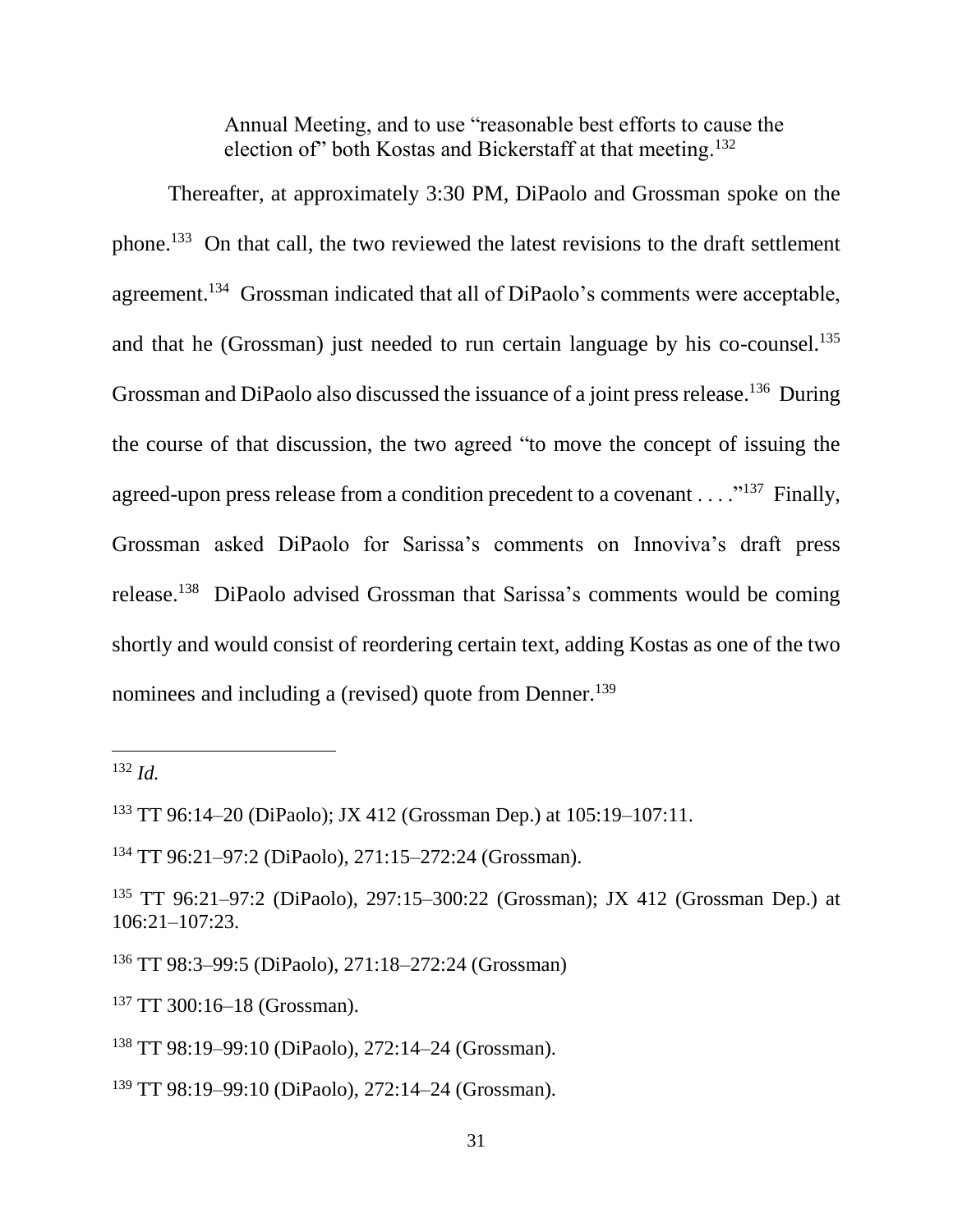At 4:14 PM, Grossman's associate emailed clean and marked-up versions of the draft settlement agreement to DiPaolo.<sup>140</sup> The Skadden versions of the agreement contained the agreed-upon language, "This letter agreement is to confirm our agreement."<sup>141</sup> The marked-up version also identified Kostas and Bickerstaff as Sarissa's nominees, consistent with Denner and Tyree's agreement and Sarissa's prior draft.<sup>142</sup> The clean version inadvertently omitted Kostas's name because of a typographical error.<sup>143</sup> In addition, both versions provided that the agreed-upon joint press release was to be issued "[a]s soon as practicable following the execution of this letter agreement  $\dots$ ."<sup>144</sup>

At 4:21 PM, Skadden forwarded its cover email and revised version of the settlement agreement to Innoviva's officers and advisors.<sup>145</sup> Aguiar then sent a oneword reply email: "OK."<sup>146</sup> Following a brief exchange between DiPaolo and

<sup>140</sup> JX 269.

 $141$  *Id.* at 2–13. I note that the Skadden versions of the agreement were not marked "draft." *See id.*

<sup>142</sup> *See* JX 421 (Tyree Dep.) at 69:16–24, 70:16–18; TT 43:18–44:20 (Denner); JX 269 at 2; JX 255 at 2.

<sup>&</sup>lt;sup>143</sup> JX 269 at 9; PTO ¶ 108.

 $144$  JX 269 at 2, 9.

<sup>145</sup> JX 270.

 $146$  JX 276.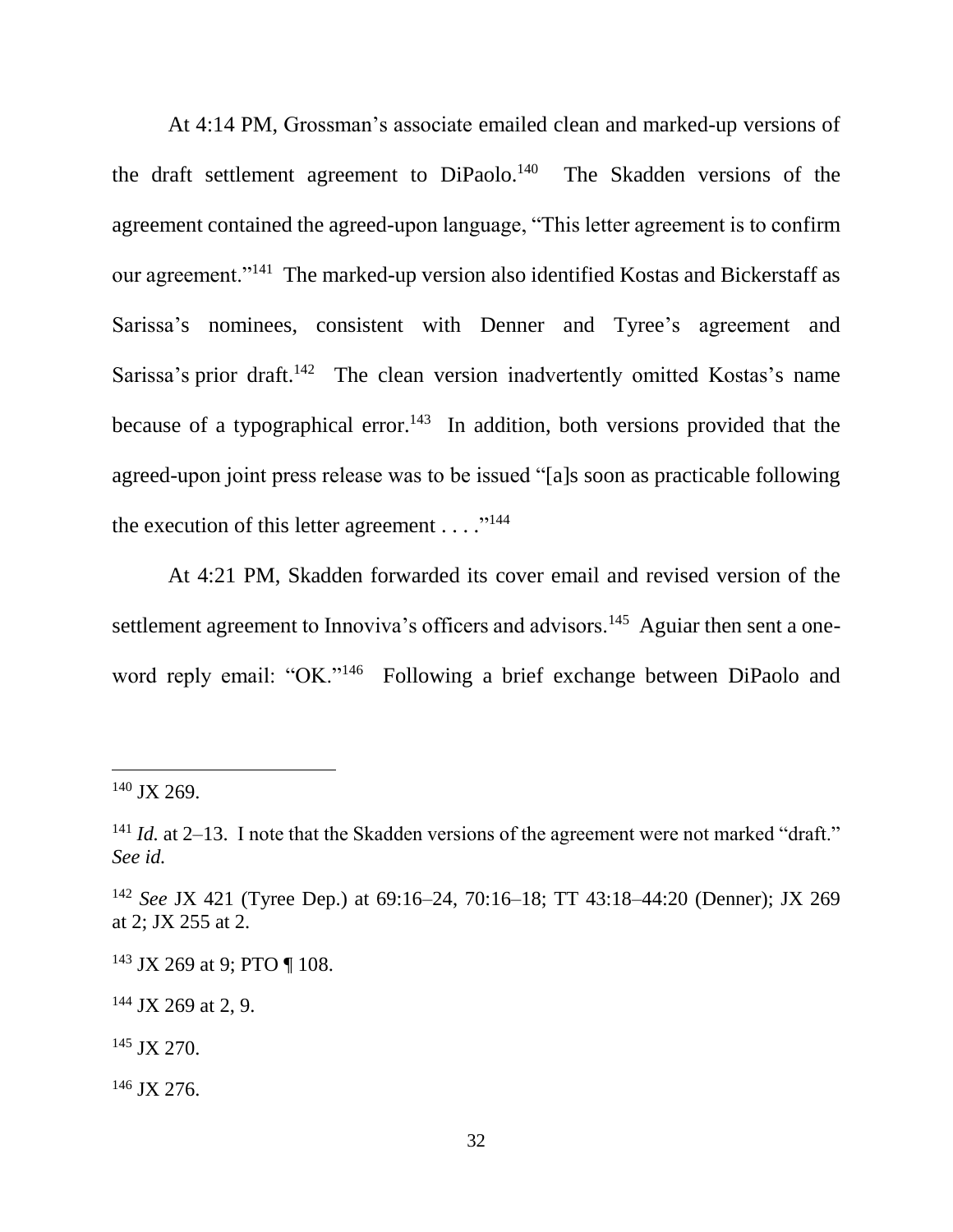Grossman's associate regarding the timing of the press release, the parties' counsel agreed to replace the phrase "as soon as practicable" in the 4:14 PM version of the agreement with "immediately."<sup>147</sup>

Thereafter, at 4:41 PM, DiPaolo emailed Innoviva's legal team with Sarissa's comments on Innoviva's draft press release.<sup>148</sup> Sarissa's comments included revisions to Denner's quote to include a reference to "GSK's reluctance to support necessary change" (presumably in reaction to GSK's support of the incumbent slate).<sup>149</sup> DiPaolo's email also stated, "Note that we don't like tinkering with other people's quotes but we advise that Waltrip's quote should at least acknowledge that shareholders had issues and that the [B]oard listened . . . Just our advice. . ."<sup>150</sup>

### **4. Innoviva's Board Learns That BlackRock Would Vote in Favor of the Board's Slate of Nominees and Abruptly Disengages With Sarissa**

At 4:43 PM, Innisfree sent an email to Innoviva's officers and advisors (including Aguiar and Grossman) with the message, "WE GOT

<sup>&</sup>lt;sup>147</sup> JX 274 (e-mail chain between DiPaolo and Grossman's associate).

<sup>148</sup> JX 278.

<sup>&</sup>lt;sup>149</sup> *Id.* at 2. The revised Denner quote read, in full, as follows: "Sarissa is very grateful for the overwhelming support we received from independent shareholders. Despite GSK's reluctance to support necessary change, independent shareholders were victorious in bringing about this positive outcome. The new Innoviva will be focused on capital allocation to optimize shareholder value. We look forward to working with the new board for the benefit of all shareholders." *Id.*

<sup>150</sup> *Id.* at 1.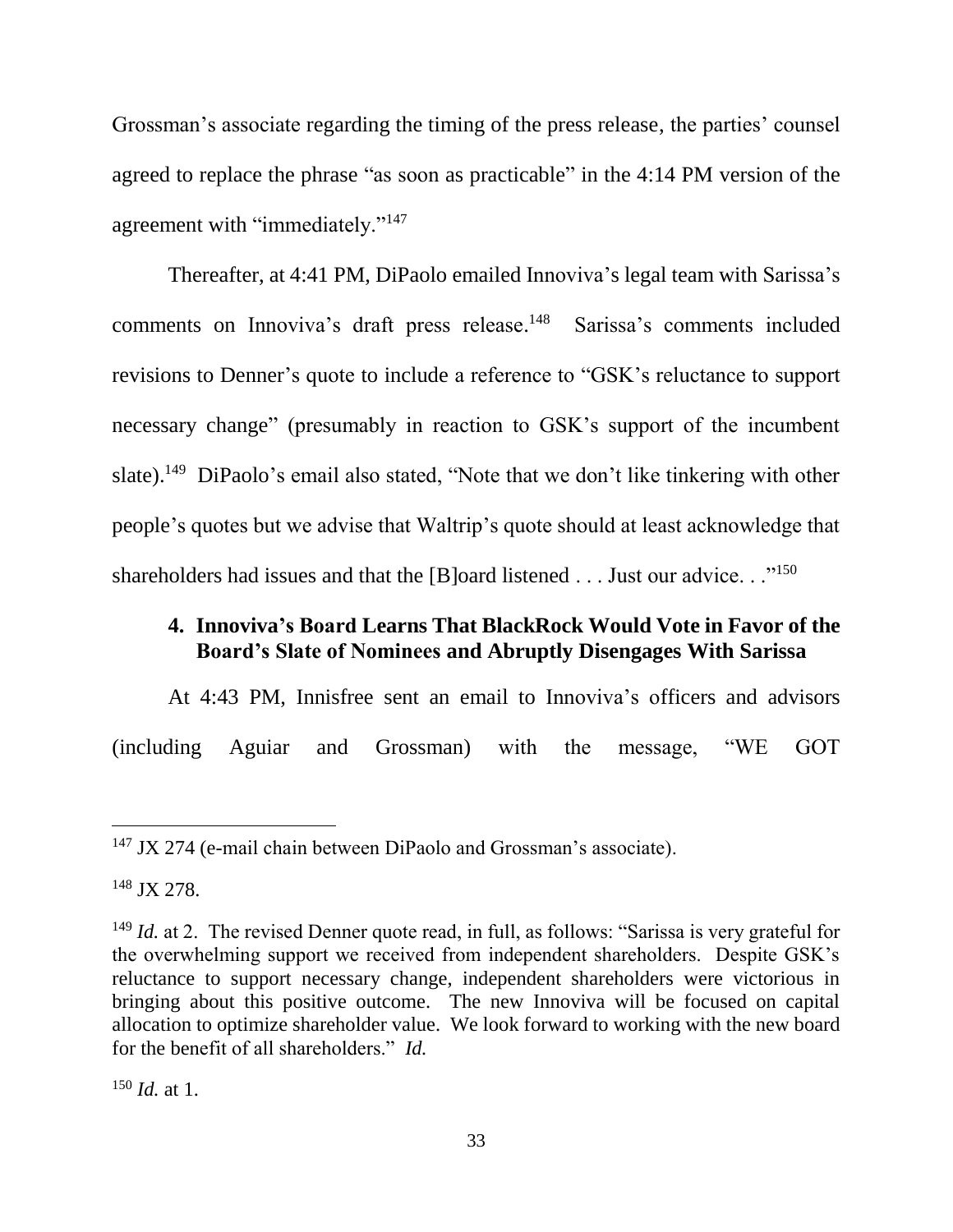BLACKROCK!!!"<sup>151</sup> For Innoviva and its Board, this was a critical albeit unanticipated development. After Vanguard's announcement that it would be voting for Sarissa's nominees, the Board had been operating on the understanding that its nominees "w[ere] unlikely to receive [BlackRock's] vote."<sup>152</sup> As it turned out, however, BlackRock voted in favor of all seven of the Board's director nominees.<sup>153</sup> For his part, at least, Grossman "decided to kind of stop communicating with Sarissa after th[e] BlackRock vote came in."<sup>154</sup>

Innoviva's Board reconvened for a telephonic meeting at approximately 5:20 PM.<sup>155</sup> Aguiar informed the Board that BlackRock had voted "in favor of all seven of the Board's [director] nominees . . . . "<sup>156</sup> Innisfree reported that "all of the Board's [director] nominees . . . were likely to be elected to the Board at [Innoviva's 2017 Annual Meeting] and that none of the nominees put forth by Sarissa . . . were

 $\overline{a}$ 

<sup>154</sup> TT 281:6–8 (Grossman).

<sup>156</sup> *Id.* at 2.

<sup>151</sup> JX 279.

<sup>152</sup> JX 189 (April 19 Minutes: Morning-Afternoon) at 5; *see* TT 209:10–20 (Aguiar); JX 421 (Tyree Dep.) at 54:24–55:22.

<sup>153</sup> *See* JX 279; JX 299 (Minutes of Innoviva Board Meeting on April 19, 2017 from 5:20 PM to 6:22 PM) ("April 19 Minutes: Evening") at 2.

 $155$  JX 299 (April 19 Minutes: Evening) at 1.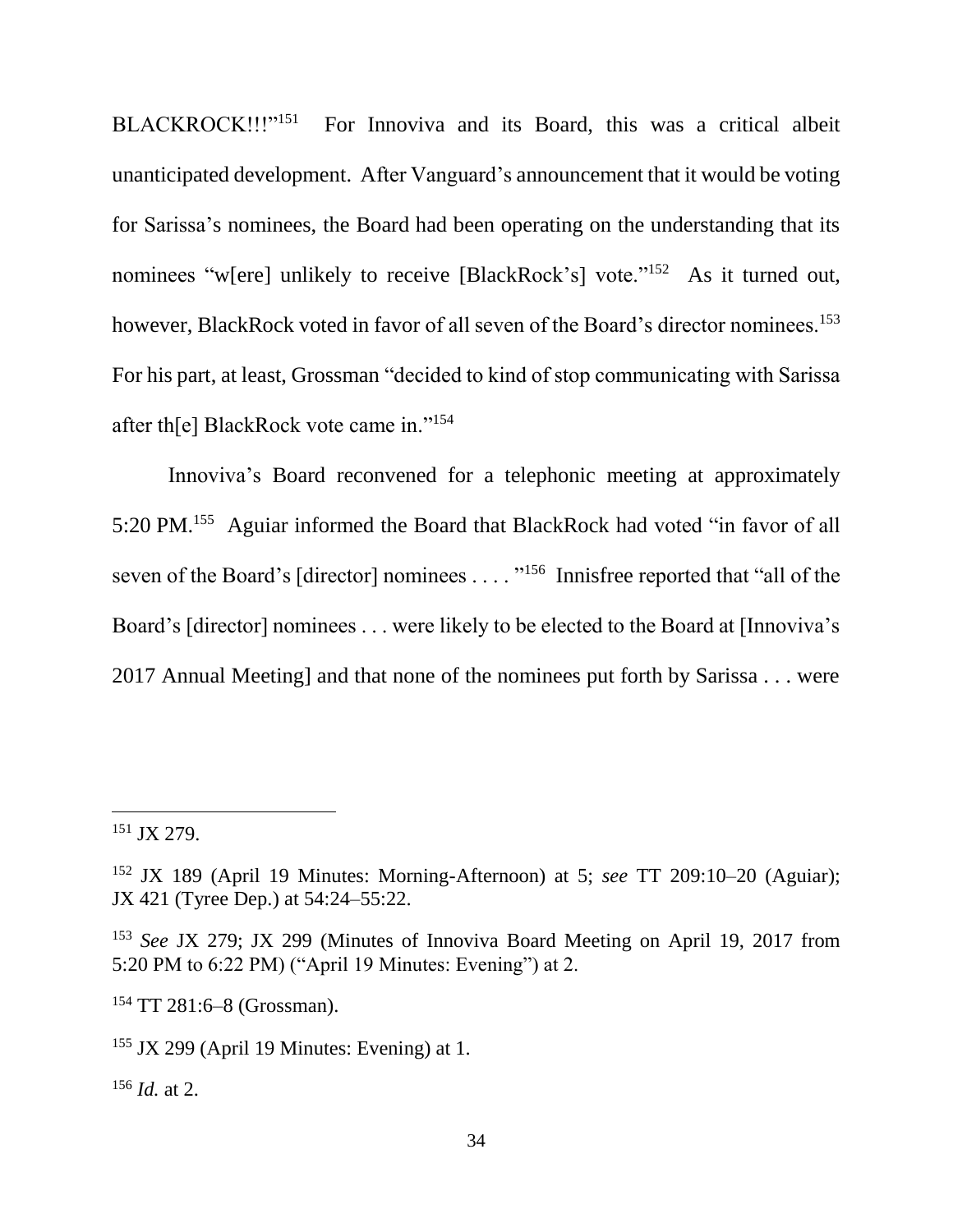likely to be elected  $\ldots$ ."<sup>157</sup> Aguiar then advised the Board that "he had not executed a signature page for the draft settlement agreement that was being circulated earlier that afternoon."<sup>158</sup> After discussion, the Board determined that Innoviva would "not continue with discussions with Sarissa" and would "instead proceed with the vote at the 2017 Annual Meeting  $\ldots$ ."<sup>159</sup>

At approximately 7:00 PM, Grossman called DiPaolo and informed him of the Board's decision: Innoviva would not be proceeding with a settlement and instead would "be going forward with" its 2017 Annual Meeting.<sup>160</sup> Understandably agitated, DiPaolo responded, "this is not going to go down this way."<sup>161</sup>

Tyree then emailed Denner at 7:35 PM, advising Denner that he "no longer [had] the backing of the [B]oard."<sup>162</sup> Denner replied: "You cannot back out of an

<sup>158</sup> *Id.* at 3.

<sup>159</sup> *Id.* at 5.

 $162$  JX 315.

l <sup>157</sup> *Id.*

<sup>160</sup> TT 281:18–24 (Grossman).

<sup>161</sup> TT 282:6–7 (Grossman); *see* TT 109:17–21 (DiPaolo).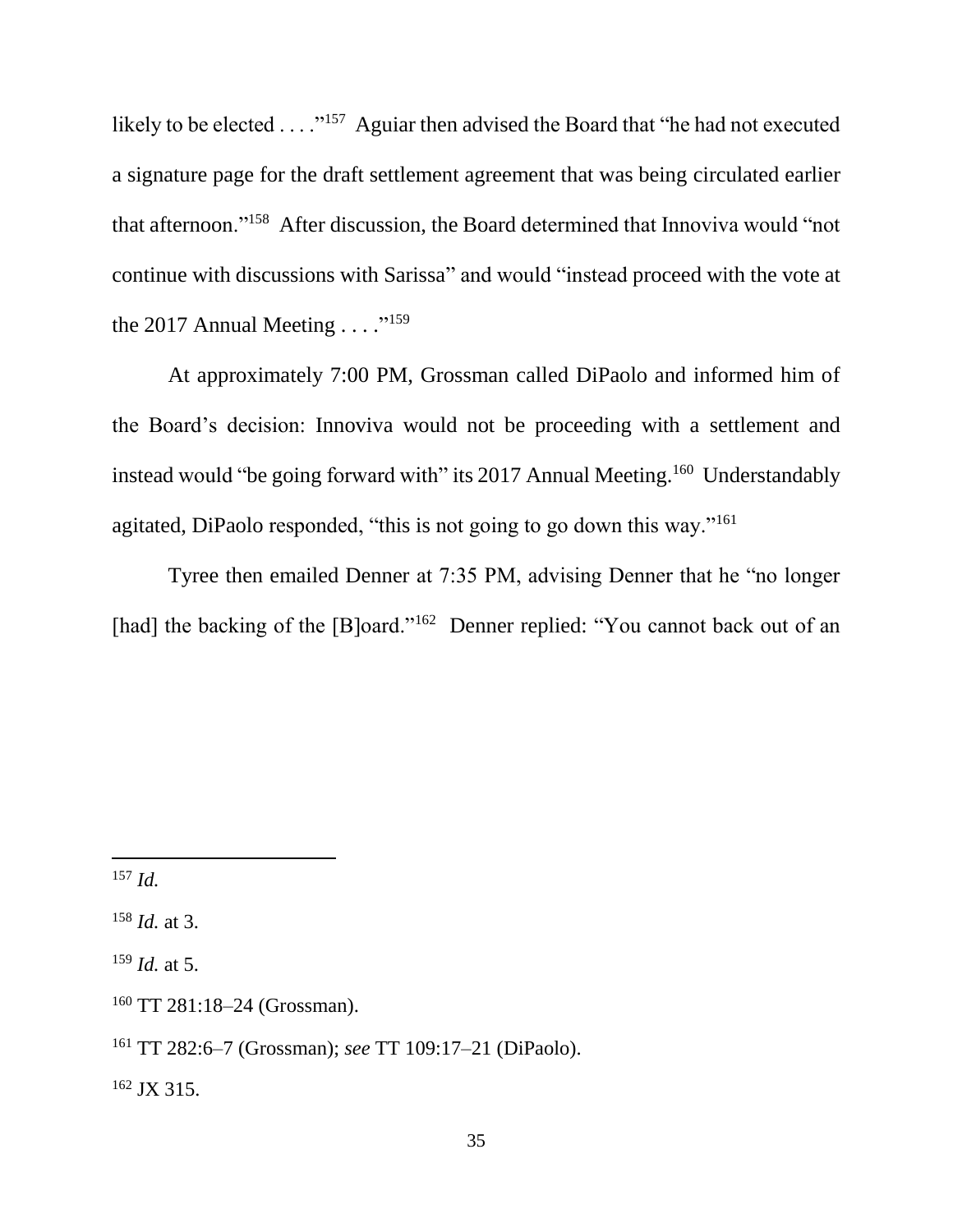accepted deal. Innoviva agreed to the deal and your lawyers confirmed it. Please call me  $[ASAP] \ldots$ ."<sup>163</sup> Tyree and Denner spoke later that night.<sup>164</sup>

### **F. Innoviva's 2017 Annual Meeting Is Held As Scheduled; Tyree Resigns From Innoviva's Board**

Innoviva's 2017 Annual Meeting was held as scheduled on April 20, 2017, and Innoviva's stockholders voted to elect all of the Board's nominees.<sup>165</sup> At a Board meeting later that morning, convened at Tyree's request, Tyree told the other directors that he disagreed with their decision to abandon the settlement with Sarissa, that the decision was "impractical" and that he did not "do business th[at] way . . . . . . . . . . . . . . Tyree also commented that he "did not believe [Innoviva was] anywhere close to being done with Sarissa moving forward"<sup>167</sup> and recommended that Innoviva immediately "open a channel of communication with Sarissa and that the point person in those communications not be [Tyree]."<sup>168</sup>

 $\overline{a}$ 

 $167$  JX 421 (Tyree Dep.) at 89:1–3.

<sup>163</sup> JX 317.

<sup>164</sup> TT 59:7–9 (Denner); JX 421 (Tyree Dep.) at 79:1–80:14.

<sup>&</sup>lt;sup>165</sup> JX 380 at 2–4 (final report of election inspector on voting results at Innoviva's 2017 Annual Meeting).

<sup>166</sup> JX 421 (Tyree Dep.) at 88:17–89:21; JX 355 (Minutes of Innoviva Board Meeting on April 20, 2017 at 9:30 AM) ("April 20 Minutes").

 $168$  JX 421 (Tyree Dep.) at 89:6–8.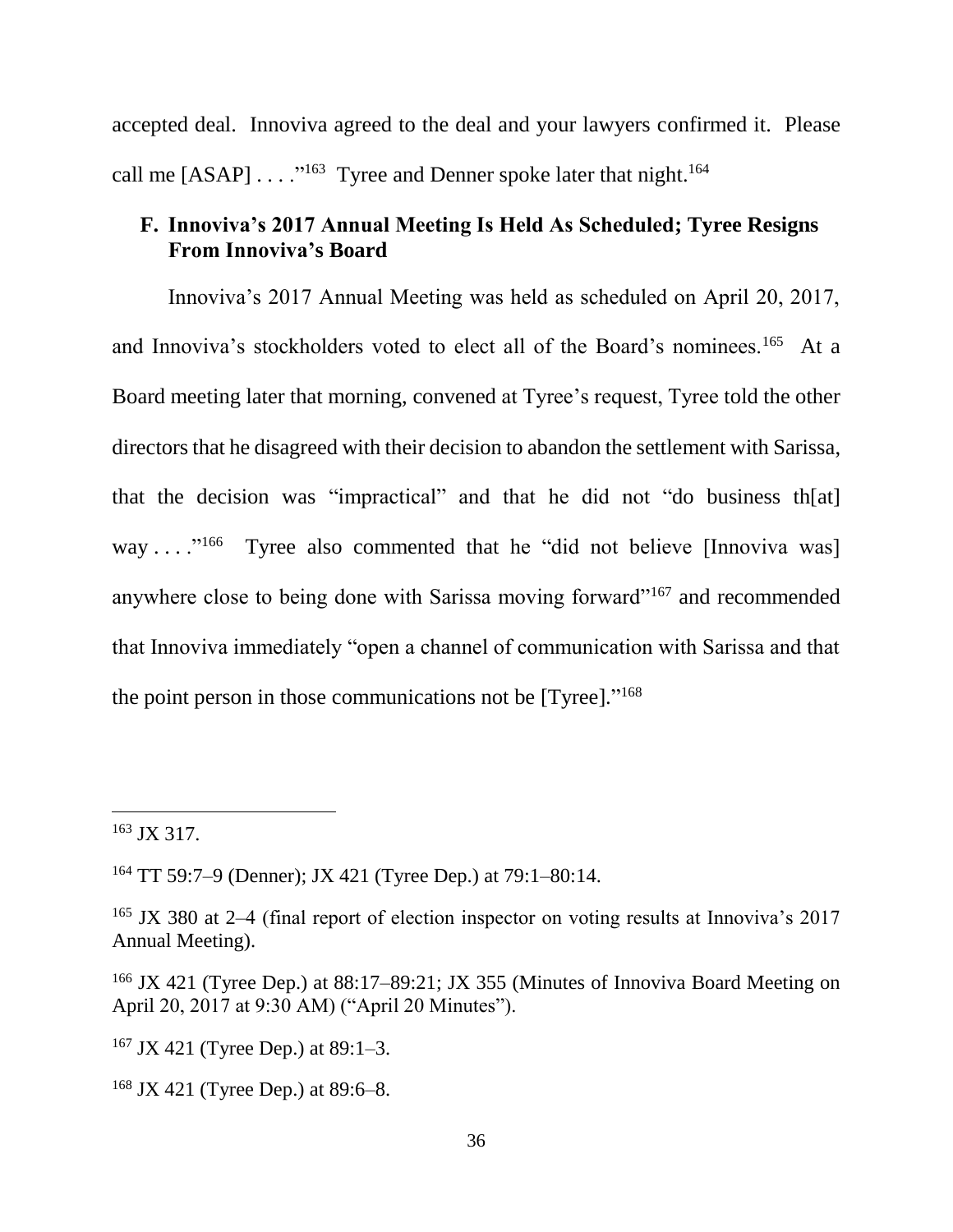Ultimately, Tyree resigned from Innoviva's Board on June 2, 2017, notwithstanding that he was then being positioned to succeed Waltrip as the Chairman of the Board.<sup>169</sup> Tyree testified that Innoviva's decision to abandon the settlement with Sarissa was a factor in his decision to resign.<sup>170</sup>

#### **G. Procedural Posture**

Sarissa filed a "Verified Complaint Pursuant to 8 *Del. C.* § 225 and for Specific Performance" ("Complaint") with the Court on April 20, 2017—the day of Innoviva's 2017 Annual Meeting.<sup>171</sup> In its Complaint, Sarissa claims that Denner and Tyree's phone call the afternoon of April 19, 2017 (the "2:30 PM Call") gave rise to a binding oral settlement agreement between Sarissa and Innoviva, and that Innoviva has breached that agreement.<sup>172</sup>

<sup>169</sup> JX 381 (Tyree's resignation letter); JX 421 (Tyree Dep.) at 11:24–12:7, 90:13–91:11.

<sup>170</sup> JX 421 (Tyree Dep.) at 90:17–91:11 **(**Q: "[D]id the Sarissa matter have anything to do with your resignation, and if so, what? A: It did. Q: And could you tell us what [?] A: Well, as I previously stated, I, in addition to performing my duties as a director, I also have to be practical and I had felt for a long time that a practical solution to Sarissa was better than a legal solution that would only temporarily interrupt the interaction. And I, to this day, I still believe that[] the right thing to do is to look for a practical solution. So yes, Sarissa, yes, Sarissa was a factor in my decision. Q: Did your concern that you didn't do business this way that you've previously discussed, did that factor into it? A: It did. Q: And it's because you don't do business that way[?] A: I don't do business this way.").

 $171$  JX 383 ("Compl.").

 $172$  Compl.  $\P\P$  31, 36–39.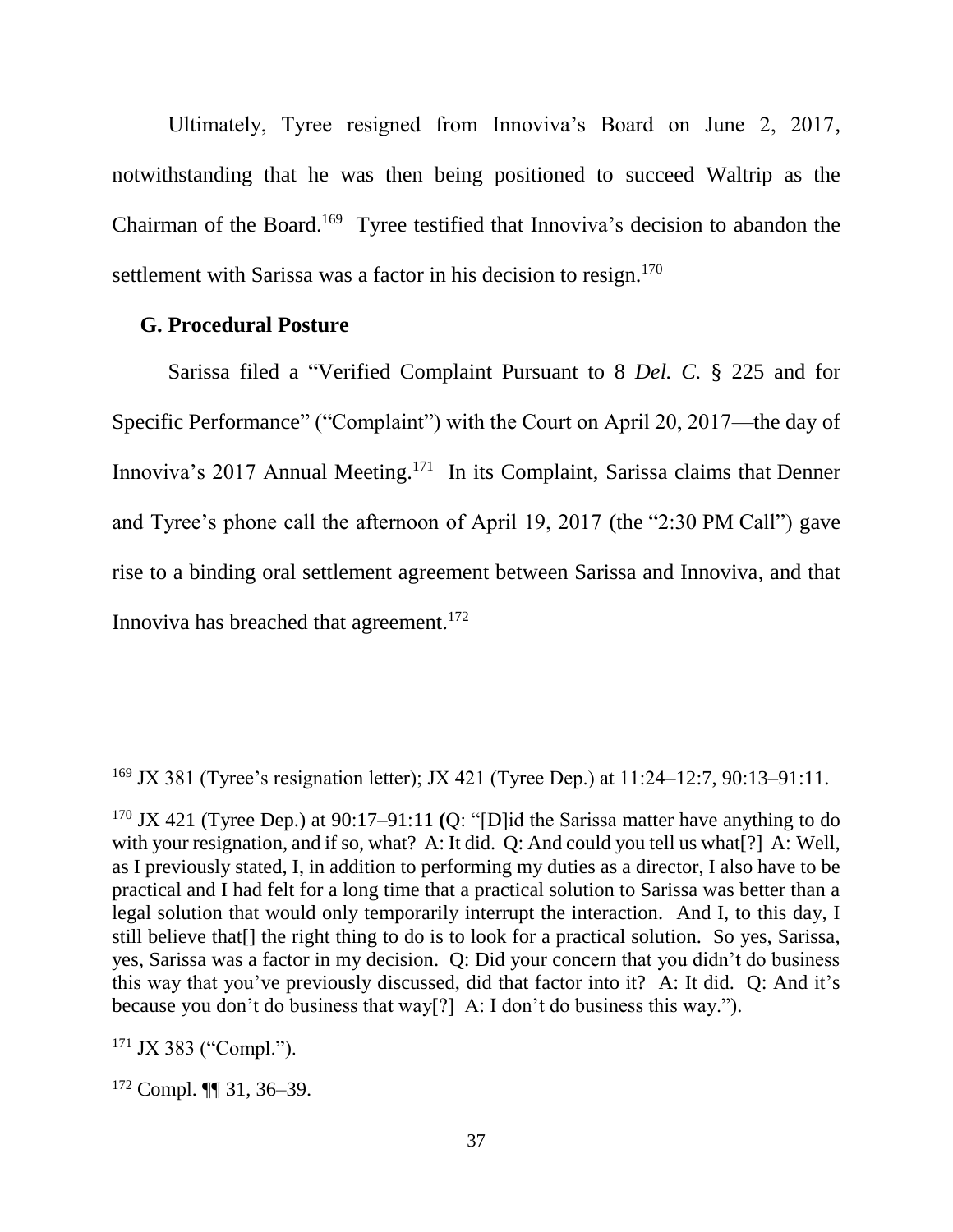Under the parties' settlement agreement, according to Sarissa, "two of Sarissa's nominees were to be added to the present seven directors of Innoviva," Sarissa would terminate its proxy contest and "withdraw its [then-pending] § 220 action" and "both sides would vote their proxies in favor of those nominees" at Innoviva's 2017 Annual Meeting, "which was to be adjourned until no later than May 19, 2017."<sup>173</sup> Thus, Sarissa's Complaint asks the Court to "specifically enforce the terms of the parties' agreement and order Innoviva . . . to expand the size of the Board of Directors to nine and appoint Dr. Kostas and Mr. Bickerstaff to the [B]oard."<sup>174</sup>

Innoviva moved to dismiss the Complaint pursuant to Court of Chancery Rule  $12(b)(6)$ .<sup>175</sup> Sarissa then filed an amended complaint (the "Amended") Complaint") on May 12, 2017. Most notably, the Amended Complaint expressly alleges that "[t]he parties also agreed to issue a joint press release, but [that] the content of that press release was neither a material term of nor a condition to the [ir] agreement."<sup>176</sup> The legal gravamen of the Amended Complaint, however, remains

 $173$  Compl.  $\P\P$  4, 5, 31. Sarissa's Complaint appears to acknowledge that, as part of the (purported) settlement, the parties agreed to announce the settlement in a joint press release. *See* Compl. ¶¶ 16, 19, 21, 23, 24, 38.

<sup>174</sup> Compl. ¶¶ 15, 16.

 $175$  D.I. 4.

 $176$  Am. Compl.  $\P$  6.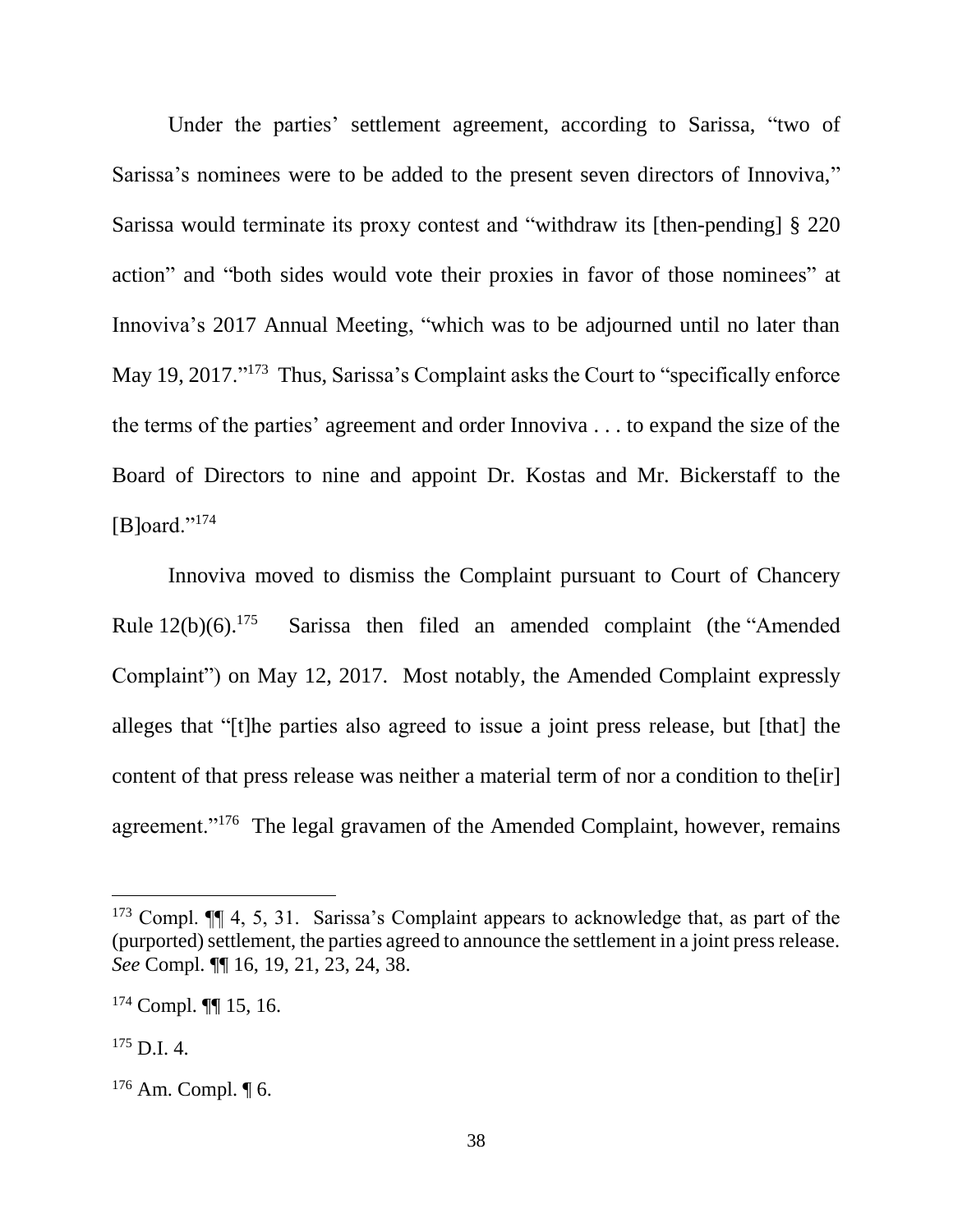the same.<sup>177</sup> Thus, Sarissa's Amended Complaint contains the same breach-ofcontract claim and the same request for specific performance set forth in its original Complaint. 178

Innoviva moved for summary judgment on the Amended Complaint.<sup>179</sup> The Court denied that motion after determining the following genuine disputes of material fact remained: (1) whether Tyree (or Grossman) had actual or apparent authority to bind Innoviva to a settlement agreement with Sarissa without further Board approval; (2) whether Tyree agreed on behalf of Innoviva that Kostas would replace Haimovitz as Sarissa's second designee to the Board; *and* (3) whether the parties' joint issuance of a mutually conciliatory press release was a material term and/or condition precedent of the purported Sarissa-Innoviva settlement agreement.<sup>180</sup>

A one-day trial was held on July 27, 2017, following which the Court heard post-trial oral argument on September 8, 2017.<sup>181</sup> This is the Court's post-trial decision.

<sup>177</sup> *Compare, e.g.*, Am. Compl. ¶¶ 52–59, *with* Compl. ¶¶ 35–42.

<sup>178</sup> *Compare* Am. Compl. at 27, *with* Compl. at 15–16.

 $179$  D.I. 22.

<sup>180</sup> D.I. 120 at 12:19–15:24.

<sup>&</sup>lt;sup>181</sup> At post-trial oral argument, Sarissa's counsel abandoned the allegation in Sarissa's Amended Complaint that a joint press release (with a conciliatory quote from Sarissa) "was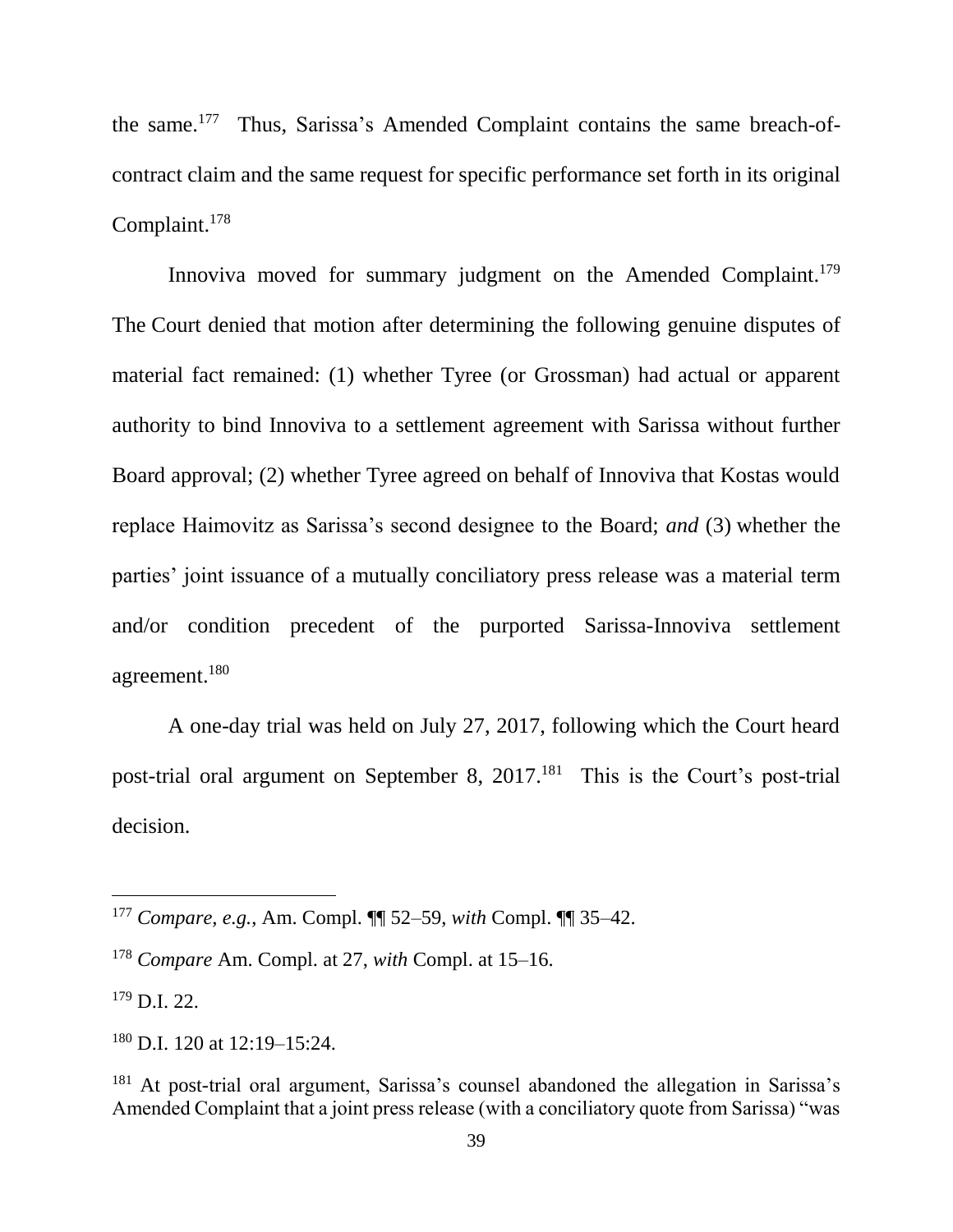### **II. ANALYSIS**

Sarissa and Innoviva dispute whether they entered into a valid, enforceable

settlement agreement. By my lights, the parties' dispute reduces to three issues:

- 1. Whether Tyree had authority to bind Innoviva to an oral settlement agreement with Sarissa;
- 2. If Tyree had such authority, whether the 2:30 PM Call created a binding Sarissa-Innoviva contract, *viz.*—whether Denner and Tyree then manifested mutual assent to bind their respective principals (Sarissa and Innoviva) to an oral settlement agreement with "sufficiently definite" terms; *and*
- 3. If there is a binding oral settlement agreement between the parties, whether specific enforcement of that agreement is warranted.

I address each issue in turn.

 $\overline{a}$ 

# **A. Tyree Had Authority to Enter Into an Oral Settlement Agreement With Sarissa on Behalf on Innoviva**

An individual corporate director may negotiate a settlement on behalf of the

corporation—and bind the corporation to an agreed-upon settlement—provided the

director has actual or apparent authority to do so.<sup>182</sup> For the reasons set forth below,

n[ot] a material term of . . . the parties' agreement." Am. Compl. ¶ 6; *see* D.I. 129 at 6:9– 14 ("[Sarissa] agree[s] that because [the press release] was a material term to Mr. Tyree, and Dr. Denner has said he agreed to the deal, even though [Sarissa] hadn't understood it was a material term, [and] thought it was, of course, [an] implementing . . . term, it was a material term.").

<sup>182</sup> *Arnold v. Soc'y for Sav. Bancorp, Inc.*, 678 A.2d 533, 540 & n.15 (Del. 1996) (An individual director may "act[] as an agent of the corporation pursuant to [actual] authority granted by the board or imposed by law."); *Schwartz v. Chase*, 2010 WL 2601608, at  $*5$  (Del. Ch. June 29, 2010) (An "agent<sup>[]</sup> appointed to engage in settlement negotiations must possess [actual] or apparent authority to act on behalf of [the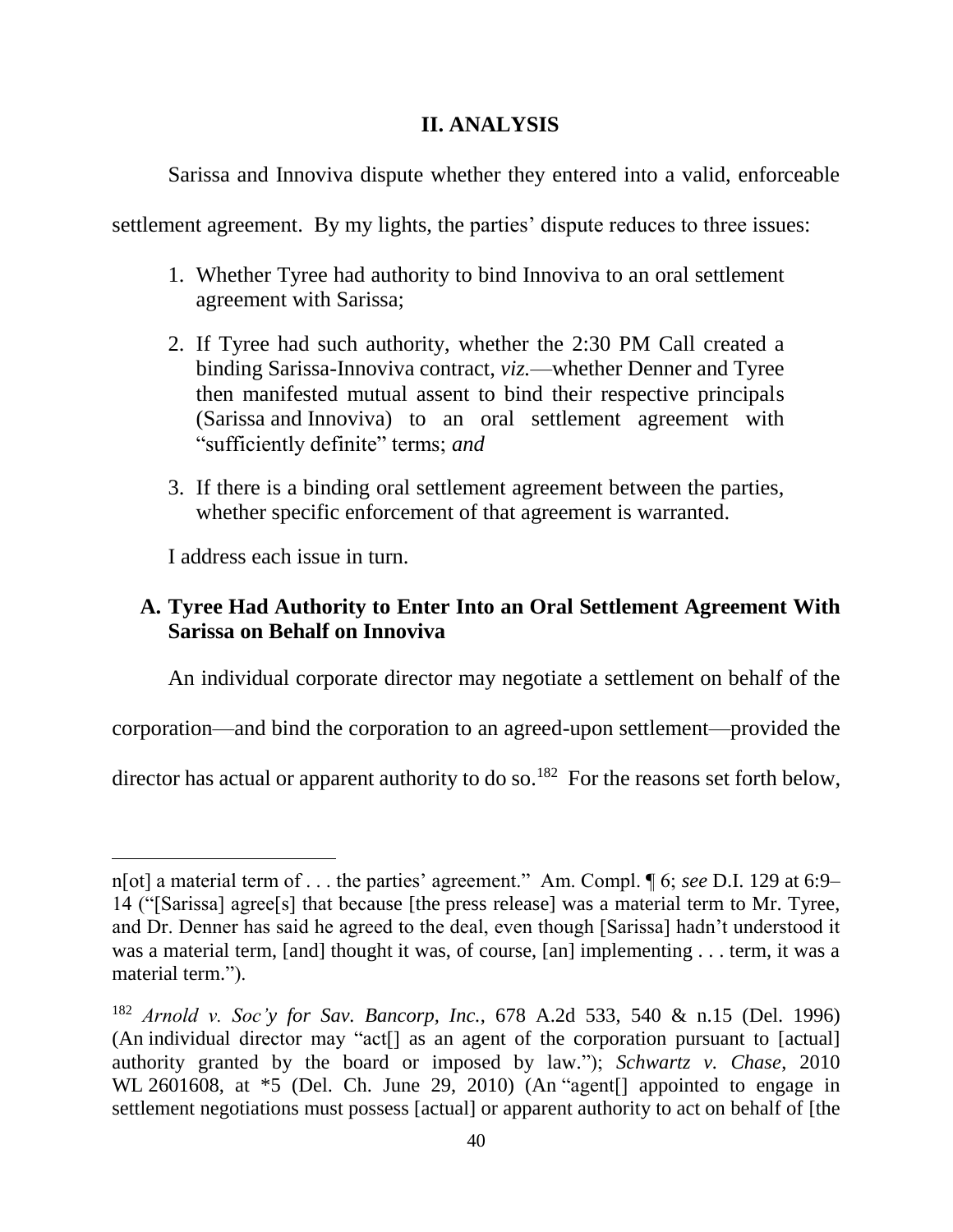I conclude that Tyree had both actual and apparent authority to bind Innoviva to an oral settlement agreement with Sarissa.

## **1. Tyree Had Actual Authority**

Actual authority requires an extant agency relationship.<sup>183</sup> An agency relationship "arises when one person [or entity] (a 'principal') manifests assent to another person [or entity] (an 'agent') that the agent shall act on the principal's behalf and subject to the principal's control, and the agent manifests assent or otherwise consents so to act."<sup>184</sup> Actual authority, then, "is created by a principal's manifestation to an agent that, as reasonably understood by the agent, expresses the principal's assent that the agent take action on the principal's behalf."<sup>185</sup>

Where the principal is a corporation, such assent may be manifested in provisions of the corporation's certificate of incorporation or bylaws, or otherwise through board action.<sup>186</sup> Thus, a corporation's governance documents may grant

agent's principal]; otherwise a contract arising from those negotiations will not bind the parties.").

<sup>183</sup> *See Billops v. Magness Constr. Co.*, 391 A.2d 196, 197 (Del. 1978) ("Actual authority is that authority which a principal expressly or implicitly grants to an agent.").

<sup>184</sup> *Estate of Eller v. Bartron*, 31 A.3d 895, 897 (Del. 2011) (quoting Restatement (Third) of Agency § 1.01 (2006) [hereinafter, "Restatement Agency § \_\_"]) (internal quotation marks omitted); Restatement Agency § 1.04(5).

<sup>185</sup> Restatement Agency § 3.01.

<sup>186</sup> *See Petition of Mulco Prods., Inc.*, 123 A.2d 95, 103 (Del. Super. Ct. 1956), *aff'd sub nom., Mulco Prods., Inc. v. Black*, 127 A.2d 851 (Del. 1956).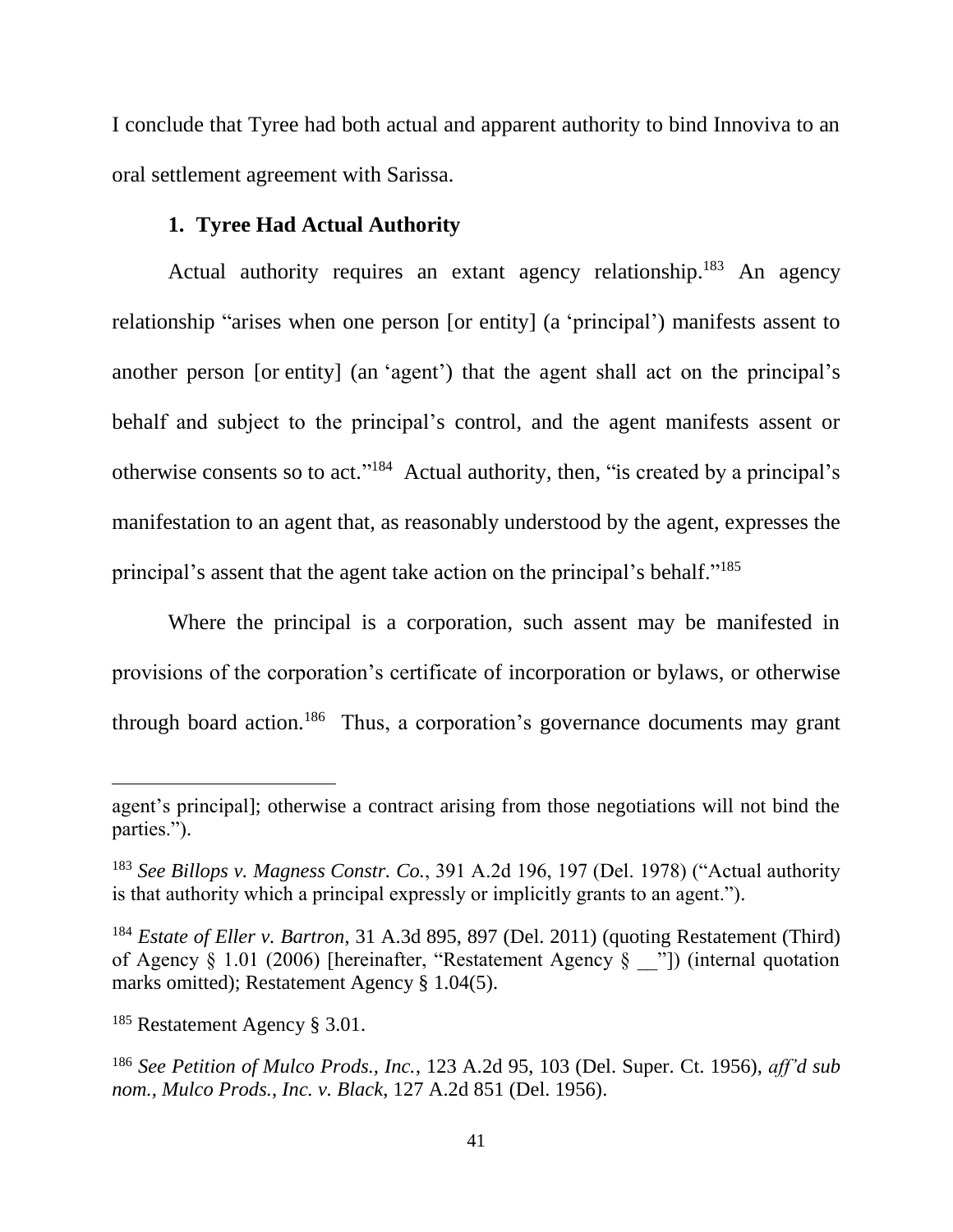actual authority to certain of its directors and officers to bind the corporation in contract—whether to a particular contract or type of contract, or more generally.<sup>187</sup> Alternatively, a corporation's board of directors, as such, may cause the corporation to manifest assent that a particular director or officer shall have the power to bind the corporation in contract, provided the corporation's certificate and bylaws do not prohibit such action by the board.<sup>188</sup>

The scope of an agent's actual authority is determined by the agent's reasonable understanding of the principal's manifestations and objectives.<sup>189</sup> Accordingly, "[a]n agent has actual authority to take action designated or implied in the principal's manifestations to the agent and [to take] acts necessary or incidental to achieving the principal's objectives, as the agent reasonably understands the principal's manifestations and objectives when the agent determines how to act."<sup>190</sup>

<sup>187</sup> *See Mulco Prods.*, 123 A.2d at 103; JX 8 (Innoviva Bylaws) § 7.7 ("The Chairman of the Board, the President or any Vice President may execute . . . contracts . . . for or on behalf of [Innoviva].").

<sup>188</sup> *See Arnold*, 678 A.2d at 540 n.15; *Mulco Prods*., 123 A.2d at 103.

<sup>189</sup> *See, e.g.*, *Harmon*, 62 A.3d at 1201 ("An agent acts with actual authority when, at the time of taking action that has legal consequences for the principal, the agent reasonably believes, in accordance with the principal's manifestations to the agent, that the principal wishes the agent so to act.") (quoting Restatement Agency § 2.01) (internal quotation marks omitted); Restatement Agency § 2.02(1).

<sup>&</sup>lt;sup>190</sup> Restatement Agency § 2.02(1).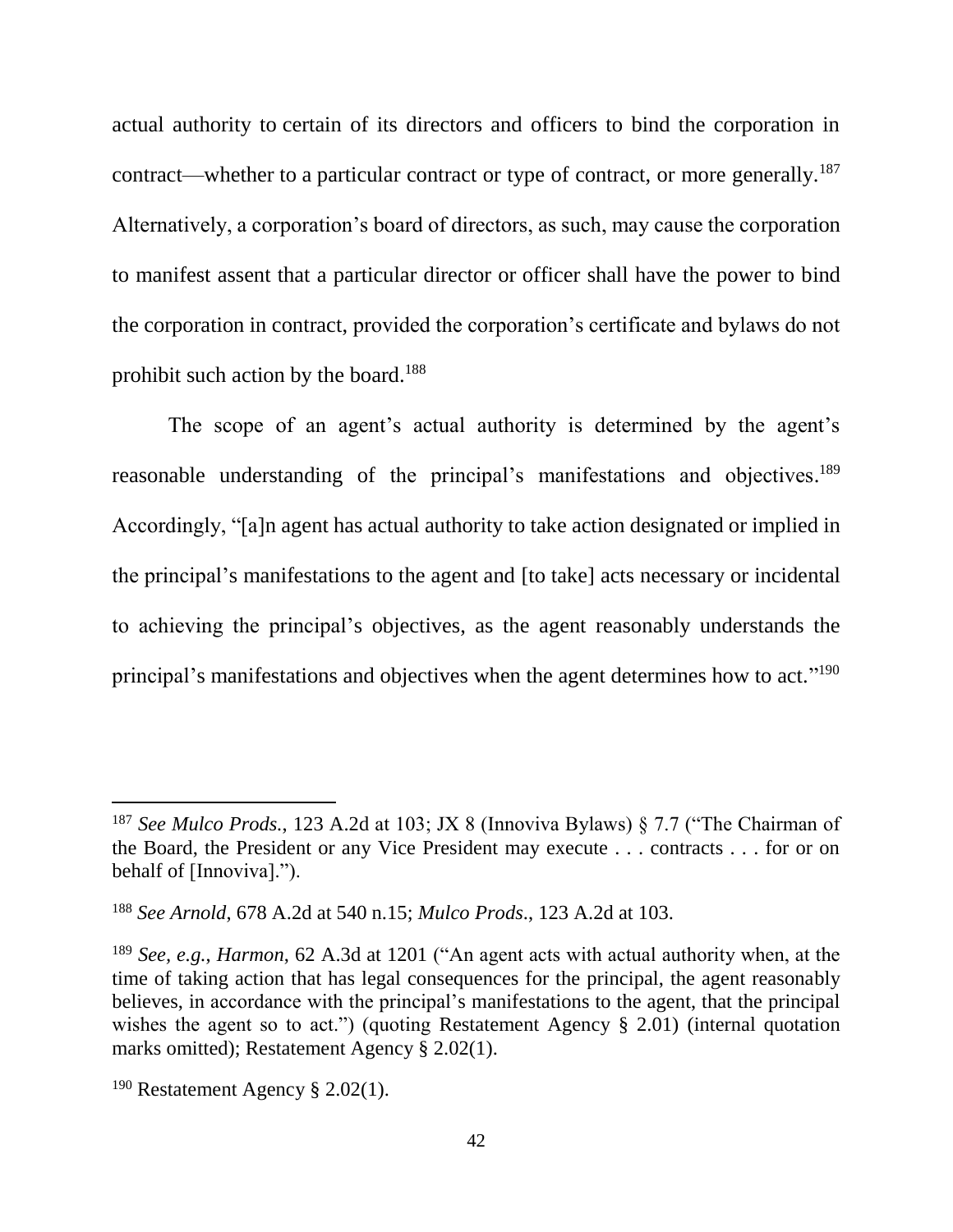In this case, Tyree had actual authority to bind Innoviva to an oral settlement agreement with Sarissa within certain parameters.<sup>191</sup> This authority can be traced to the express manifestations of Innoviva's Board (and thus, Innoviva) prior to and during the Board's April 19 afternoon meeting (from 1:30 to 1:47 PM), and Tyree's reasonable understanding of those manifestations. Before that meeting, Innoviva's Board had appointed Tyree to act as Innoviva's "lead negotiator" in settlement discussions with Sarissa, and Tyree had accepted that appointment, thus creating a specific agency relationship between Tyree and Innoviva.<sup>192</sup> And during that meeting, Innoviva's Board manifested assent that Tyree contact Denner "to negotiate to see if a settlement agreement including a press release between Sarissa and [Innoviva] could be reached."<sup>193</sup> In that regard, the Board also manifested assent that Tyree convey to Denner the following:

 $191$  I note that Innoviva's bylaws do not prohibit individual Innoviva directors, as such, from binding the corporation in contract. *See* JX 8 (Innoviva Bylaws) § 7.7.

<sup>&</sup>lt;sup>192</sup> TT 171:7–9 (Friedman) ("O: But [Tyree] was the lead negotiator [Innoviva's] [B]oard appointed. Right? A: That is correct."); TT 256:10–11 (Grossman) (referring to Tyree as Innoviva's "lead negotiator"); JX 421 (Tyree Dep.) at 14:12–13 ("I was the primary point person in [settlement] discussi[ons] with Dr. Denner.").

<sup>193</sup> April 19 Innoviva Board Meeting Minutes at 8; *see also* Tyree Aff. ¶ 6 ("On the afternoon of April 19, 2017, following a [B]oard meeting wherein I was authorized to attempt to settle with Sarissa, I had a telephone call with Dr. Denner at approximately 1:30 pm [CT].").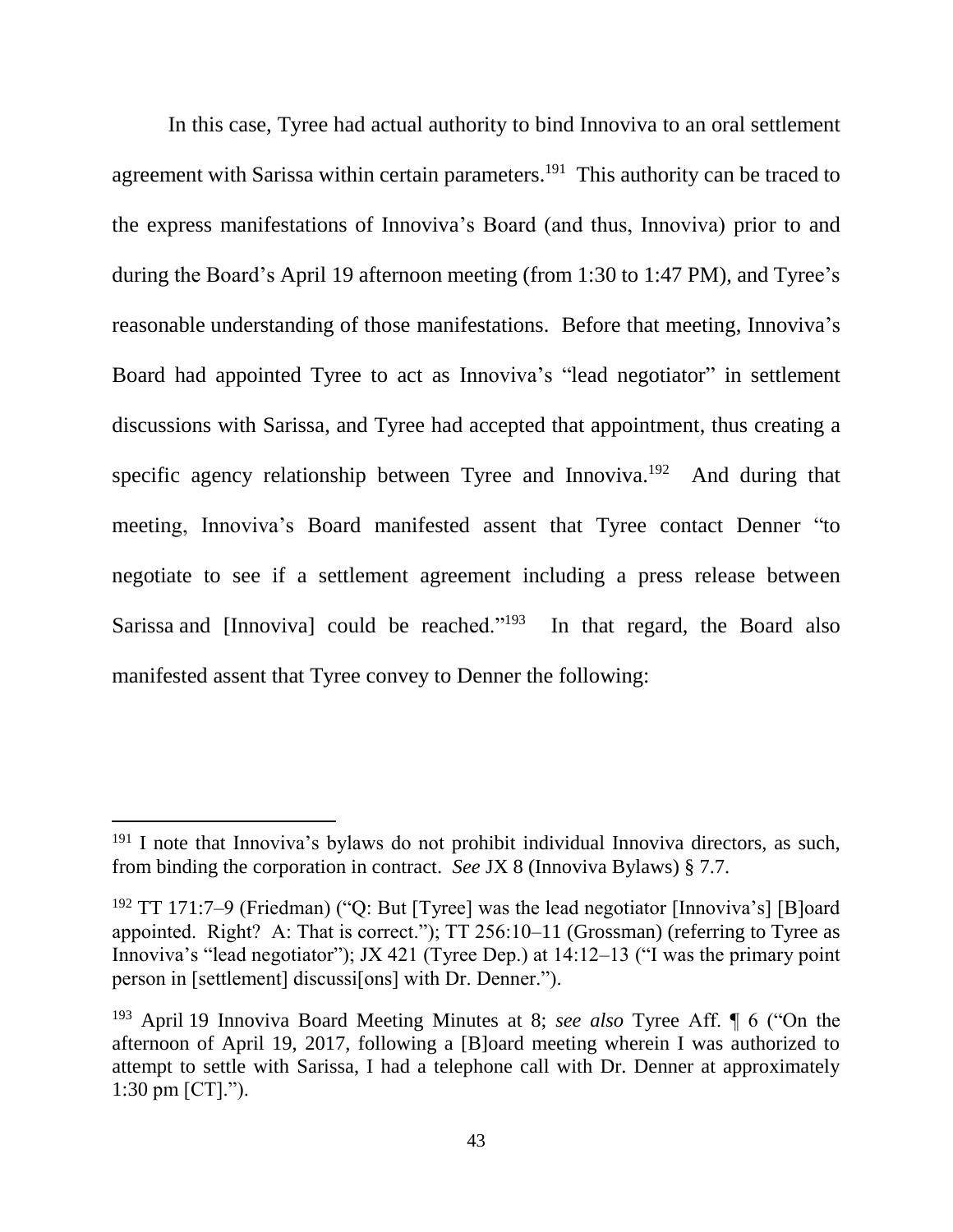- that Innoviva was willing to settle with Sarissa without a standstill; 194
- that, as part of that settlement, Innoviva would expand its Board from seven to nine members and appoint any two of Sarissa's nominees to the Board to fill the resulting vacancies;<sup>195</sup> *and*
- $\blacksquare$  that Sarissa would be required to include a conciliatory quote about Innoviva in the joint press release announcing the settlement.<sup>196</sup>

The Board's authorization of Tyree to offer these terms on the afternoon of April 19, came in the midst of the Board's expectation that BlackRock would vote for "at least two" of Sarissa's director nominees, meaning (1) that "at least two" of Sarissa's three nominees would be elected to the seven-member Board; *and* (2) that "at least two" of Innoviva's existing directors would be replaced.<sup>197</sup> The Board also expected that the final vote tally—including BlackRock's vote—would be published between 4:00 PM and 5:00 PM that day.<sup>198</sup> And with the revelation of BlackRock's

 $194$  JX 421 (Tyree Dep.) at 35:9–15 ("Q: Now, on [April] 19th was it your understanding that [Innoviva's] Board was willing to accept any two of Sarissa's three nominees? A: Yes. Q: And did you communicate that to Dr. Denner? A: Yes."); *id.* at 64:1–9; *see* JX 189 (April 19 Minutes: Morning-Afternoon) at 7.

<sup>195</sup> JX 421 (Tyree Dep.) at 64:1–9; *see* JX 189 (April 19 Minutes: Morning-Afternoon) at 7–8.

<sup>196</sup> JX 421 (Tyree Dep.) at 53:20–22, 64:1–9; *see* JX 189 (April 19 Minutes: Morning-Afternoon) at 7 (referring to a "kumbaya press release"); JX 421 (Tyree Dep.) at 66:8–14 ("Q: Do you recall the term Kumbaya being used? A: Yes, unfortunately.").

<sup>&</sup>lt;sup>197</sup> JX 189 (April 19 Minutes: Morning-Afternoon) at 5; JX 421 (Tyree Dep.) at  $61:1-16$ .

<sup>198</sup> *See* JX 414 (Aguiar Dep.) at 79:17–80:6; JX 189 (April 19 Minutes: Morning-Afternoon) at 5.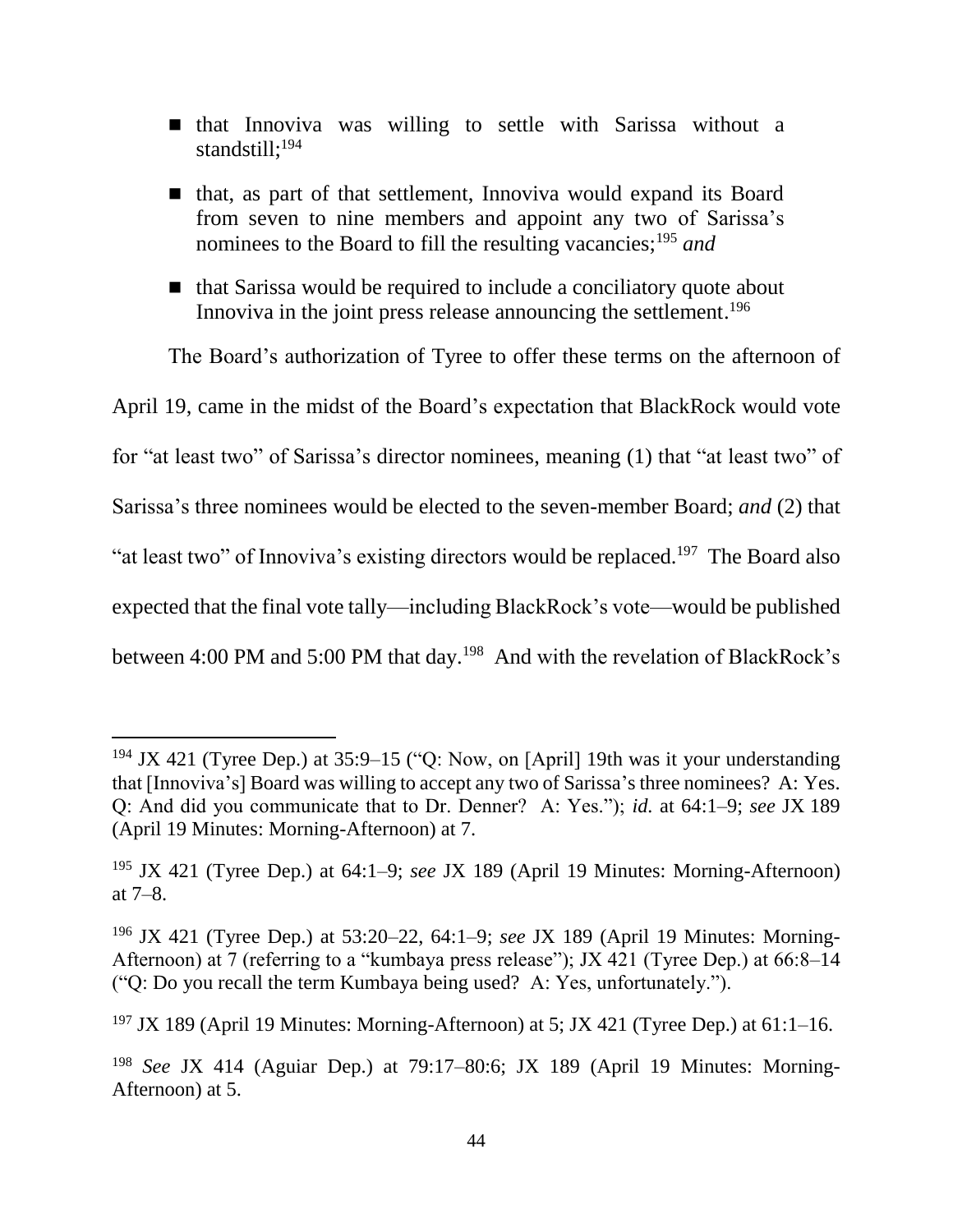(expected) vote for Sarissa's nominees, Sarissa would no longer have an incentive to settle its proxy contest. Thus, for Innoviva's Board, the "clock was ticking down" for Innoviva to reach a binding settlement with Sarissa—and thereby avert an (expected) electoral rout.<sup>199</sup>

Under these circumstances, Tyree reasonably understood the Board's (and thus Innoviva's) manifestations to him during the Board's April 19 afternoon meeting to express Innoviva's assent that (1) within the Settlement Agreement Parameters, Tyree was authorized to make an oral settlement offer on Innoviva's behalf; *and* (2) Denner's oral acceptance of that offer (on Sarissa's behalf) would bind Innoviva to the settlement.<sup>200</sup> And the record reflects that this was, in fact,

<sup>199</sup> TT 234:15–21 (Aguiar); *see* JX 421 (Tyree Dep.) at 61:16–62:11 ("Q: And the reason [the Board's discussions during its April 19 afternoon meeting] centered on a possible settlement [with Sarissa] is because it looked likely at this time that [Innoviva] would lose if it went to the [annual] meeting without a settlement, correct?" A: Correct.").

 $200$  To reiterate, as of the Innoviva Board's April 19 afternoon meeting, the Board expected that "at least two" of Sarissa's director nominees would be elected to the Board (in lieu of management's nominees) in the event Innoviva did not settle with Sarissa. JX 189 (April 19 Minutes: Morning-Afternoon) at 5; JX 421 (Tyree Dep.) at 61:16–62:11. That being so, it is not plausible that the Board then established an authority construct requiring second-order approval of the same settlement terms that it authorized Tyree to convey to Denner going into the 2:30 PM Call. Had the Board established such a construct, it would have risked a time default—that Innoviva would fail to take the necessary approval action(s) before the revelation of BlackRock's (expected) vote for Sarissa's nominees, and would thereby forfeit the possibility of an Innoviva-Sarissa settlement. Simply put, I do not believe that a sophisticated board like Innoviva's would take such a risk. Indeed, at trial, Aguiar could not articulate any plausible reason why the Board would have established the aforementioned authority construct given the extreme time pressure to conclude successfully the Sarissa-Innoviva settlement. *See* TT 249–251 (Aguiar). Stated differently, what was there left to approve after the Board authorized Tyree to make a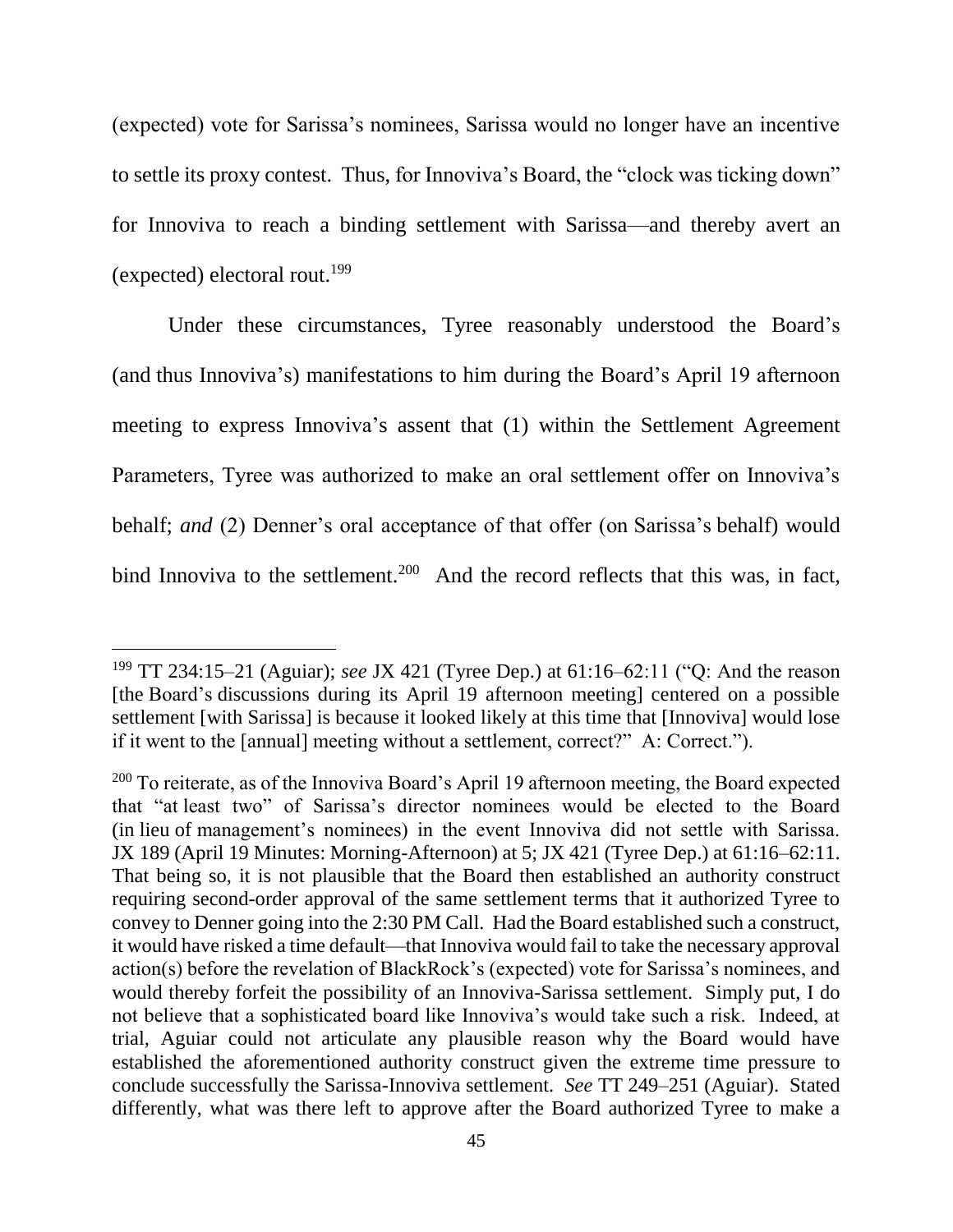Tyree's understanding.<sup>201</sup> Accordingly, Tyree had actual authority to convey to Denner an oral settlement offer on behalf of Innoviva (on the terms approved by the Board) *and* to bind Innoviva to a settlement with Sarissa on those terms. 202

<sup>201</sup> *See* JX 421 (Tyree Dep.) at 88:23–89:3 ("[During the Board's April 20 morning meeting,] I commented that from a personal standpoint I don't do business the way [Innoviva] had just concluded [its] business with Sarissa and I commented that I did not believe that [Innoviva was] anywhere close to being done with Sarissa moving forward . . . ."); *id.* at 89:14–18 ("Q: And when you said you didn't do business the way that [it] had been done here, what did you mean by that? A: I told Alex Denner we had a deal and when I told him that, that's what I believed."). Taken in context, the import of Tyree's "we had a deal" testimony is that *Innoviva and Sarissa* had a deal. *See* Tyree Dep. 70:8–13 ("Q: Now, had you [Tyree] said in conversations before that the press release should have him [Denner] saying something nice? A: I never said him, I said you, and the you was in reference to Sarissa not Alex Denner. You have to say something nice about us [*i.e.*, Innoviva]."). I pause here to note what I suspect is obvious from this Opinion—I found Tyree to be an honorable businessman who offered refreshingly candid and credible testimony to the Court with no reason or incentive to do otherwise.

 $202$  Innoviva argues that the "Board asked Tyree to contact Denner to see if a settlement could be reached only '*subject to* the execution of a settlement agreement including a press release acceptable to the company's counsel and management.'" Def. Innoviva Inc.'s Post-Trial Answering Brief ["DAB"] 53 (Aug. 25, 2017) (quoting JX 189 (April 19 Minutes: Morning-Afternoon) at 8) (emphasis in original). Innoviva's argument, however, is inconsistent with the language of the Board resolution whereby Innoviva's "Board authorize[d] and request[ed] that Mr. Tyree contact Dr. Denner to negotiate to see if a

 $\overline{a}$ 

settlement proposal and Denner accepted that proposal exactly as made? Aguiar had no credible answer to that question. *Id.* 

It is also notable that Innoviva's Board made no effort to reconvene before the publication of the final vote tally—notwithstanding that Tyree spoke with Aguiar after the 2:30 PM Call and told him what "was communicated [to Denner]" and "what [was] agreed on the big ticket items . . . ." JX 421 (Tyree Dep.) at 70:24–25. If the Board's (re)approval of the agreed-upon terms was necessary to bind Innoviva to a settlement with Sarissa on those terms, then the Board ostensibly would have sought to reconvene a meeting to (re)approve those terms before the revelation of BlackRock's decisive vote—which the Board expected would be cast in favor of Sarissa's nominees. No such effort was made, and for good reason. The Board well understood that the deal had been struck during the 2:30 PM Call and Sarissa could not back out of it.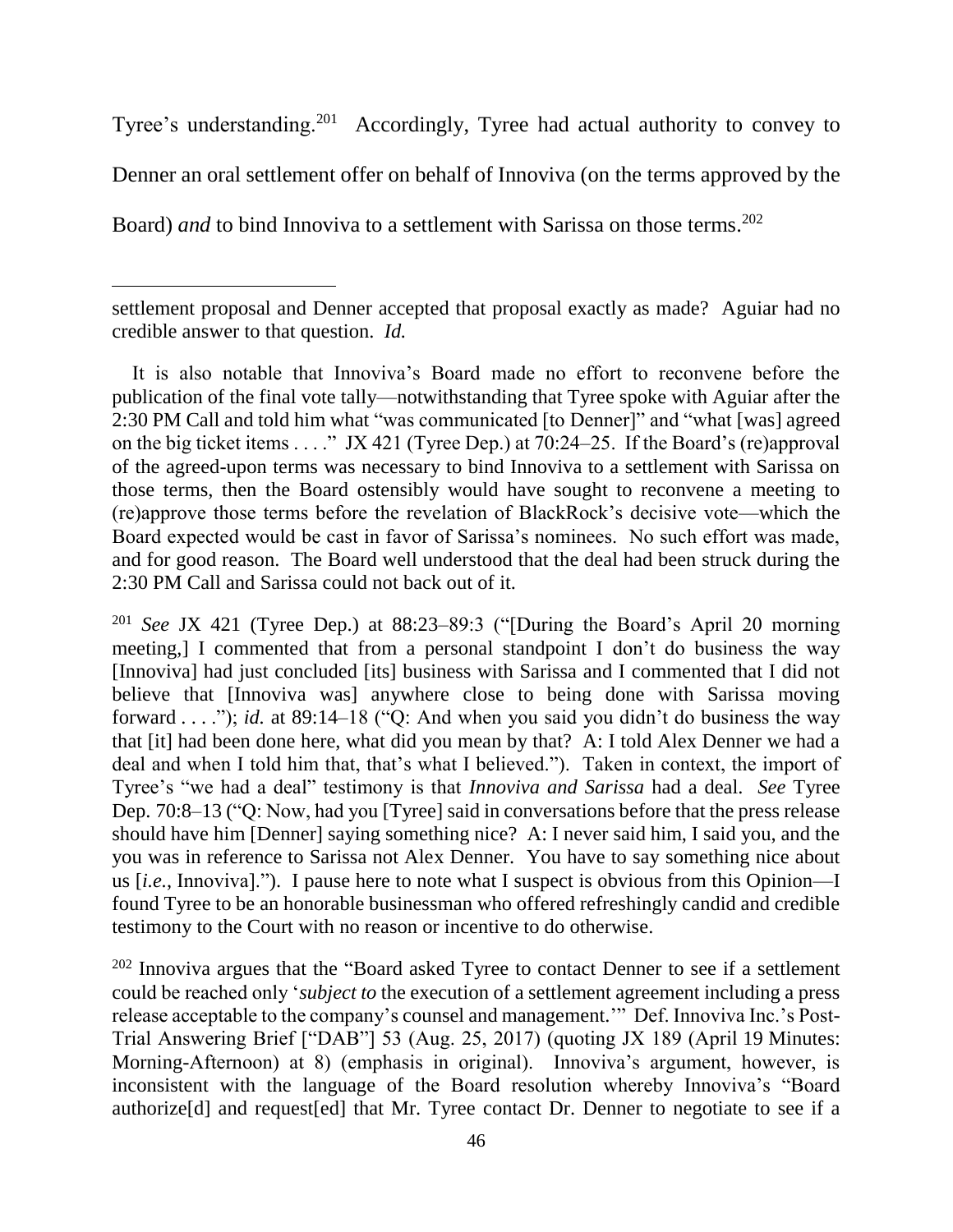#### **2. Tyree Had Apparent Authority**

l

Unlike actual authority, apparent authority does not depend on the existence of an underlying agency relationship, and may arise even where no such relationship exists.<sup>203</sup> Apparent authority "is the power held by an agent or other actor to affect a principal's legal relations with third parties when a third party reasonably believes the actor has authority to act on behalf of the principal and that belief is traceable to

settlement agreement including a press release between Sarissa and [Innoviva] could be reached." JX 189 (April 19 Minutes: Morning-Afternoon) at 8. The full authorizing resolution, as reported in the minutes, was as follows:

RESOLVED, that, subject to the execution of a settlement agreement including a press release acceptable to the Company's counsel and management, the Board authorizes management to work with the Company's counsel in drafting supplemental proxy materials relating to the adjourned 2017 Annual Meeting to be mailed to the Company's stockholders, *and that* the Board authorizes and requests that Mr. Tyree contact Dr. Denner to negotiate to see if a settlement agreement including a press release between Sarissa and the Company could be reached. [*Id.* (emphasis supplied).]

The authorizing resolution's "subject to" clause only modifies the immediately following clause (concerning the drafting of supplemental proxy materials). *See id.* The "subject to" clause *does not* modify the separate content clause regarding Tyree's authority to "contact Dr. Denner to negotiate to see if a settlement agreement including a press release between Sarissa and [Innoviva] could be reached." *Id.* Of course, all of this assumes that the minutes accurately report the exact words of the authorizing resolution. In this regard, I note that Tyree's deposition testimony indicates that the minutes merely capture the "substance" of that resolution, rather than its exact words. JX 421 (Tyree Dep.) at 68:24– 69:3 ("Q: And was [the authorizing resolution in the minutes] said in words or in substance? A: Substance. This was a fast moving conversation that led to this resolution being described."); *see Schroder*, 299 A.2d at 440 ("Although the minutes of a directors' meeting are the best evidence of what took place there, [extrinsic] evidence is admissible to supplement or contradict the events as reported in the minutes.").

<sup>203</sup> *See Vichi v. Koninklijke Philips Elecs.*, N.V., 85 A.3d 725, 799 (Del. Ch. 2014).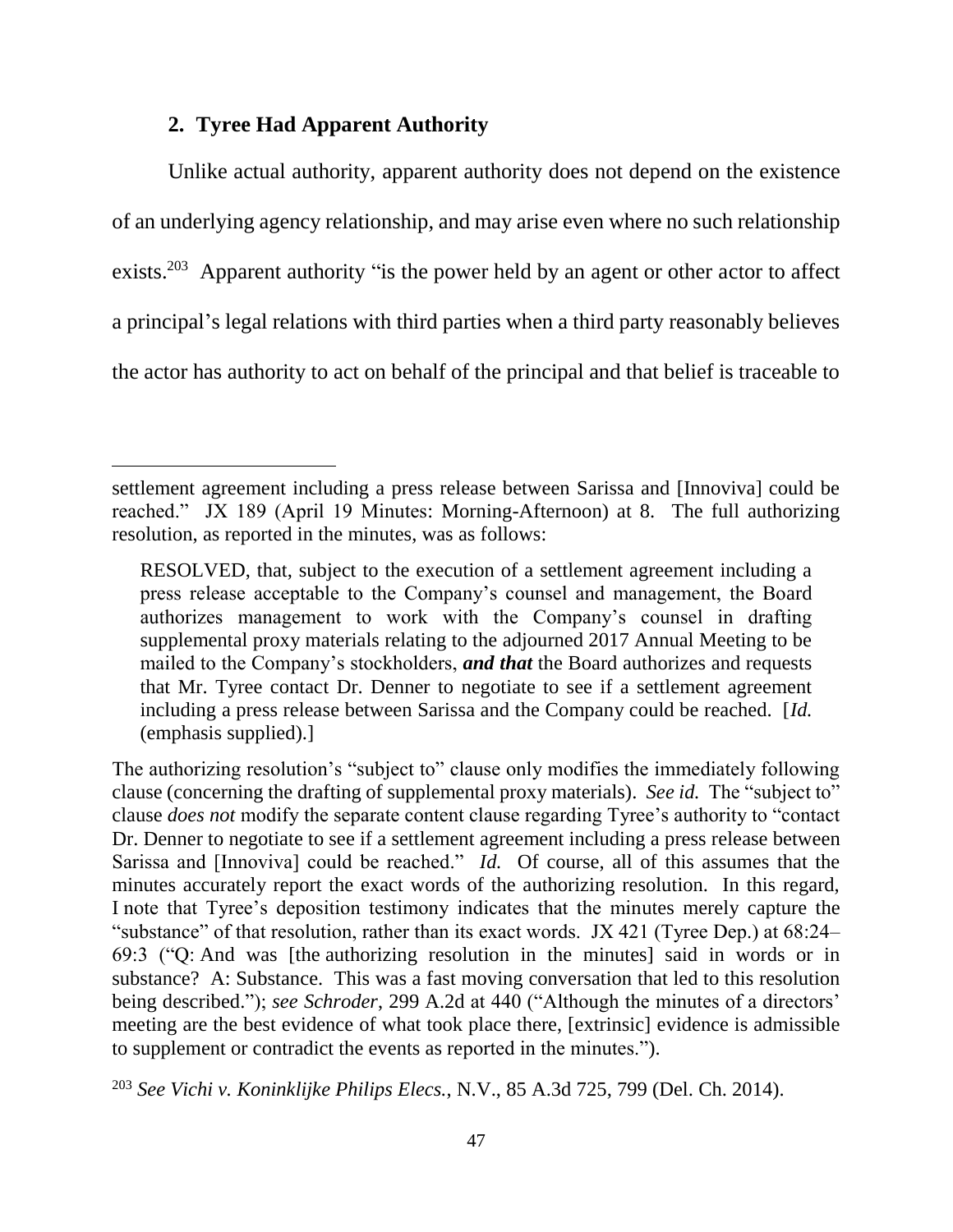the principal's manifestations."<sup>204</sup> Thus, even if a person lacks actual authority to bind an entity to a contract with a third party, the person still may have *apparent* authority to do so.<sup>205</sup> For instance, a non-agent director has apparent authority to bind the corporation to a contract with a third party if (1) the third party reasonably believes that the director has such authority; and (2) that belief is traceable to the corporation's manifestations.<sup>206</sup>

A corporate principal may make a manifestation to a third party concerning an agent's authority "by placing [the] agent in charge of a transaction or situation."<sup>207</sup> In particular, where a corporate principal has designated an agent as its "exclusive

<sup>204</sup> *Vichi*, 85 A.3d at 799 (quoting Restatement Agency § 2.03) (internal quotation marks omitted); *see also Albert v. Alex. Brown Mgmt. Servs., Inc.*, 2005 WL 2130607, at \*10 (Del. Ch. Aug. 26, 2005) (noting that "apparent authority is that authority which . . . the principal holds [the agent] out as possessing.").

<sup>205</sup> *See Vichi*, 85 A.3d at 799.

<sup>206</sup> *See id.*; *cf. Int'l Boiler Works Co. v. Gen. Waterworks Corp.*, 372 A.2d 176, 177 (Del. 1977) (holding that an individual employed by a subsidiary of defendant corporation had apparent authority to enter into a contract on the corporation's behalf where "the circumstances surrounding [the] negotiation of the transaction created the impression that [the individual] was an employee of defendant [corporation]").

<sup>207</sup> Restatement Agency § 3.03 cmt. b; *id.* (commenting that a corporate "principal may make an additional manifestation by permitting or requiring the agent to serve as the third party's exclusive channel of communication to the principal."); *see, e.g.*, *Int'l Boiler Works*, 372 A.2d at 177–78 (finding that apparent authority of employee of corporate defendant's subsidiary to bind defendant in contract was evidenced by defendant's "bid solicitation document," which (1) "directed bidders to send all bids to [the employee] at the office of defendant's Heating Division in Philadelphia," *and* (2) "instructed bidders to submit any 'questions regarding the technical aspects' of the project" to the employee at that same office).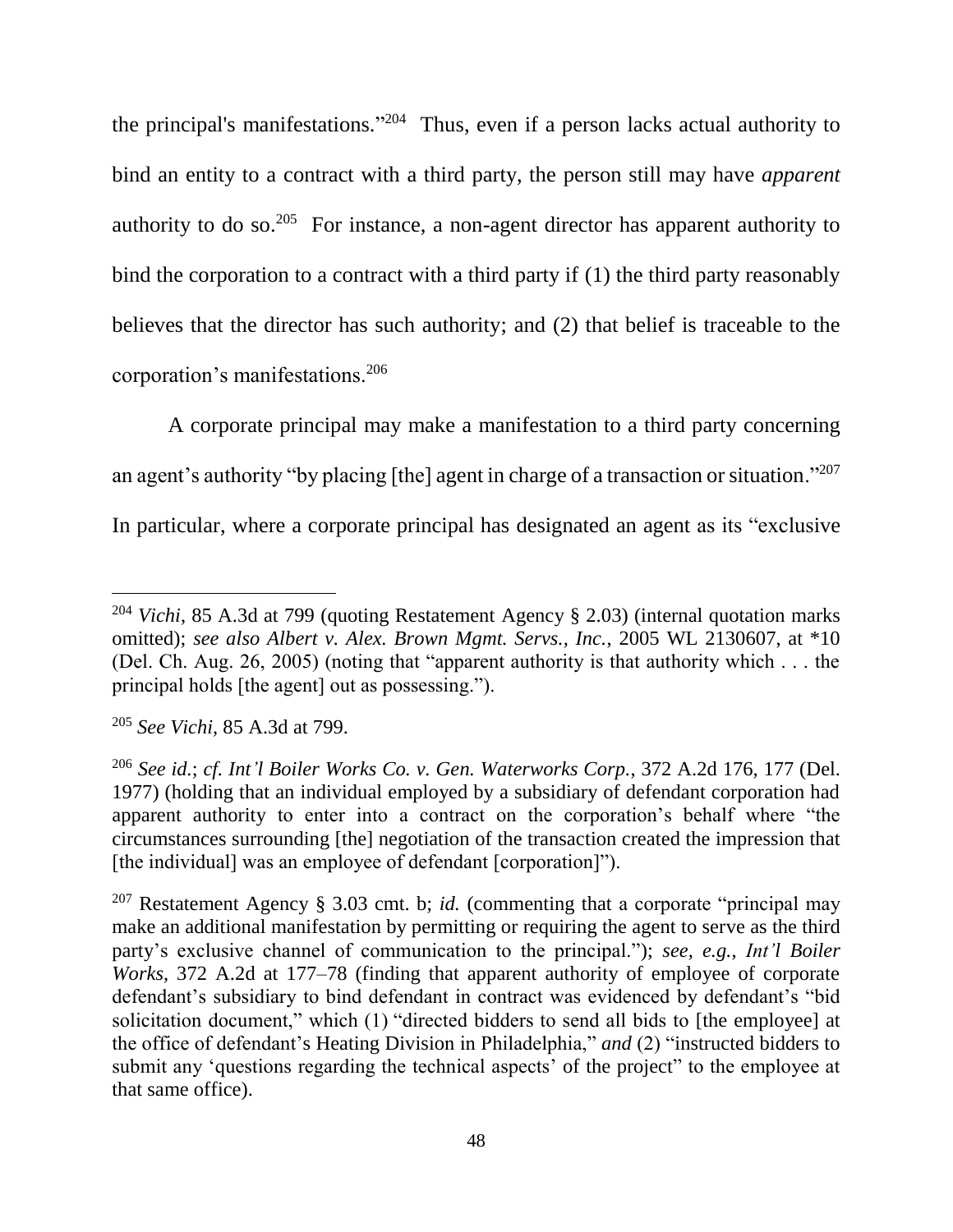channel of communication" with a third party, that designation can "constitute a manifestation of [the corporation's] assent to be bound in accordance with . . . communication[s]" made through that channel. $208$ 

Here, the evidence clearly reveals that Tyree had apparent authority to bind Innoviva to a settlement agreement with Sarissa. *First*, Denner, Sarissa's principal, believed that Tyree spoke on behalf of Innoviva's Board (and so Innoviva), and thus was authorized to enter into a settlement agreement on Innoviva's behalf.<sup>209</sup> Second, it was reasonable for Denner to believe this. Tyree was Innoviva's "lead negotiator" in settlement discussions with Sarissa and the only Innoviva Board member with whom Denner negotiated during the critical April  $18-19$  time period.<sup>210</sup> In addition, there is no evidence that Innoviva then communicated (or otherwise indicated) to Denner that Tyree was not authorized to enter into a settlement agreement on Innoviva's behalf.<sup>211</sup> Finally, Denner's reasonable belief that Tyree was authorized

<sup>208</sup> Restatement Agency § 1.03 cmt. c.

<sup>&</sup>lt;sup>209</sup> TT 45:16–22 (Denner); JX 317 (e-mail from Denner to Tyree, sent on April 19, 2017 at 7:42 PM, in which Denner writes, "You cannot back out of an accepted deal. Innoviva agreed to the deal and your lawyers confirmed it").

<sup>210</sup> PTO ¶ 70; TT 171:7–9 (Friedman); *see* TT 62:23–62:3 (Denner) ("Q: Once you got down to actually attempting to negotiate a potential settlement, the only person that you talked to from Innoviva was Mr. Tyree; right? A: Yes."); TT 221:15–16 (Aguiar) ("Again, Mr. Tyree was the one who had the communication channel with Dr. Denner[.]").

<sup>&</sup>lt;sup>211</sup> Indeed, the draft settlement agreement that Grossman sent to DiPaolo on April 19, 2017 at 2:02 PM could have stated (like prior drafts) that it would become effective only upon execution, and thereby suggested that Tyree was without authority to bind Innoviva.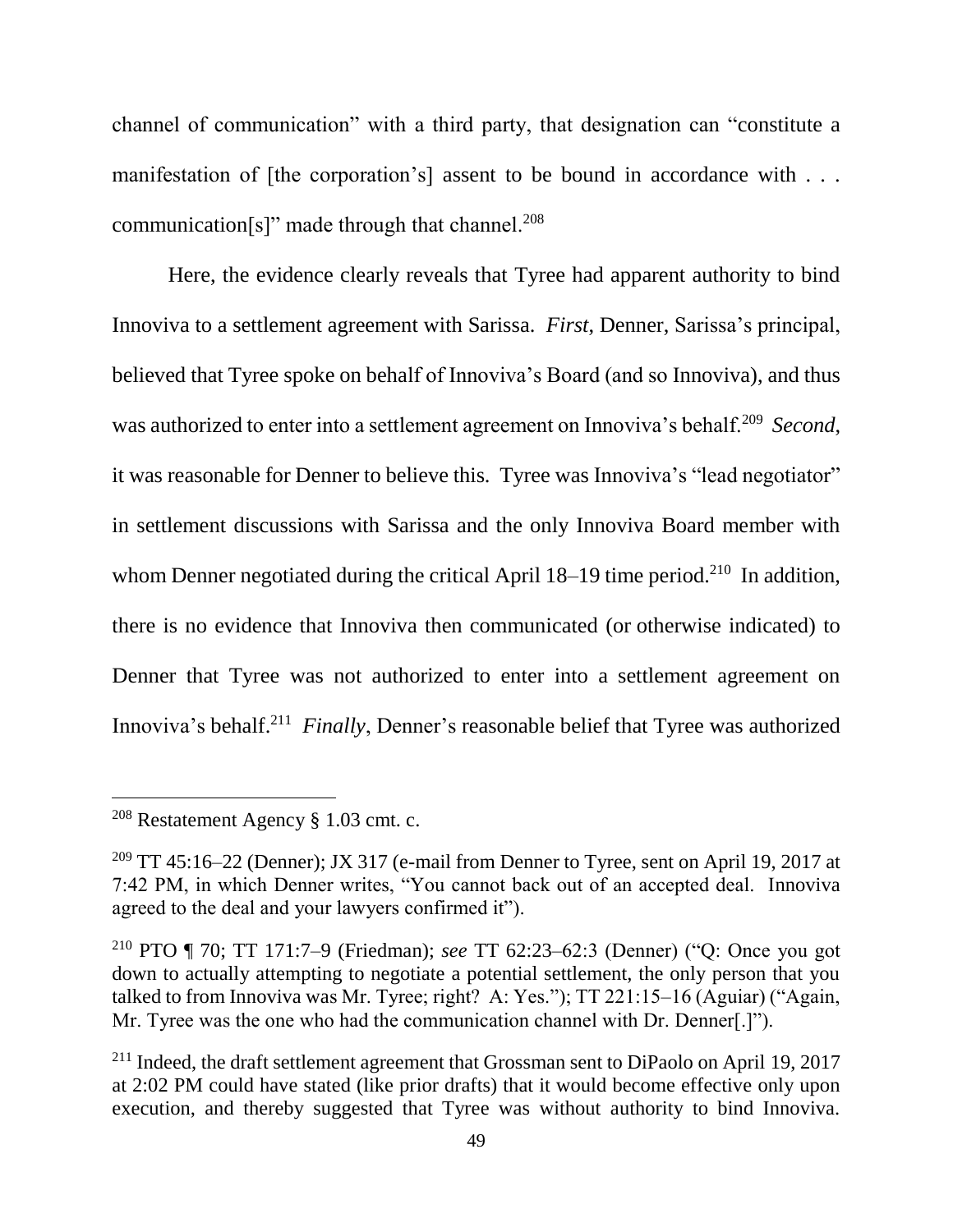to take such action on Innoviva's behalf is traceable to Innoviva's manifestations, namely, (1) Innoviva's having appointed Tyree as Innoviva's "lead negotiator" in settlement discussions with Sarissa; *and* (2) Innoviva's having permitted Tyree to serve as Innoviva's exclusive channel of settlement-related communications with Denner during the critical April 18–19 time period.<sup>212</sup> For these reasons, I find that Tyree had apparent authority to bind Innoviva to a settlement agreement with Sarissa.

#### **3. There Was No Improper Delegation of the Board's Duties**

 $\overline{a}$ 

Innoviva contends that Tyree "did not have authority . . . to enter into the alleged oral agreement because this would involve an improper delegation of

*See* JX 245. Instead, the 2:02 PM draft agreement, as written, made clear that acceptanceby-execution was not required. *Id.* At most, the 2:02 PM draft agreement *invited* acceptance-by-execution, given that it included signature lines. *Id.* at 4–6. *See* Restatement (Second) of Contracts § 30(1) (1981) [hereinafter, "Restatement Contracts  $\S$  "] ("An offer may invite or require acceptance to be made by an affirmative answer in words, or by performing or refraining from performing a specified act, or may empower the offeree to make a selection of terms in his acceptance."); Restatement Contracts § 32 ("In case of doubt an offer is interpreted as inviting the offeree to accept either by promising to perform what the offer requests or by rendering the performance, as the offeree chooses."). In theory, then, Sarissa and Innoviva could have manifested assent to be bound by the 2:02 PM draft settlement agreement by starting to perform in accordance with the terms of that agreement. *See* Restatement Contracts §§ 30(1), 32. Given the time pressure on both parties to get the deal done, Grossman's having sent the 2:02 PM draft settlement agreement to DiPaolo is entirely consistent with Tyree's having apparent authority to bind Innoviva to an oral settlement agreement on the same (or materially similar) terms.

<sup>212</sup> Restatement Agency § 3.03 cmt. b; *see Int'l Boiler Works*, 372 A.2d at 177–78.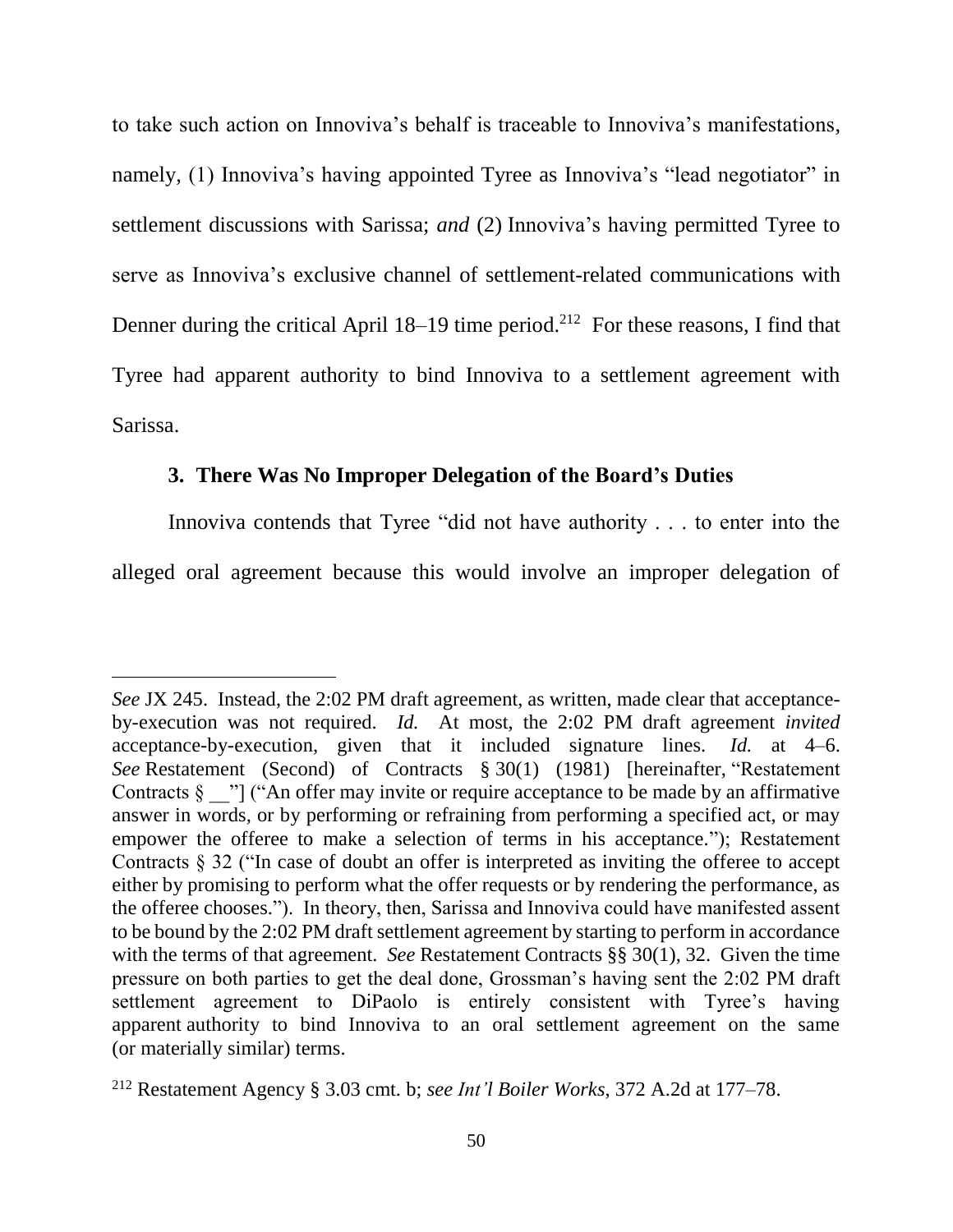the Board's fiduciary and statutory duties."<sup>213</sup> Specifically, Innoviva argues that, under 8 *Del. C.* §§ 141(b), 223(a)(1) and Section 3.9 of Innoviva's Bylaws, "decisions regarding who should fill Board vacancies cannot be delegated to an individual director or a third person, but must be decided by the entire Board acting by majority vote."<sup>214</sup> Innoviva's argument, however, misapprehends the facts proven at trial and the statutory and bylaw provisions upon which it relies.

Section 3.9 of Innoviva's Bylaws is complementary to Section 3.2 of Innoviva's Bylaws, which provides that Board approval (by majority resolution) is required to expand the size of the Board, consistent with 8 *Del. C.* § 141(b). 215 Section 3.9, in turn, provides that newly created Innoviva directorships may only be filled by a "majority vote of directors then in office," consistent with 8 *Del. C.*  § 223(a)(1).<sup>216</sup> Nothing in this section prohibits a majority of Innoviva's Board from deciding (without a formal vote) who should fill "to-be-created" directorships and,

 $213$  DAB at 55.

<sup>214</sup> DAB at 56 (citing 8 *Del. C.* §§ 141(b), 223(a)(1) and Innoviva Bylaws § 3.9).

<sup>215</sup> Innoviva Bylaws § 3.2; 8 *Del. C.* § 141(b) ("A majority of the total number of directors shall constitute a quorum for the transaction of business unless the certificate of incorporation or the bylaws require a greater number.").

<sup>216</sup> Innoviva Bylaws § 3.9; 8 *Del. C.* § 223(a)(1) ("Unless otherwise provided in [the corporation's] certificate of incorporation or bylaws . . . [v]acancies and newly created directorships resulting from any increase in the authorized number of directors . . . may be filled by a majority of the directors then in office, although less than a quorum, or by a sole remaining director[.]").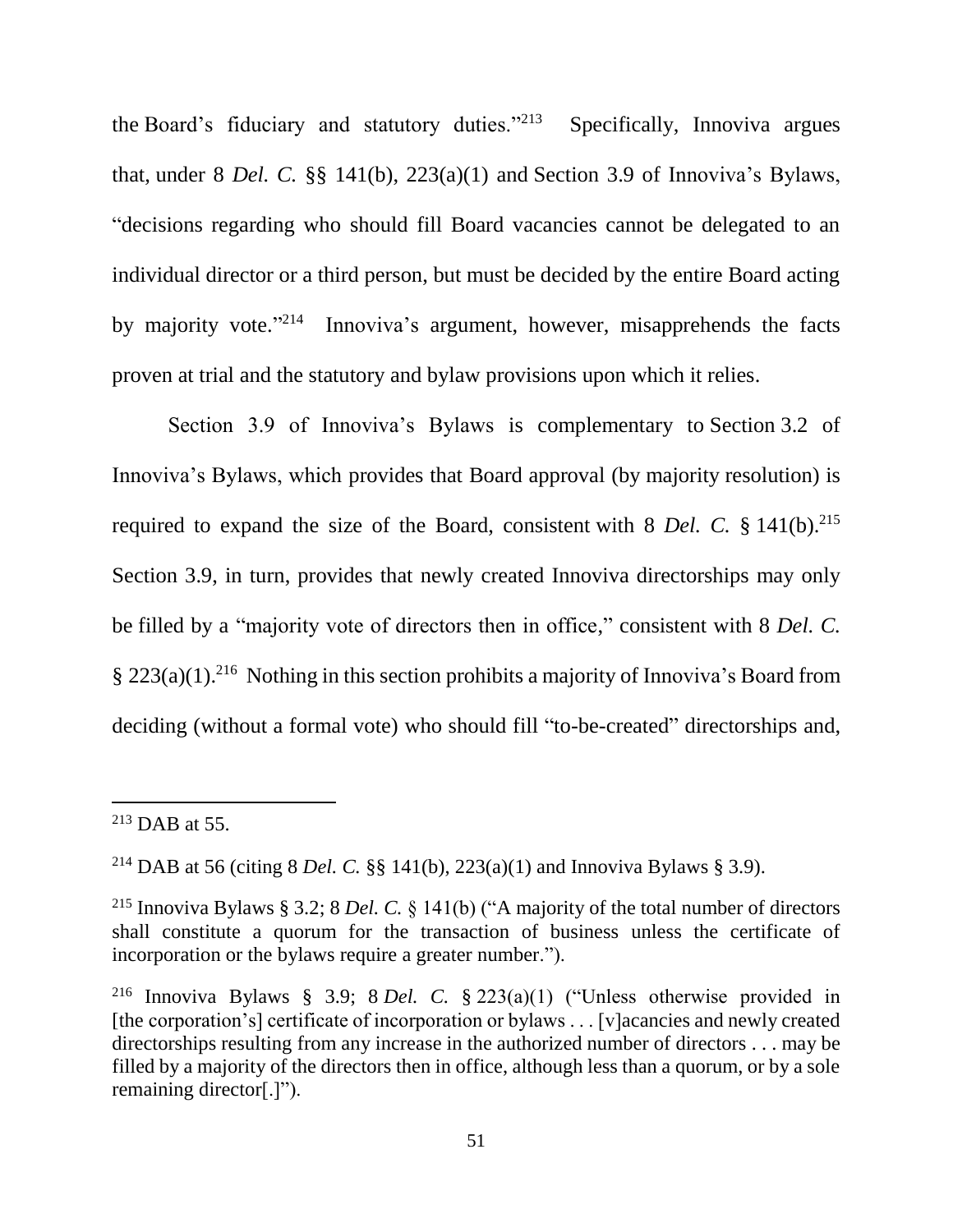upon reaching a decision in that regard, authorizing an individual director to bind the Board to that decision via contract. In other words, Section 3.9 does not prohibit what happened here.

During the Board's April 19 afternoon meeting, the Board conditionally resolved to expand the size of the Board from seven to nine members, consistent with Section 3.2 of Innoviva's Bylaws<sup>.217</sup> This was done in anticipation of Innoviva's entry into a settlement with Sarissa.<sup>218</sup> The Board also authorized Tyree to represent (or offer) to Denner that the Board would appoint (presumably by later vote) any two of Sarissa's three nominees to the Board if the proxy contest was settled.<sup>219</sup> That is to say, if Sarissa accepted Innoviva's settlement proposal, then Innoviva's Board would be expanded from seven to nine members, and "a majority . . . of [the seven] directors then in office" would vote to appoint any two

 $217$  JX 189 (April 19 Minutes: Morning-Afternoon) at 8.

<sup>218</sup> *See id.*

<sup>219</sup> *See* TT 248:19–249:8 (Aguiar) (confirming that Tyree was authorized to convey to Denner that Innoviva would accept Kostas as one of Sarissa's two Board appointees); JX 421 (Tyree Dep.) at 35:9–15 ("Q: Now, on [April] 19th was it your understanding that [Innoviva's] Board was willing to accept any two of Sarissa's three nominees? A: Yes. Q: And did you communicate that to Dr. Denner? A: Yes."), 67:14–22 (Q: You've previously told us that the Board would take any two of [Sarissa's] three [nominees], correct? A: Yes, I did. Q: And that's your understanding of what was decided [by the Board]? A: Yes, it is. Q: So it was not your understanding that it was limited to Bickerstaff and Haimovitz? A: It was not. Q: And do you recall being told in words or substance that it was limited to Bickerstaff and Haimovitz? A: I do not.").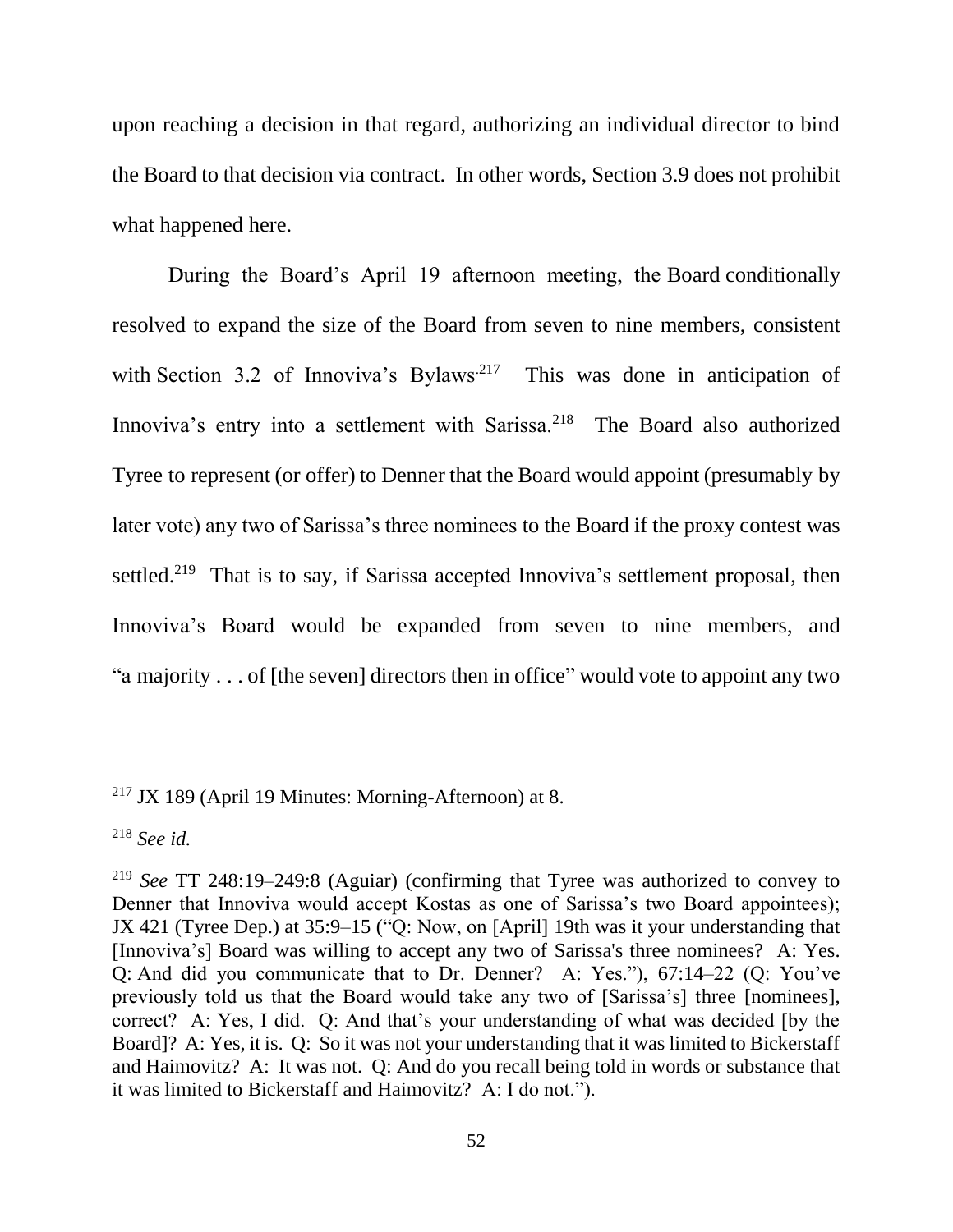of Sarissa's three nominees to fill the resulting Board vacancies—consistent with Section 3.9 of Innoviva's Bylaws.<sup>220</sup>

Here, it was Innoviva's Board that made the foregoing determinations, not Tyree. Indeed, the settlement terms that Tyree was authorized to convey to Denner were *Innoviva's* settlement terms, *i.e.*, the settlement terms approved by Innoviva's Board. Under these circumstances, as proven by Sarissa at trial, I am satisfied that Tyree's authority to bind Innoviva to an oral settlement agreement with Sarissa on

<sup>&</sup>lt;sup>220</sup> Innoviva Bylaws § 3.9. The minutes of the Board's April 19 afternoon meeting (drafted after this litigation was initiated) state that the Board's future performance of its commitments to expand the Board's size and seat two of Sarissa's nominees will "be subject to the execution of a settlement agreement including a press release acceptable to [Innoviva's] management and counsel." JX 189 (April 19 Minutes: Morning-Afternoon) at 8; JX 412 (Grossman Dep.) at 20:22–25:13. This "subject to" phraseology reflects that the Board expected to have a settlement agreement signed and a press release issued before the two Sarissa nominees were formally placed on the expanded Innoviva Board. The mere presence of such language in the minutes, however, does not serve as credible evidence that the Board actually intended to condition the settlement itself on the execution of a writing or the issuance of an "acceptable" press release (or both). The credible testimony of Tyree says otherwise. *See* JX 421 (Tyree Dep.) at 64:1–9 ("Q: And what were you instructed to do [by the Board]? A: To communicate the original two primary components of a[] [settlement] agreement, [Innoviva will] take two of [Sarissa's] directors, [Sarissa] ha<sup>[s]</sup> to say something nice about [Innoviva in the joint press release announcing the settlement] and the third point which was [Innoviva] won't insist on standstill. Q: And the Board gave you authority to make that proposal? A: It did."), 67:14–19 (Q: You've previously told us that the Board would take any two of [Sarissa's] three [nominees], correct? A: Yes, I did. Q: And that's your understanding of what was decided [by the Board]? A: Yes, it is."); *see also* TT 248:19–249:8 (Aguiar) (confirming that Tyree was authorized to convey to Denner that Innoviva would accept Kostas as one of Sarissa's two Board appointees); *Schroder*, 299 A.2d at 440 (recognizing that events as reported in corporate minutes may be supplemented or contradicted by extrinsic evidence).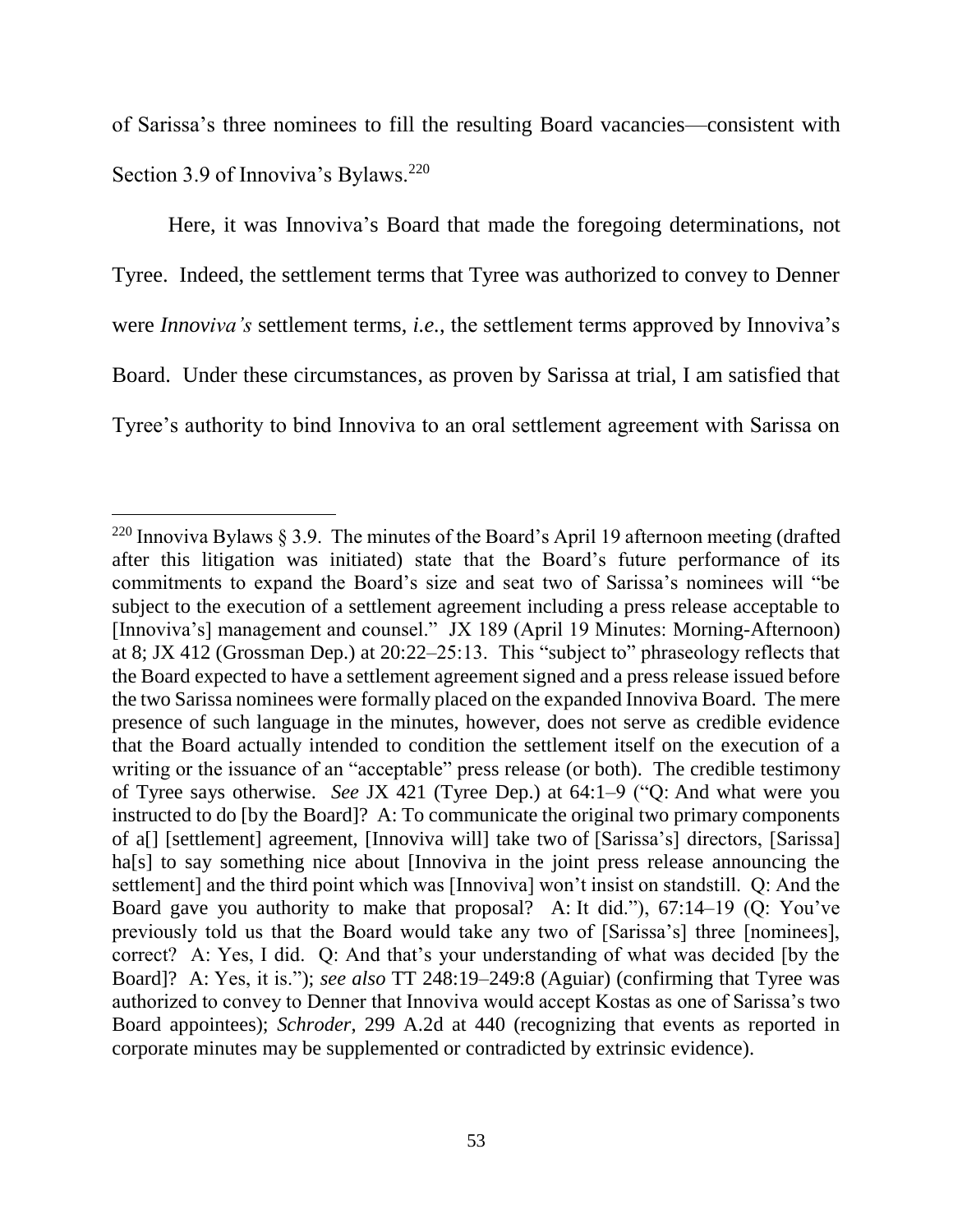terms approved by Innoviva's Board was entirely consistent with Section 141(b)'s and 223(a)(1)'s requirements that the creation and filling of new directorships be properly authorized by the board of directors in accordance with the corporation's governing documents.<sup>221</sup>

### **B. Denner and Tyree Formed a Valid, Binding Contract Between Sarissa and Innoviva**

Sarissa claims that Denner and Tyree created a valid, binding contract between Sarissa and Innoviva during the 2:30 PM Call. Innoviva disagrees and argues (1) that "the parties never reached a meeting of the minds on all material terms of a settlement"; <sup>222</sup> *and* (2) that "the parties did not intend to enter into a binding oral contract, but instead understood that any contract would be in an executed written agreement."<sup>223</sup>

Under Delaware law, "the formation of a contract requires a bargain in which there is a manifestation of mutual assent to the exchange and a consideration."<sup>224</sup> A valid contract exists when (1) the parties have made a bargain with "sufficiently definite" terms; and (2) the parties have manifested mutual assent to be bound by

<sup>223</sup> *Id.*

<sup>221</sup> 8 *Del. C.* §§ 141(b), 223(a)(1).

 $222$  DAB at 30.

<sup>224</sup> *Wood v. State*, 2003 WL 168455, at \*2 (Del. Jan. 23, 2003) (ORDER).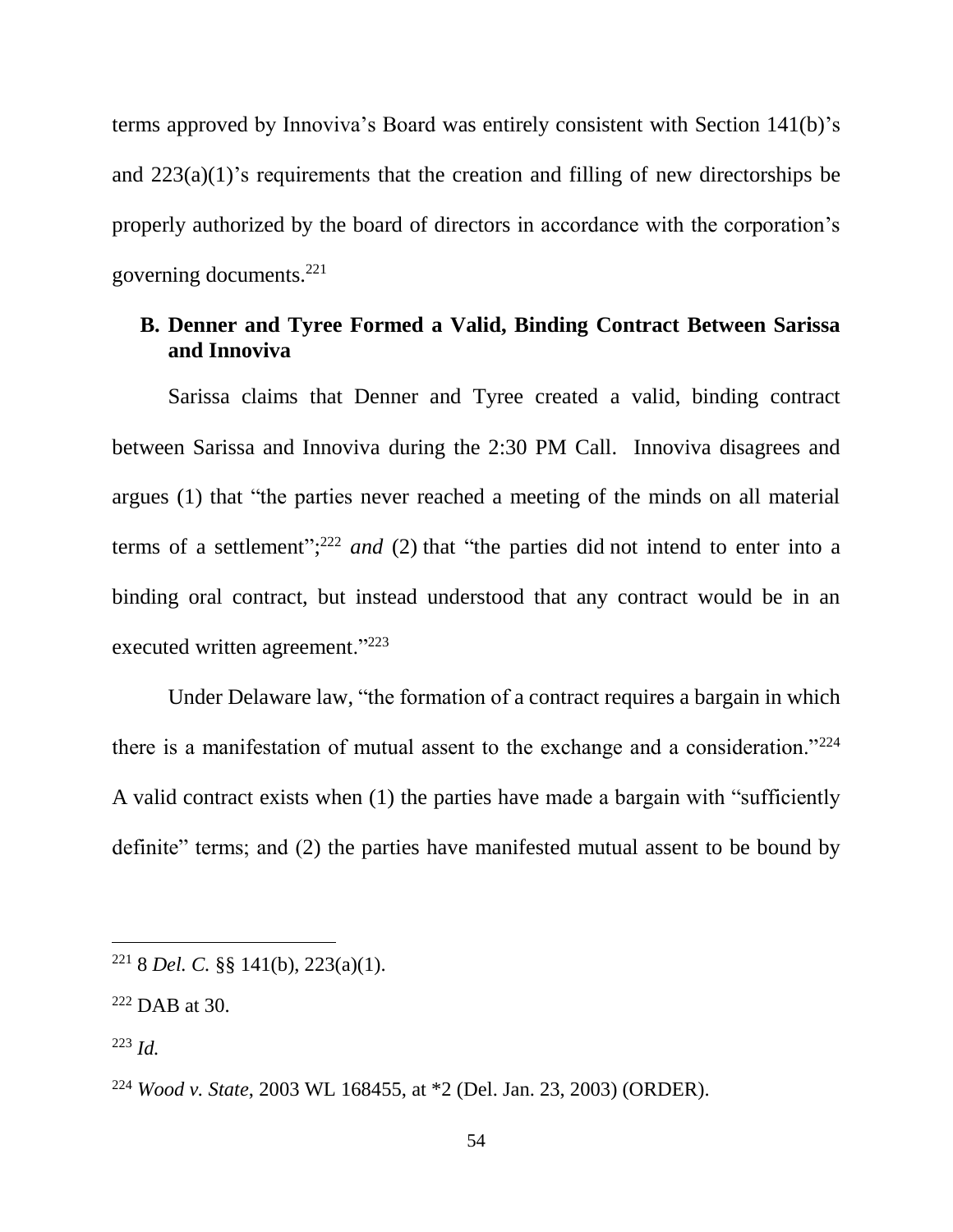that bargain.<sup>225</sup> The presence or absence of such mutual assent "is to be determined objectively based upon the[] [parties'] expressed words and deeds as manifested at the time rather than by their after-the-fact professed subjective intent[.] $v^{226}$  In this regard, the relevant inquiry is:

[W]hether a reasonable negotiator in the position of one asserting the existence of a contract would have concluded, in that setting, that the agreement reached constituted agreement on all of the terms that the parties themselves regarded as essential and thus that that agreement concluded the negotiations  $\ldots$ <sup>227</sup>

A contract need not be in writing to be valid: "Where the objective, contemporaneous evidence indicates that the parties have reached an agreement, they are bound by it, regardless of its form or the manner in which it was manifested."<sup>228</sup> Thus, if an oral settlement agreement meets the requisites of a valid contract, it will bind the parties the same as a written settlement agreement.<sup>229</sup>

Moreover, "'the fact that the parties [to an oral agreement] manifest an intention to prepare and adopt a written memorial' will not prevent contract formation if the evidence reveals '[m]anifestations of assent that are in themselves

<sup>228</sup> *Debbs*, 1986 WL 1243, at \*7.

<sup>225</sup> *Osborn ex rel. Osborn v. Kemp*, 991 A.2d 1153, 1158 (Del. 2010).

<sup>226</sup> *Debbs v. Berman*, 1986 WL 1243, at \*7 (Del. Ch. Jan. 29, 1986) (citation omitted).

<sup>227</sup> *Leeds v. First Allied Connecticut Corp.*, 521 A.2d 1095, 1097 (Del. Ch. 1986).

<sup>229</sup> *See, e.g.*, *Rowe v. Rowe*, 2002 WL 1271679, at \*3 (Del. Ch. May 28, 2002) ("Oral settlement agreements reached among the parties to a dispute are binding.").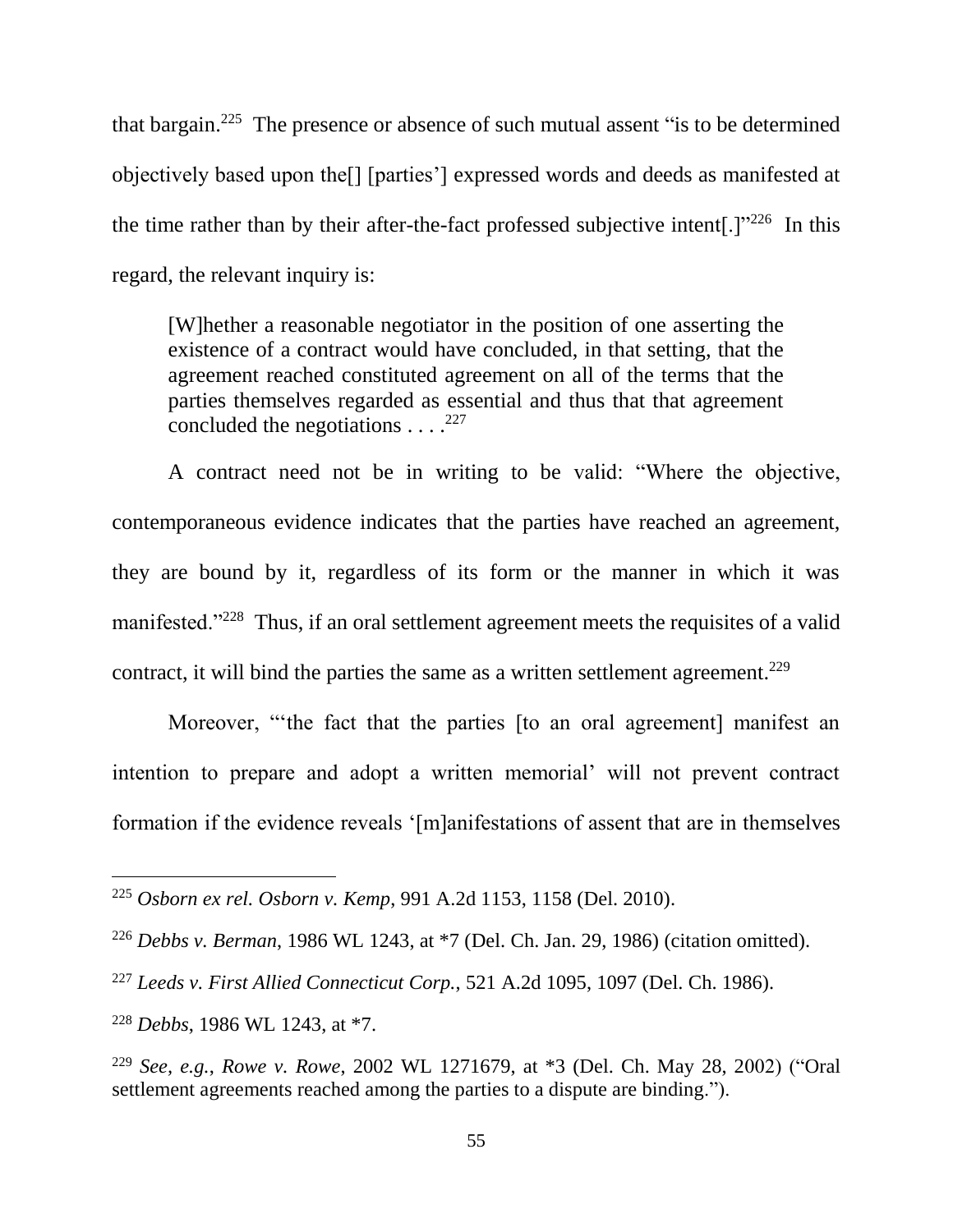sufficient to conclude a contract. $1^{1/230}$  Indeed, "[w]here a settlement agreement has been reached, 'the fact, alone, that it was the [parties'] understanding that the contract should be formally drawn up and [executed], [does] not leave the transaction incomplete and without binding force, in the absence of a *positive agreement* that it should not be binding until so reduced to writing and formally executed."<sup>231</sup>

Here, "the objective, contemporaneous evidence" reflects that Denner (for Sarissa) and Tyree (for Innoviva) reached agreement on the essential terms to settle the proxy contest during their 2:30 PM Call on April 19. Given the exigencies under which that agreement was reached, a "reasonable negotiator . . . would have concluded that the agreement reached constituted agreement on all of the terms that [Sarissa and Innoviva] themselves regarded as essential and thus[,] that that agreement concluded the [parties'] negotiations."<sup>232</sup> At the risk of telling a Sisyphean tale, a review (again) of the timeline in which these parties negotiated their deal provides vivid color to a picture that leaves little doubt that

<sup>230</sup> *Loppert v. WindsorTech, Inc.*, 865 A.2d 1282, 1288 (Del. Ch. 2004) (quoting Restatement Contracts § 27).

<sup>231</sup> *Whittington v. Dragon Gp. L.L.C.*, 2013 WL 1821615, at \*3 (Del. Ch. May 1, 2013) (quoting *Loppert*, 865 A.2d at 1285 (emphasis in original)).

<sup>232</sup> *Leeds*, 521 A.2d at 1097.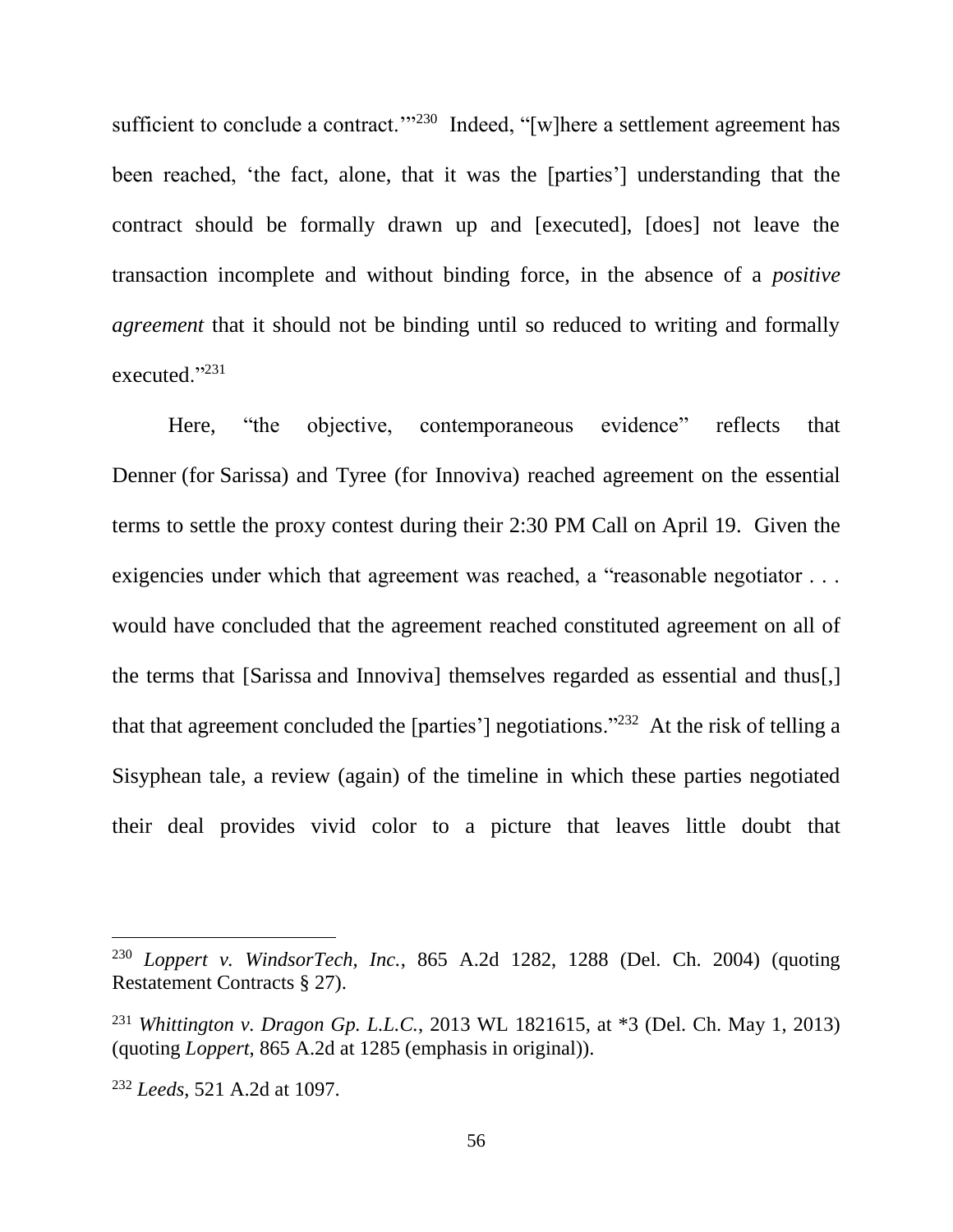"a manifestation of mutual assent to the exchange and a consideration" occurred here. $^{233}$ 

As noted, Sarissa and Innoviva started to discuss a potential settlement in earnest on April 18. Denner and Tyree held several telephone conversations that day regarding the components of a potential settlement. In these conversations, Sarissa's "bid" was "two directors, no standstill," and Innoviva's "ask" was "two directors, a standstill, and [a press release in which Sarissa would] say something nice about [Innoviva]."<sup>234</sup> Eventually, Tyree asked Denner to put Sarissa's position into writing so that Tyree could show it to Innoviva's Board.<sup>235</sup> At 6:31 PM on April 18, Denner sent the following e-mail (drafted by DiPaolo) to Tyree:

The [B]oard would today resolve to increase its size by two and immediately add George Bickerstaff and Jules Haimovitz to the [B]oard and would also resolve today to add these two directors to the slate for the 2017 [Annual] [M]eeting. The [B]oard would then send out new proxy materials with the reconstituted slate. Sarissa would agree to withdraw its nomination notice and not nominate anyone at the meeting. Sarissa would also agree to drop its 220 request. All of this would be announced by the company in a press release today and an 8- K filing tomorrow. Sarissa would also this announce in a press release today and an SEC filing tomorrow. This may require a short

<sup>233</sup> *Wood,* 2003 WL 168455, at \*2.

<sup>234</sup> JX 421 (Tyree Dep.) at 34:5–6; TT 31:14–32:6, 37:7–38:6 (Denner).

<sup>235</sup> TT 32:7–13 (Denner); *see* JX 421 (Tyree Dep.) at 45:3–18.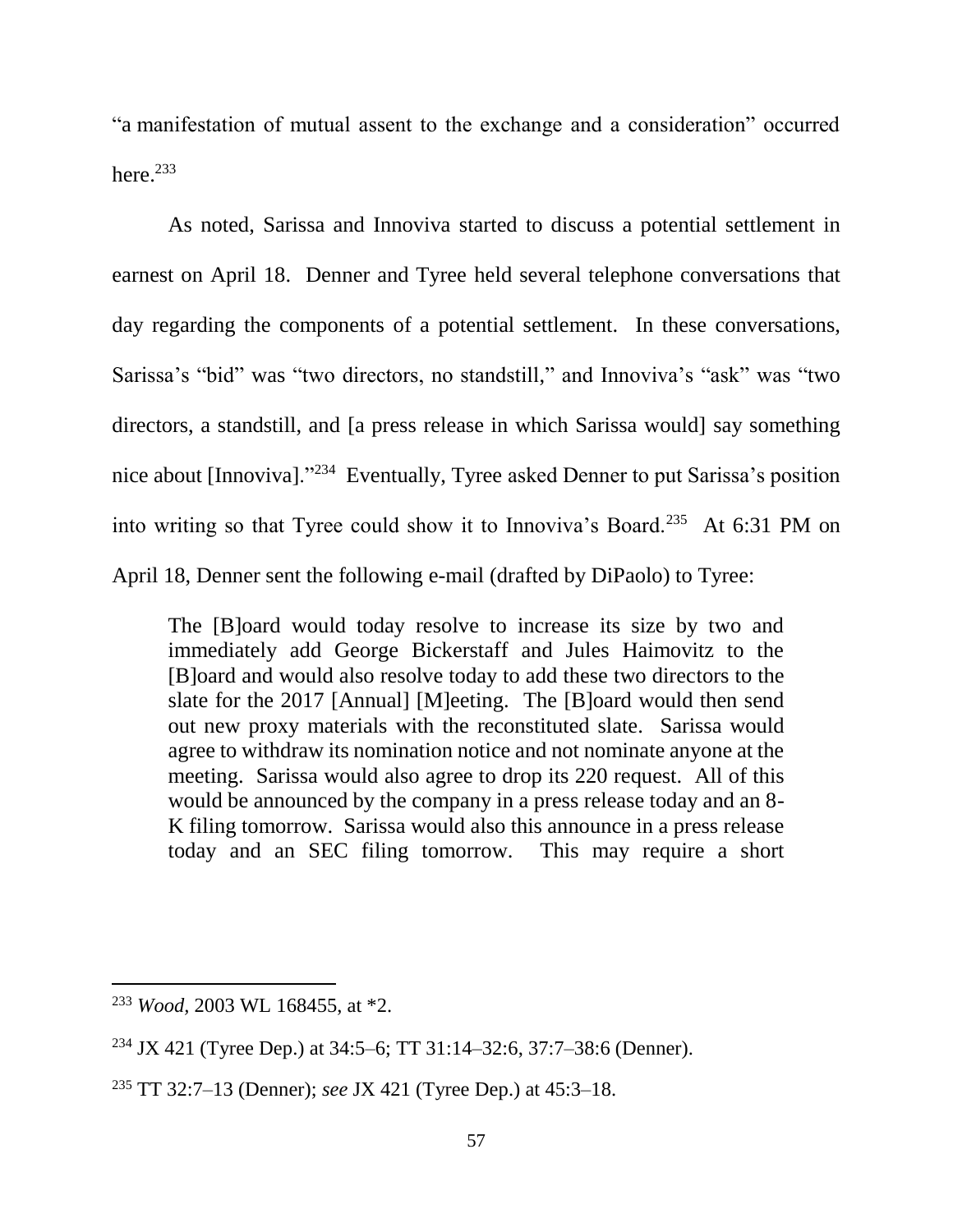adjournment. [Grossman] and I should exchange emails confirming both sides have agreed to do this.<sup>236</sup>

Following a telephonic meeting of Innoviva's Board at 7:30 PM, Tyree and Denner had another phone call later that evening.<sup>237</sup> During that call, Tyree reiterated to Denner the essential terms of Innoviva's settlement proposal: Innoviva would appoint two Sarissa nominees to the expanded (nine-member) Innoviva Board, subject to a standstill; and the parties would announce the settlement in a conciliatory joint press release.<sup>238</sup> Denner's response was, "two directors, no standstill, and [Sarissa would] work on the press announcement to make it so that [Sarissa and Innoviva] look like we're shaking hands and getting [the proxy contest] behind us."<sup>239</sup> The parties were negotiating in circles.

At 11:28 PM on April 18, Grossman (at the Board's direction) emailed a draft settlement agreement to  $DiPaolo.<sup>240</sup>$  The terms of that draft agreement were consistent with the terms outlined in Sarissa's 6:31 PM e-mail in all material respects, except that the draft agreement provided (1) that Sarissa must agree to a

<sup>236</sup> JX 149.

<sup>&</sup>lt;sup>237</sup> JX 189 (April 19 Minutes: Morning-Afternoon) at  $3-4$ ; JX 421 (Tyree Dep.) at  $53:13-$ 22.

<sup>&</sup>lt;sup>238</sup> JX 421 (Tyree Dep.) at 53:13–22; JX 189 (April 19 Minutes: Morning-Afternoon) at 3– 4.

<sup>239</sup> JX 421 (Tyree Dep.) at 53:20–22; TT 37:7–38:6 (Denner).

<sup>240</sup> *See* JX 164 (April 18 Skadden Draft Agreement).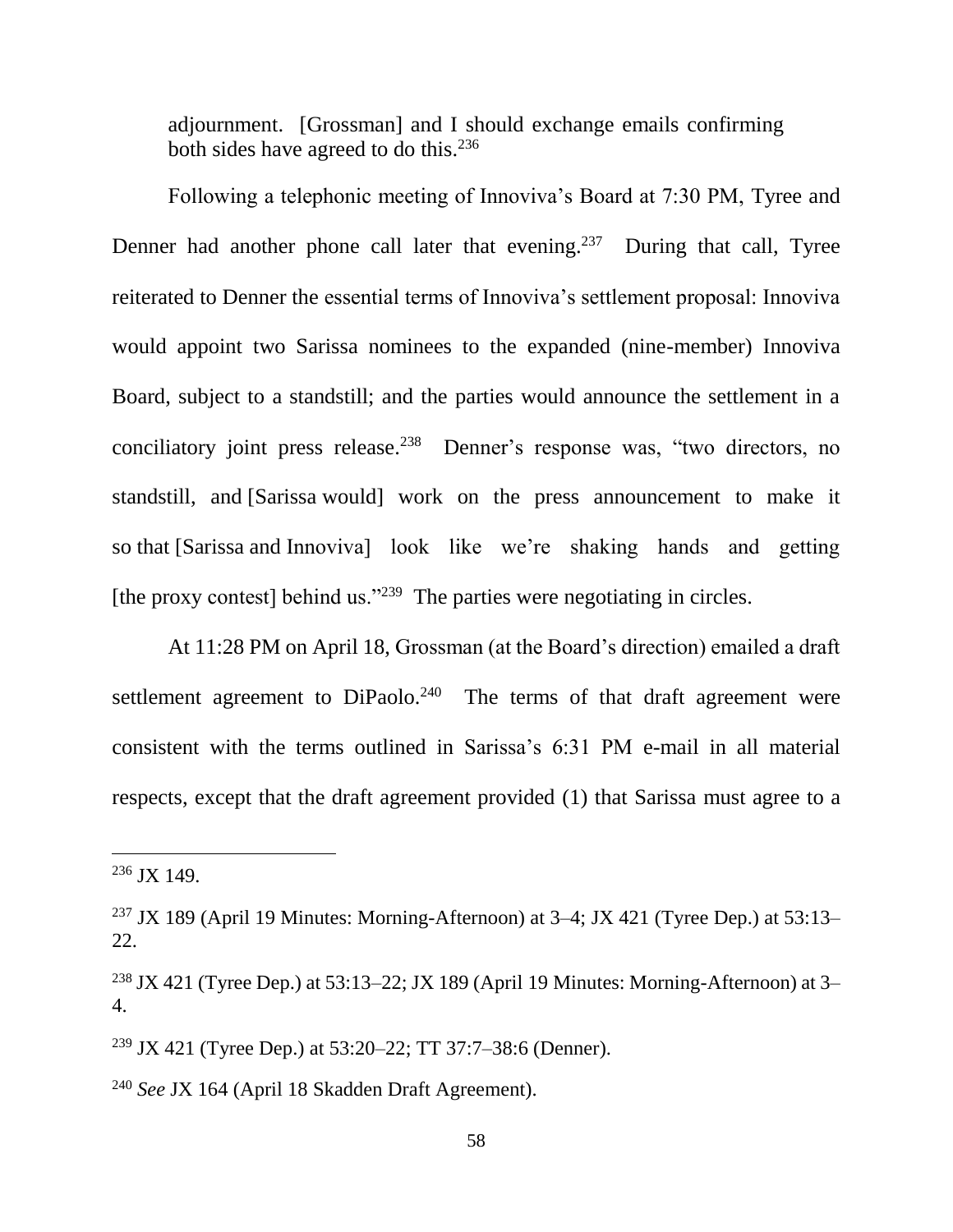one-year standstill;<sup>241</sup> and (2) that it (the draft agreement) would "become effective" only when its signature pages were "signed by each of the Parties and delivered to the other Party  $\ldots$  ."<sup>242</sup> Mindful of the urgency, DiPaolo sent a reply e-mail to Grossman at 3:32 AM on April 19, 2017, stating, "We are not philosophically opposed to having a very simple agreement without a standstill. Unfortunately, I don't think there is time to get this done via agreement. Our deal is very simple and shouldn't require any agreement.  $\ldots$ <sup>243</sup> Grossman replied five minutes later that he would "convey [Sarissa's] view to [Innoviva's Board]."244

At this juncture, then, the essential disconnect between the parties was whether the contemplated Sarissa-Innoviva settlement would include a standstill not whether the settlement would require a written agreement. To the extent it was still an open issue at this point whether the contemplated settlement would require a written agreement to take effect (the evidence does not suggest this), it does not appear that either party manifested that a written, signed agreement was a *sine qua non* of the settlement.

 $^{242}$  *Id.* § 10.

<sup>243</sup> JX 171.

<sup>244</sup> *Id.*

<sup>&</sup>lt;sup>241</sup> *Id.* §§ 1(a)–(c), 2.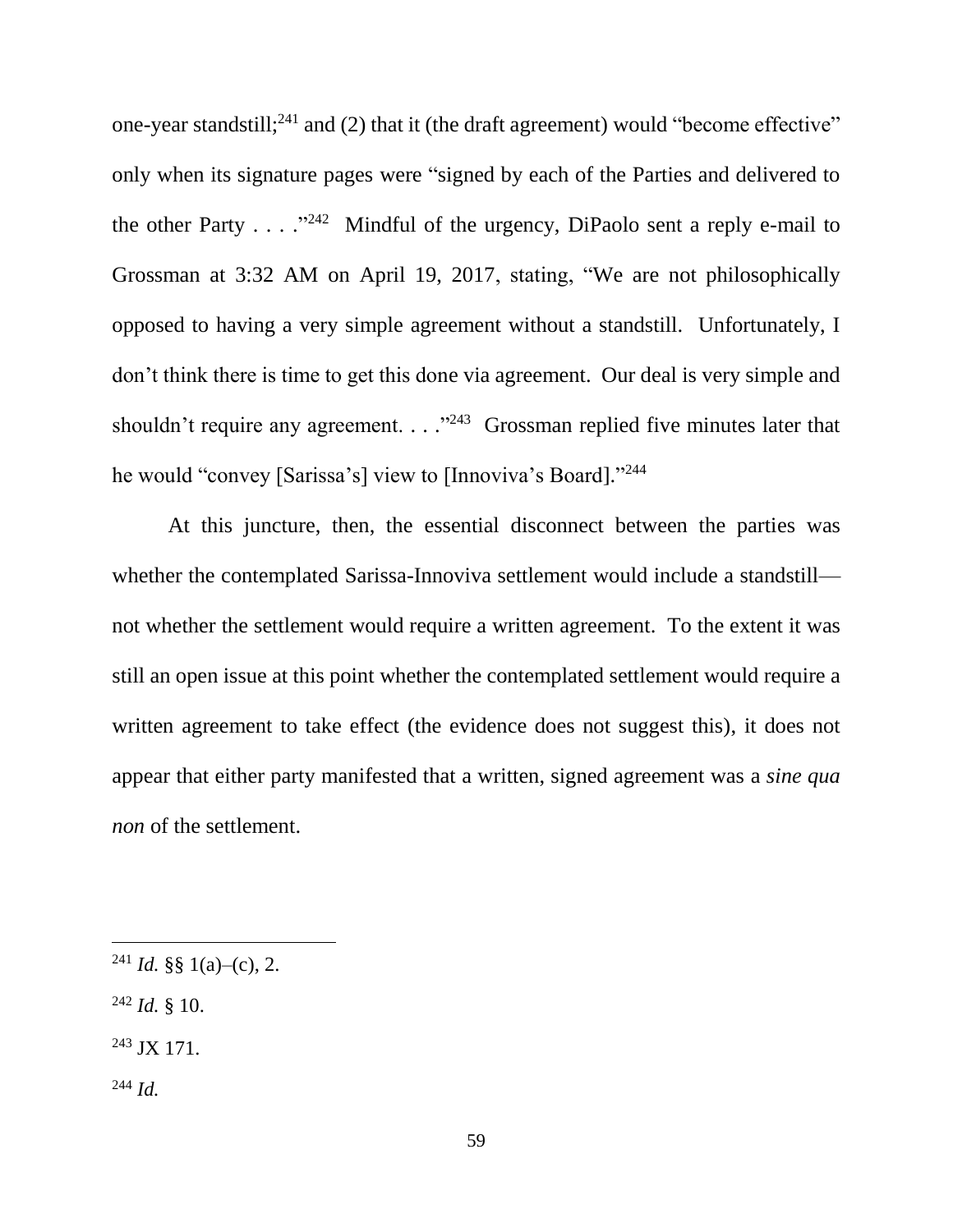As of the morning of April 19, Innoviva continued to insist on a standstill.<sup>245</sup> And Sarissa, in turn, continued to reject a standstill.<sup>246</sup> The parties thus remained at an impasse. Innoviva's position changed, however, once Innoviva's Board learned that Vanguard would be voting for Sarissa's director nominees.<sup>247</sup> Having lost Vanguard's vote, Innoviva's Board expected that it would lose BlackRock's vote as well, making it highly likely that "at least two" of Sarissa's three candidates would be elected to the Board in place of two of Innoviva's nominees.<sup>248</sup>

From its perspective, the Board was on the brink of an electoral shellacking when it met at 1:30 PM the afternoon of April 19. During that meeting, the Board determined (1) that Innoviva would settle with Sarissa without a standstill; (2) that, as part of that settlement, Innoviva would expand its Board from seven to nine members and appoint two of Sarissa's nominees to Innoviva's expanded Board as directors; *and* (3) that the settlement would require Sarissa to include a conciliatory quote about Innoviva in the joint press release announcing the settlement.<sup>249</sup> Tyree

<sup>245</sup> *See, e.g.*, JX 189 (April 19 Minutes: Morning-Afternoon) at 3–5.

<sup>246</sup> *Id.* at 5; JX 421 (Tyree Dep.) at 56:7–57:23; TT 41:22–42:16 (Denner).

<sup>247</sup> *See, e.g.*, JX 189 (April 19 Minutes: Morning-Afternoon) at 5–8; JX 421 (Tyree Dep.) at 64:1–9.

<sup>&</sup>lt;sup>248</sup> JX 189 (April 19 Minutes: Morning-Afternoon) at 5; JX 421 (Tyree Dep.) at 61:16– 62:11.

<sup>249</sup> JX 421 (Tyree Dep.) at 64:1–9; *see* JX 189 (April 19 Minutes: Morning-Afternoon) at 7–8.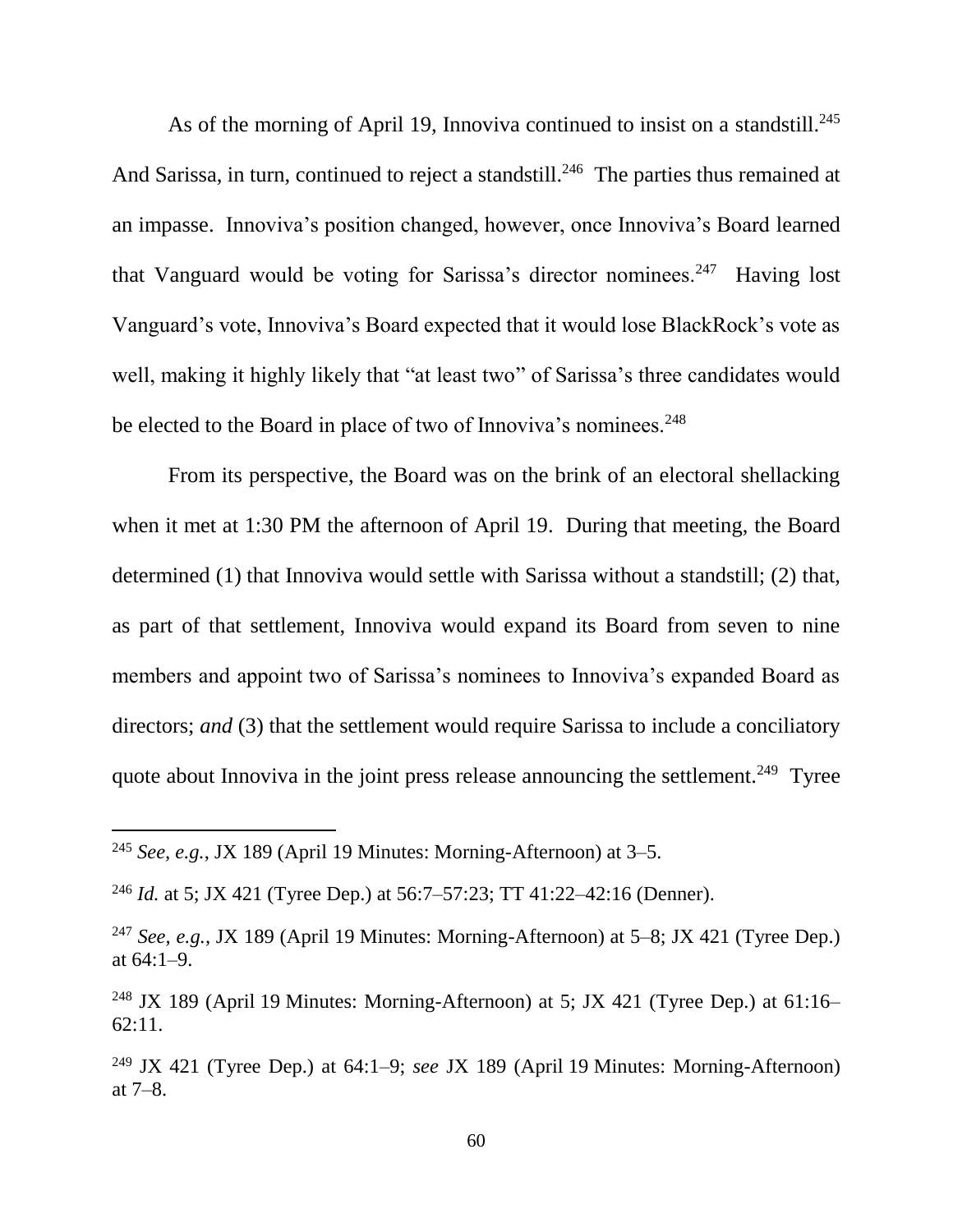was authorized to convey the foregoing settlement terms to Denner and "to negotiate to see if a [Sarissa-Innoviva] settlement agreement [on those terms] . . . could be reached."<sup>250</sup>

Shortly thereafter, at 2:02 PM, Grossman (at the Board's direction) emailed DiPaolo a short draft settlement agreement and press release.<sup>251</sup> The draft agreement captured the terms just authorized by the Board along with additional details that had been agreed to early on in the parties' negotiations.<sup>252</sup> Significantly, unlike the April 18 draft agreement, this draft agreement *did not* provide that it would "become effective" only when its signature pages were "signed by each of the Parties and delivered to the other Party  $\dots$  ."<sup>253</sup>

At approximately 2:30 PM, Tyree placed the key phone call to Denner.<sup>254</sup> When the two connected, Tyree conveyed Innoviva's revised settlement proposal, which matched the terms he had been authorized to offer by the Board.<sup>255</sup> These terms, in essence, matched the terms Sarissa had been asking for since at least the

 $250$  JX 189 (April 19 Minutes: Morning-Afternoon) at 8.

 $251$  JX 245.

<sup>252</sup> JX 245 at 2–3; *see* JX 164 (April 18 Skadden Draft Agreement) §§ 1(a)–(c); JX 149 (April 18 Sarissa Settlement Proposal E-Mail).

<sup>253</sup> *Compare* JX 164 (April 18 Skadden Draft Agreement) § 10, *with* JX 245 at 2–4.

<sup>254</sup> TT 43:18–44:5 (Denner); JX 421 (Tyree Dep.) at 69:12–24; *see also* Tyree Aff. ¶ 6.

<sup>255</sup> JX 421 (Tyree Dep.) at 69:16–19; TT 43:18–44:20 (Denner).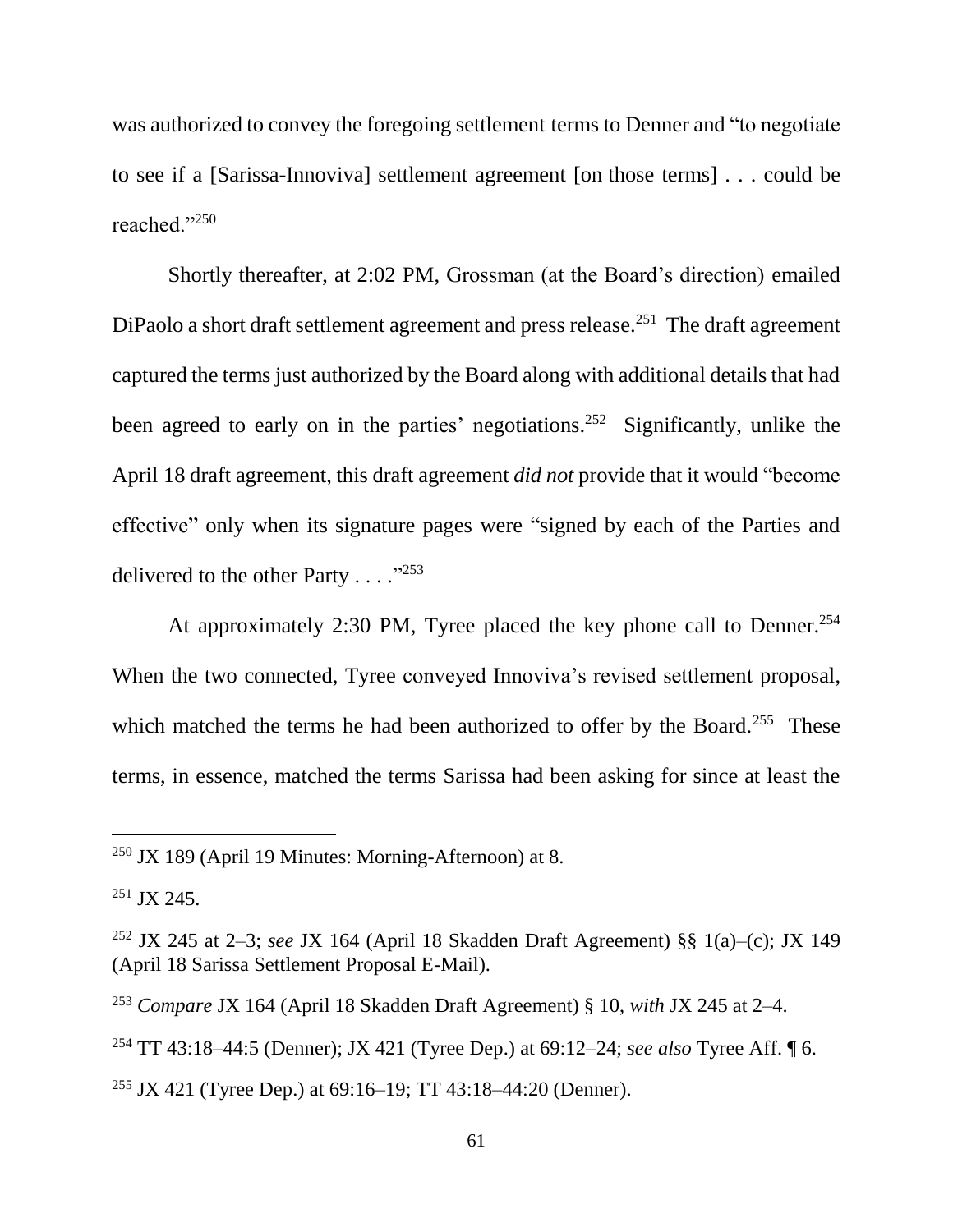night before. Not surprisingly, then, Denner promptly accepted Innoviva's proposal on behalf of Sarissa without reservation, thereby resolving the last open item between the parties (the standstill).<sup>256</sup> Accordingly, at the conclusion of the 2:30 PM Call, Denner and Tyree confirmed that they "had a deal" and that they would leave it to others on their respective teams to prepare the "paperwork . . . to get it done."<sup>257</sup> Neither Tyree nor Denner indicated, however, that the settlement was contingent upon the execution of a written agreement or the finalization of the joint press release.<sup>258</sup> Nor did Tyree indicate that the agreed-upon deal was contingent upon

<sup>&</sup>lt;sup>256</sup> JX 421 (Tyree Dep.) at  $69:16-24$ ; TT 44:6-20 (Denner). Insofar as Denner believed that Sarissa did not agree to a conciliatory joint press release as a "term" of the Sarissa-Innoviva settlement, *see* TT 77:18–78:5 (Denner), Denner's subjective belief in this regard is of no legal import. "Under Delaware law, 'overt manifestation of assent—not subjective intent—controls the formation of a contract.'" *Black Horse Capital, LP v. Xstelos Hldgs., Inc.*, 2014 WL 5025926, at \*12 (Del. Ch. Sept. 30, 2014) (citation omitted). Thus, the relevant inquiry is what a reasonable negotiator in Tyree's position would have understood Denner (and Sarissa) to have agreed to. *See Leeds*, 521 A.2d at 1097. In this regard, I note that Tyree—the model of a reasonable negotiator—understood that Denner (and Sarissa) had agreed that Sarissa would include a conciliatory quote about Innoviva in the joint press release announcing the settlement. *See* JX 421 (Tyree Dep.) at 83:3–9 ("Q: And is it fair to say you believe that you and [Denner] agreed to all of the high level necessary terms? A: Yes."), 85:10–13 ("I had reached agreement with Alex Denner on the large, important terms that were important to me as a director representing the Board."); TT 46:20–47:4 (Denner) ("Q: But you understood that there would be a press release; right? A: Yes. Q: And you understood that it would be conciliatory? A: Obviously, yeah. Q: And you assumed that Mr. Tyree assumed the same thing; right? A: Yes.").

<sup>&</sup>lt;sup>257</sup> JX 421 (Tyree Dep.) at  $69:21$ ; TT 46:6–8 (Denner) (to the same effect).

<sup>258</sup> *See* JX 421 (Tyree Dep.) at 82:20–83:5; JX 398 (Denner Aff.) ¶ 5.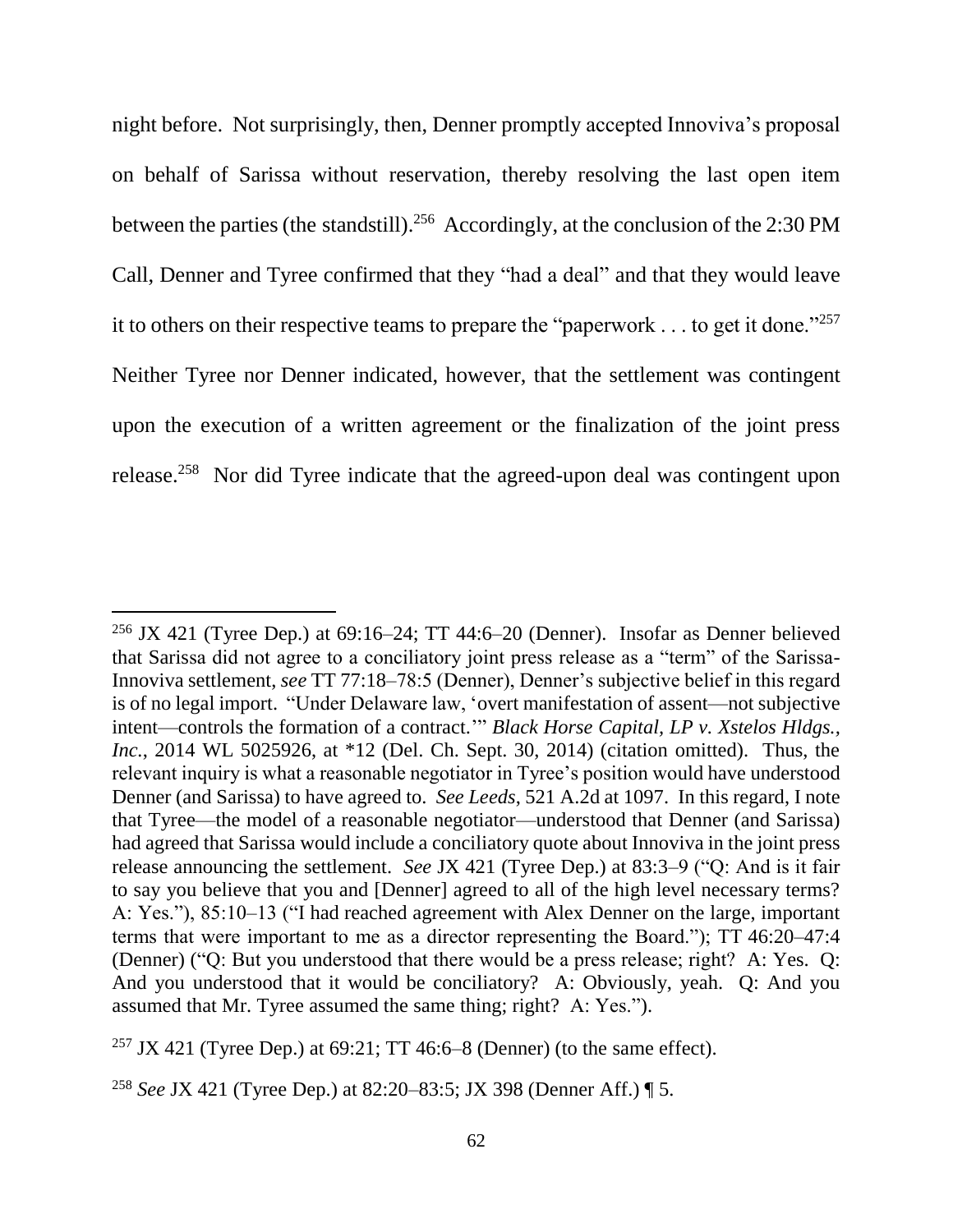further approval by Innoviva's Board.<sup>259</sup> Indeed, at this juncture, the overriding objective—for both parties—was to get the deal done.

Insofar as the parties might have understood that the agreement reached by Denner (for Sarissa) and Tyree (for Innoviva) "should be formally drawn up and [executed]," the evidence makes clear that parties did not *positively agree* that such agreement "should not be binding until so reduced to writing and formally executed."<sup>260</sup> Here, the manifestations of assent made by Denner and Tyree, respectively, during their 2:30 PM Call were "in themselves sufficient to conclude a[n] [oral] contract" between Sarissa and Innoviva.<sup>261</sup>

Following the 2:30 PM Call, the parties' attorneys set about memorializing their settlement agreement in writing. Thus, the parties' attorneys revised Grossman's 2:02 PM draft letter agreement to (1) state that the letter's purpose was "to confirm our agreement";  $^{262}$  and (2) "move the concept of issuing the agreed-upon

<sup>259</sup> *See* JX 421 (Tyree Dep.) at 69:12–70:7, 82:20–83:5, 89:17–18; TT 45:16–22, 57:24– 58:19 (Denner); JX 398 (Denner Aff.) ¶ 5.

<sup>260</sup> *Whittington*, 2013 WL 1821615, at \*3. *See also Loppert*, 865 A.2d at 1288 ("'the fact that the parties [to an oral agreement] manifest an intention to prepare and adopt a written memorial' will not prevent contract formation if the evidence reveals '[m]anifestations of assent that are in themselves sufficient to conclude a contract.'") (quoting Restatement Contracts § 27).

<sup>261</sup> *Loppert*, 865 A.2d at 1288.

<sup>262</sup> JX 269 at 9 (Skadden Version of Letter Agreement (Clean), as of 4:14 PM on April 19, 2017).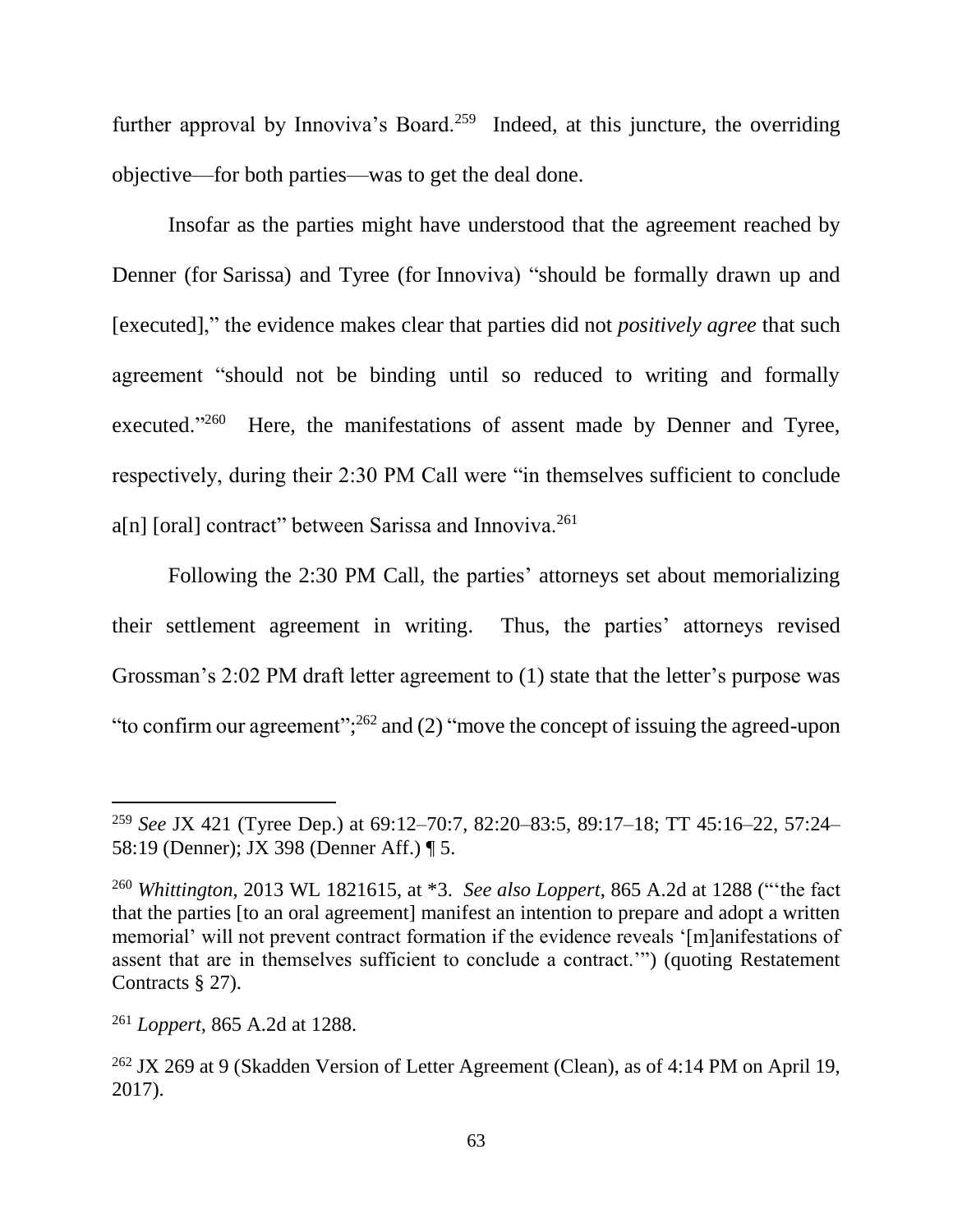press release from a condition precedent to a covenant . . . ."<sup>263</sup> Such revisions reflect the attorneys' shared understanding that Sarissa and Innoviva had already reached a deal.<sup>264</sup> By 4:30 PM, the parties' attorneys had finalized the language of a confirmatory letter agreement. 265

Thereafter, at 4:42 PM, DiPaolo emailed Grossman with Sarissa's comments on Innoviva's draft press release.<sup>266</sup> If BlackRock's vote for the Board's nominees had not come in when it did (at 4:43 PM), Sarissa and Innoviva undoubtedly would have finalized the joint press release language, as well.<sup>267</sup> After learning of

<sup>266</sup> JX 278.

<sup>263</sup> TT 300:16–18 (Grossman). This distinction between "condition precedent" and "covenant" is significant, as is Innoviva's assent to revise the letter agreement to make the press release a "covenant" rather than a "condition precedent" of the settlement. The press release as a "condition precedent" would allow Innoviva to walk away from the settlement if Sarissa failed to perform; the press release as "covenant" would allow Innoviva to sue for breach of contract if Sarissa failed to perform. *See* TT 301:4–15 (Grossman) (characterizing a "condition precedent" as event that must occur before a deal can "come into effect," and a "covenant" as "an agreement to do something"). Non-performance of the "covenant," however, would not provide a basis for Innoviva to walk away from the deal (unless, of course, Sarissa committed a material breach of the press release term after the parties engaged in good faith negotiations of the press release language). *See* TT 301:1– 15 (Grossman*); BioLife Sols., Inc. v. Endocare, Inc.*, 838 A.2d 268, 278 (Del. Ch. 2003).

<sup>264</sup> *Cf. Trexler v. Billingsley*, 166 A.3d 101 (Del. 2017) (TABLE) ("The parties' actions following the deal are also informative" in determining whether they mutual assented to be bound.).

<sup>265</sup> *See* JX 274 (e-mail chain between DiPaolo and Innoviva's legal team, timestamped as of 4:29 PM on April 19, 2017).

<sup>267</sup> Innoviva's rejection of Sarissa's comments on the 2:02 PM draft press release does not allow Innoviva to escape its contractual obligations. I do not doubt that Innoviva found Sarissa's comments on the draft press release irksome. *See* TT 162:15–164:4 (Friedman);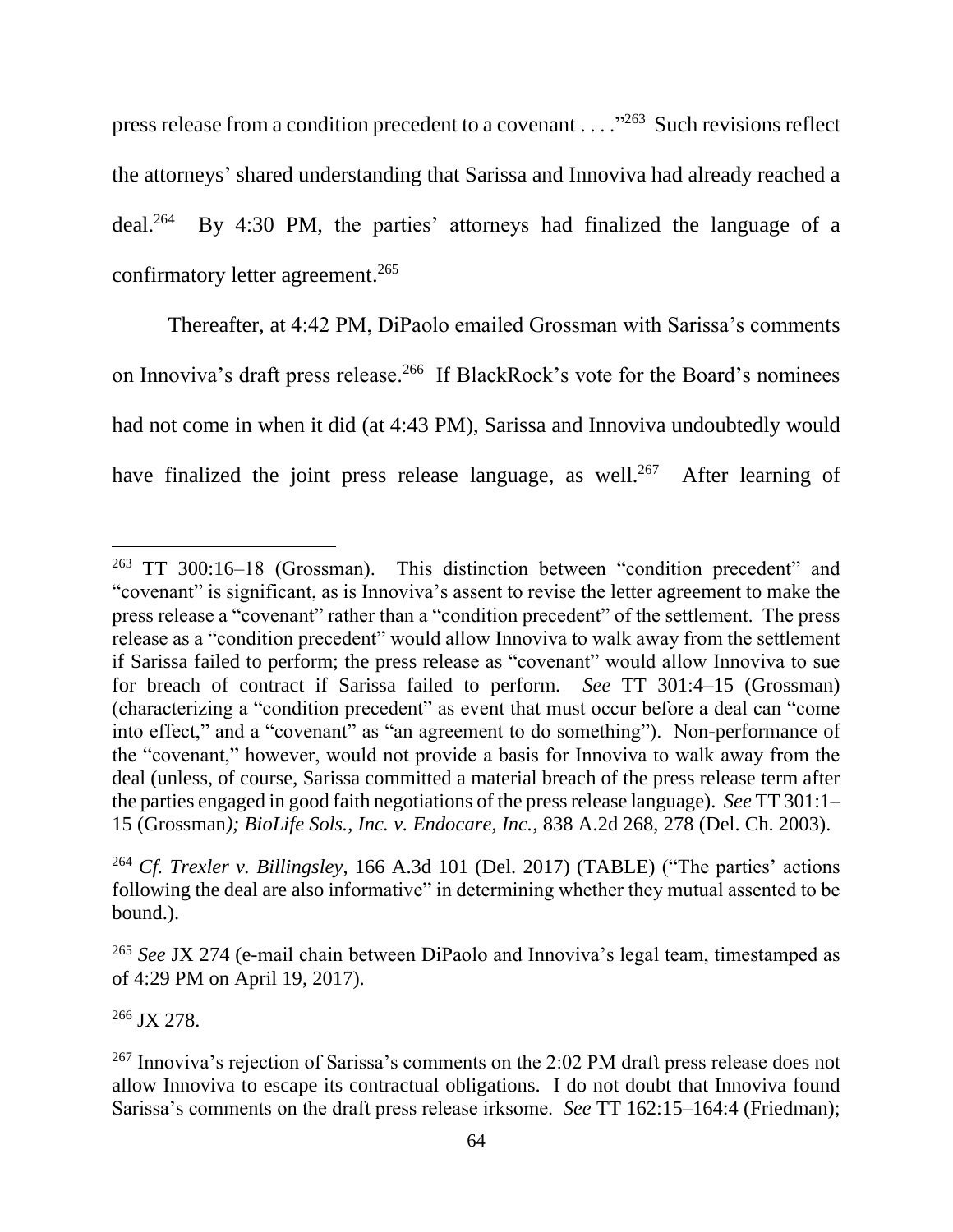BlackRock's vote, however, Innoviva abruptly terminated all settlement-related communications with Sarissa.<sup>268</sup>

The foregoing narrative, fully supported by the preponderance of the evidence in the trial record, compels the conclusion that Sarissa carried its burden to prove that the parties entered a binding contract during the 2:30 PM Call comprised of the following terms (the "Sarissa-Innoviva Settlement Agreement"):

1. Innoviva was required to expand its Board from seven members to nine and add any two of Sarissa's three nominees to the Board as directors, without requiring a standstill;<sup>269</sup>

TT 204:6–205:9 (Aguiar). Nevertheless, Innoviva was contractually obligated to make a good faith effort to finalize the language of the parties' press release as a "covenant" of the deal. *See Titan Inv. Fund II, LP v. Freedom Mortg. Corp.*, 2012 WL 1415461, at \*10 (Del. Super. Ct. Mar. 27, 2012) ("In every contractual relationship there is an obligation for the parties to act with good faith towards accomplishing the terms of their agreement."), *aff'd in relevant part*, 58 A.3d 984 (Del. 2012) (TABLE) ("[T]he Superior Court correctly determined that [the cross-appellant] breached the [parties' agreement] . . . by ceasing to continue negotiations with [the cross-appellee] in good faith."). It failed to do so. *See, e.g.*, JX 278 (email from DiPaolo to Grossman, sent on April 19, 2017 at 4:42 PM, attaching Sarissa's comments on Innoviva's draft press release (JX 245 at 8)); TT 106:20–22 (DiPaolo) ("Now, did you ever receive any comments from Innoviva or their counsel on [Sarissa's 4:42 PM] markup [of Innoviva's draft press release]?" A: I did not.").

<sup>268</sup> *See, e.g.*, TT 281:6–13 (Grossman) (acknowledging that Grossman "decided to kind of stop communicating with Sarissa after th[e] BlackRock vote came in" at 4:43 PM, and stating that Innoviva's Board "ultimately decided to instruct [him] to terminate the discussions [he was] having" with Sarissa).

<sup>269</sup> *See* JX 421 (Tyree Dep.) at 69:16–24; TT 44:6–20 (Denner).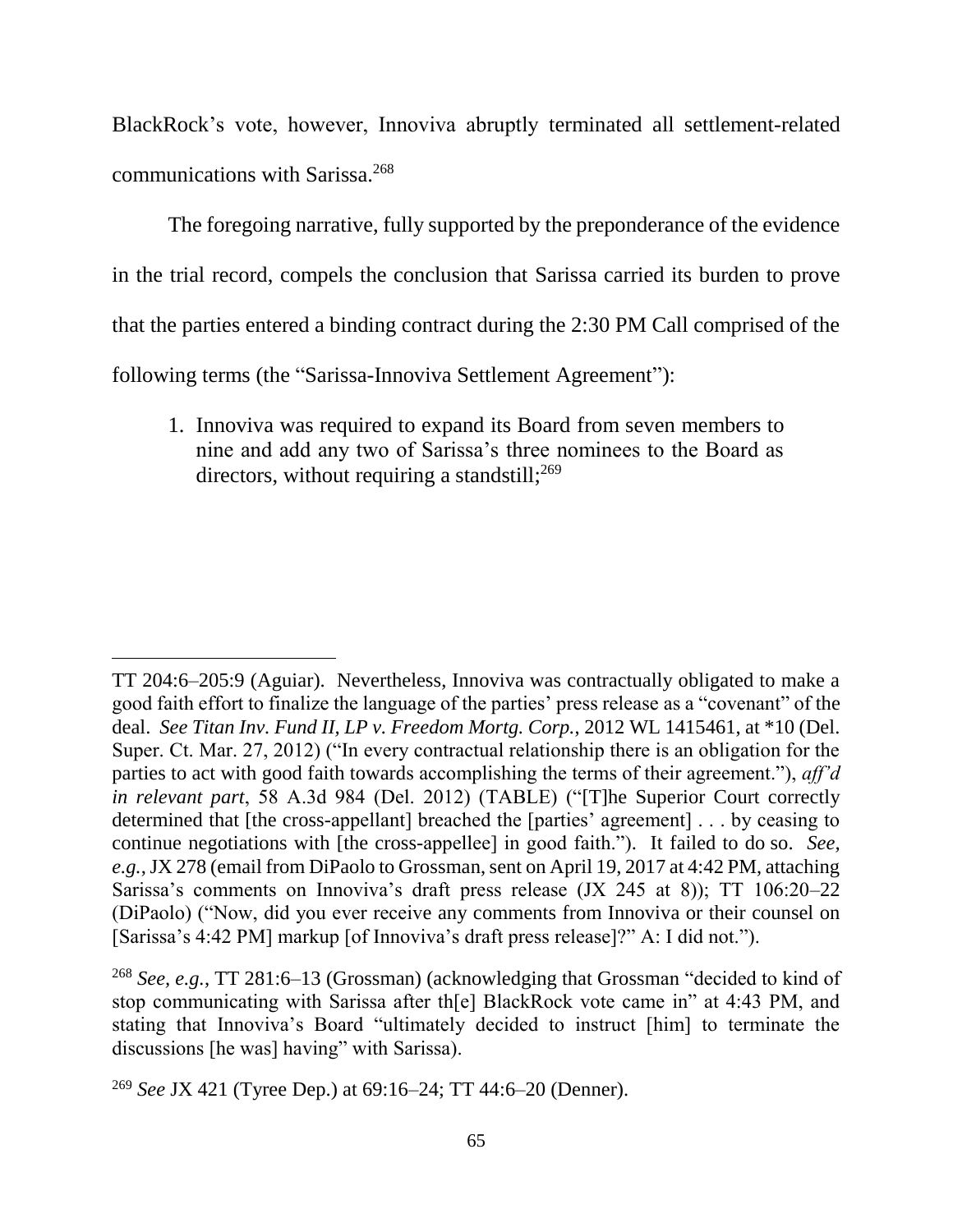- 2. Sarissa was required to terminate its proxy contest, withdraw its nomination notice and dismiss its pending books-and-records action against Innoviva;<sup>270</sup>
- 3. Sarissa and Innoviva were required to issue a mutually conciliatory joint press release announcing the settlement;<sup>271</sup> *and*

 $270$  Sarissa had already agreed to terminate its proxy contest and dismiss its Section 220 case if the parties reached a settlement on Sarissa's board nominees. *See, e.g.*, JX 149 (April 18 Sarissa Settlement Proposal E-Mail) ("Sarissa would agree to withdraw its nomination notice and not nominate anyone at the [2017 Innoviva Annual Meeting] . . . [and] would also agree to drop its 220 request."); JX 421 (Tyree Dep.) at 53:20–22; TT 37:7–38:6 (Denner). The only material open issue between the parties, as stated, was the standstill agreement (and perhaps the press release). Thus, Tyree reasonably understood that there was no need to revisit closed issues during the 2:30 PM Call. *See, e.g.*, JX 421 (Tyree Dep.) at 39:21–40:5, 45:3–18, 70:3–7.

<sup>271</sup> *See, e.g.*, JX 421 (Tyree Dep.) at 53:18–22, 69:12–24, 83:3–9; TT 38:18–24 (Denner). In this regard, I note that, ordinarily, the Court would hesitate to specifically enforce a contract requiring the parties to issue a "mutually conciliatory" joint press release. Absent some objective indication of the meaning that a reasonable negotiator in the place of the parties would have attached to that concept, the Court would lack a sound basis to determine whether a particular press release was, in fact, mutually conciliatory in the relevant sense. *See Centreville Veterinary Hosp. v. Butler-Baird*, 2007 WL 1965538, at \*8 (Del. Ch. July 6, 2007) ("'[A]n agreement to agree in the future *without any reasonably objective controlling standards* is unenforceable.'") (emphasis supplied) (citation omitted). Here, however, there exists an objective reference point for what a reasonable negotiator in the place of Sarissa and Innoviva, respectively, would have understood to constitute a mutually conciliatory press release; namely, the draft press release that Innoviva's counsel sent to Sarissa's counsel at 2:02 PM on April 19, 2017. JX 245 at 8. Sarissa, for its part, has indicated that it is (and would have been) willing to accept the language of that press release. D.I. 129 at 43:1–2 (stating that Sarissa is "quite willing to take the language from Innoviva's first draft [of the press release]"); *id.* at 53:4 (stating that Sarissa will "take the first press release['s] language"); TT 54:1–5 (Denner) ("Q: And, frankly, if [Innoviva had] come back to [Sarissa] and said, 'We're not going to make any changes [to the 2:02 PM draft press release], it's the quote [Innoviva] gave [Sarissa] or nothing,' what would [Sarissa] have done? A: [Sarissa] still would have done it."). I am satisfied that these circumstances allow for specific performance of the press release element of the parties' agreement (fully appreciating that changed circumstances (*e.g.*, this litigation) will likely require some further edits to what is delivered to the press should the parties determine that a press release is still appropriate).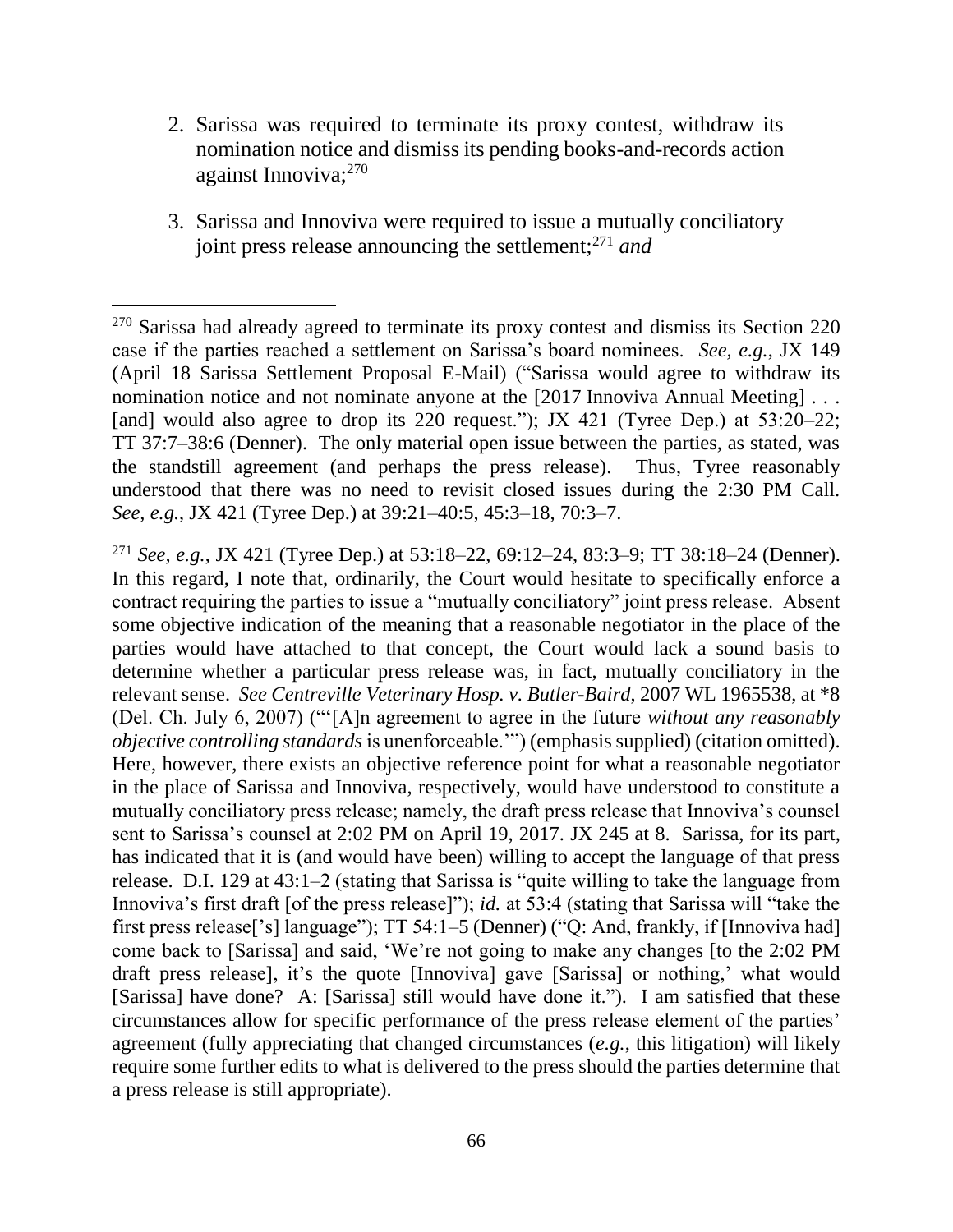4. Innoviva was required to issue new proxy materials with Sarissa's nominees on the Board's slate of nominees prior to Innoviva's 2017 Annual Meeting, and—if necessary—to adjourn the Annual Meeting (for no more than thirty days) to enable the preparation and issuance of those new materials.<sup>272</sup>

## **C. Specific Enforcement of the Sarissa-Innoviva Settlement Agreement is Warranted.**

"Specific performance is an equitable remedy designed to protect a party's expectations under a contract by compelling the other party to perform its agreed upon obligation."<sup>273</sup> Specific performance is not granted as a matter of right "and its appropriateness rests in the sound discretion of the court."<sup>274</sup> A party seeking specific performance must prove by clear and convincing evidence (1) the existence of a valid, enforceable contract; (2) the "essential elements" of that contract; and (3) the absence of an adequate legal remedy.<sup>275</sup> The party seeking relief must also

<sup>&</sup>lt;sup>272</sup> Given the evidence of the parties' negotiations and correspondence prior to Denner and Tyree's 2:30 PM Call on April 19, a reasonable negotiator in Denner's position would have understood that Innoviva agreed to take such actions. *See, e.g.*, JX 149 (April 18 Sarissa Settlement Proposal Email); JX 164 (April 18 Skadden Draft Agreement). Here again, I appreciate that changed circumstances may render this settlement term no longer feasible or practicable.

<sup>273</sup> *W. Willow-Bay Court, LLC v. Robino-Bay Court Plaza, LLC*, 2007 WL 3317551, at \*12 (Del. Ch. Nov. 2, 2007), *aff'd*, 985 A.2d 391 (Del. 2009).

<sup>274</sup> *W. Willow-Bay Court*, 2007 WL 3317551, at \*13.

<sup>275</sup> *See, e.g.*, *Osborn*, 991 A.2d at 1158; *Deene v. Peterman*, 2007 WL 2162570, at \*5 (Del. Ch. July 12, 2007).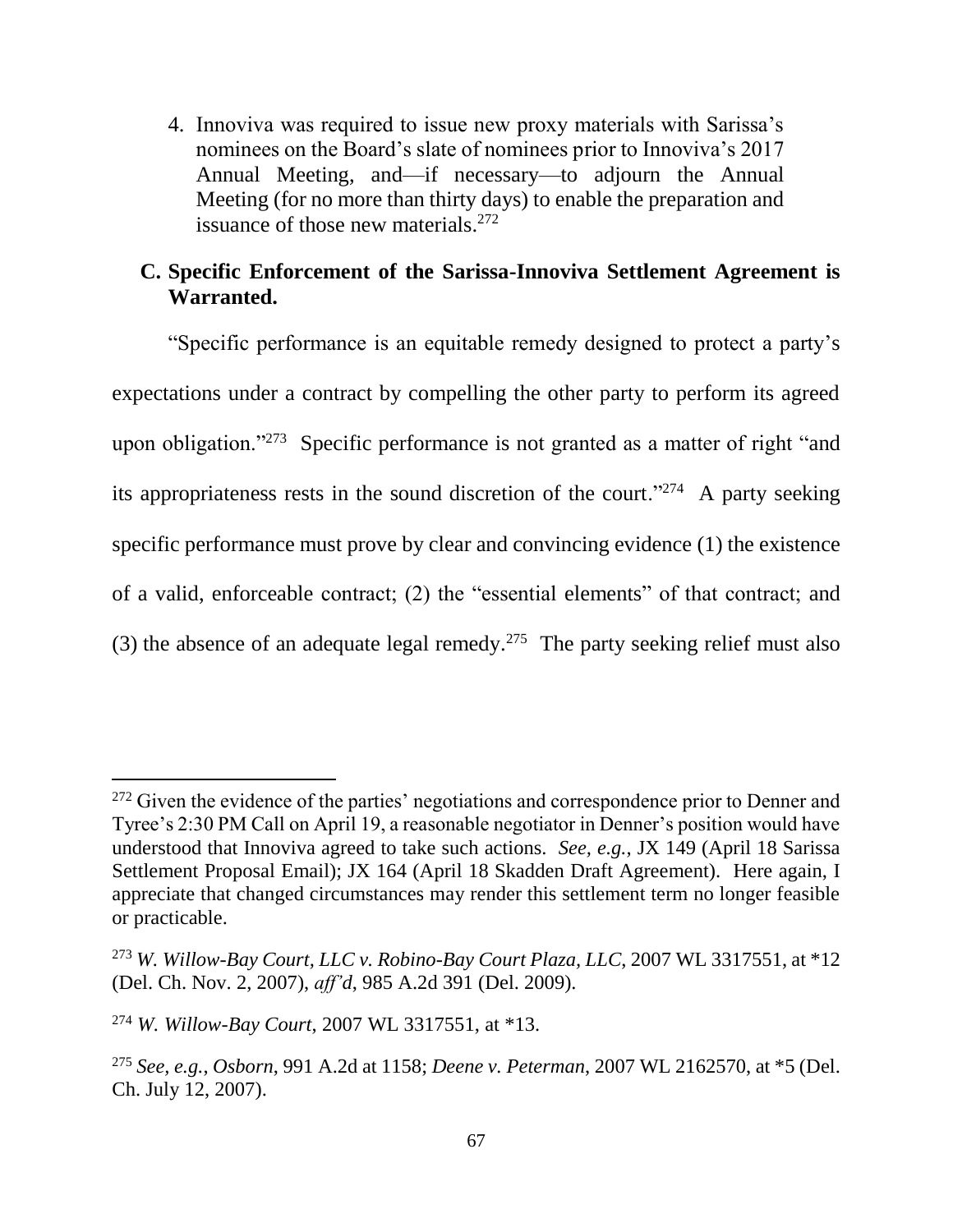establish that it is "ready, willing and able to perform"<sup>276</sup> its contractual obligations, and that the "the 'balance of the equities' . . . favor[s] granting specific performance."<sup>277</sup>

Here, Sarissa has established by clear and convincing evidence the predicates for specific enforcement of the Sarissa-Innoviva Settlement Agreement. *First*, as discussed at length above, that Agreement is a valid, binding contract. *Second*, as discussed above, the essential elements of that contract are "clear and definite."<sup>278</sup> *Third*, Sarissa is without an adequate legal remedy, as no sum of money damages would fully compensate Sarissa for its loss of the opportunity to secure representation on Innoviva's Board.<sup>279</sup> Fourth, it is clear that Sarissa was ready, able and willing to perform its obligations under the Sarissa-Innoviva Settlement Agreement on April 19, 2017. Indeed, after the 2:30 PM Call on April 19, Denner immediately instructed Sarissa's team (and its proxy solicitor) to stop soliciting

<sup>276</sup> *Osborn*, 991 A.2d at 1158.

<sup>277</sup> *W. Willow-Bay Court*, 2007 WL 3317551, at \*13.

<sup>278</sup> *M. F. v. F.*, 172 A.2d 274, 276 (Del. Ch. 1961) ("[A] party seeking specific performance must rest [its] case on an agreement which is clear and definite and in which there is no need for the Court to be asked to supply essential contractual elements[.]") (citation omitted).

<sup>279</sup> *See Collins v. Am. Int'l Gp., Inc*., 1998 WL 227889, at \*6 (Del. Ch. Apr. 29, 1998) ("The remedy of specific performance . . . 'is designed to take care of situations where the assessment of money damages is impracticable or somehow fails to do justice.'" (citation omitted)), *aff'd sub nom., Am. Int'l Gp. v. Collins*, 719 A.2d 947 (Del. 1998).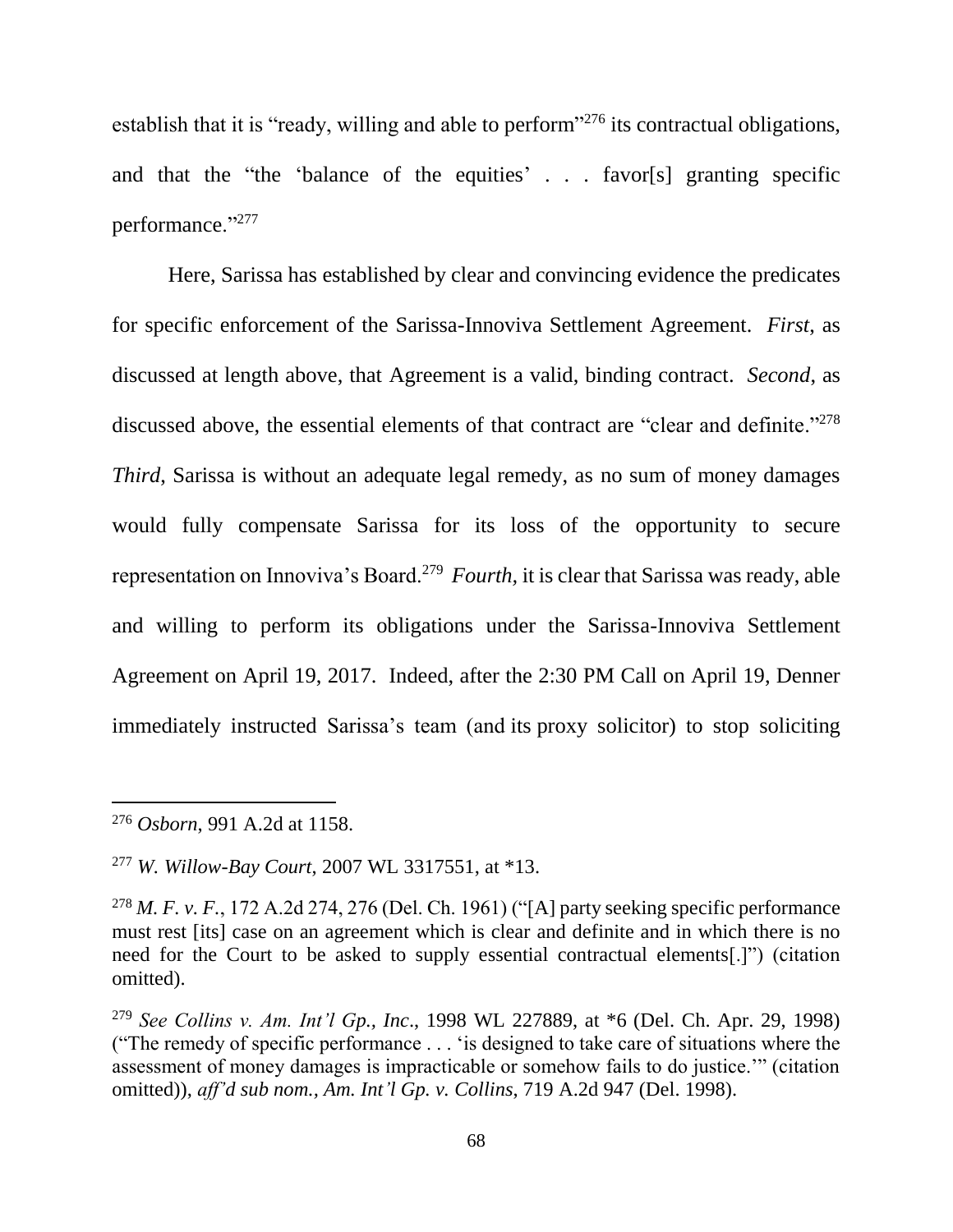proxies "[b]ecause [Sarissa and Innoviva] have a deal"<sup>280</sup> and told DiPaolo to work with Innoviva's counsel to finalize the relevant documents (including the press release).<sup>281</sup> And the record reflects that DiPaolo did just that.<sup>282</sup> In addition, Sarissa, through its counsel, has manifested that it remains ready, willing and able to perform its obligations under the Sarissa-Innoviva Settlement Agreement going forward.<sup>283</sup>

*Finally*, the "balance of equities . . . favor[s] granting specific performance" here.<sup>284</sup> When Innoviva's Board met on April 19 from 1:30 PM to 1:47 PM, the Board expected that BlackRock would vote for "at least two of" Sarissa's director nominees, such that "at least two" of Sarissa's nominees would be elected to the Board to replace two incumbent directors.<sup>285</sup> At this juncture, the Board determined that it would be in the best interests of Innoviva's stockholders for Innoviva to settle with Sarissa on the terms that Denner (for Sarissa) and Tyree (for Innoviva)

<sup>280</sup> TT 48:3 (Denner).

<sup>281</sup> TT 47:19–48:3 (Denner).

<sup>282</sup> *See* TT 96:21–97:2, 98:3–99:10 (DiPaolo); TT 271:18–272:24, 297:15–300:22 (Grossman); JX 412 (Grossman Dep.) at 106:21–107:23; JX 255; JX 269; JX 274; JX 278.

<sup>283</sup> *See* D.I. 101 at 36:11–37:1; D.I. 129 at 43:1–2; 53:4.

<sup>284</sup> *W. Willow-Bay Court*, 2007 WL 3317551, at \*13.

 $285$  JX 189 (April 19 Minutes: Morning-Afternoon) at 5.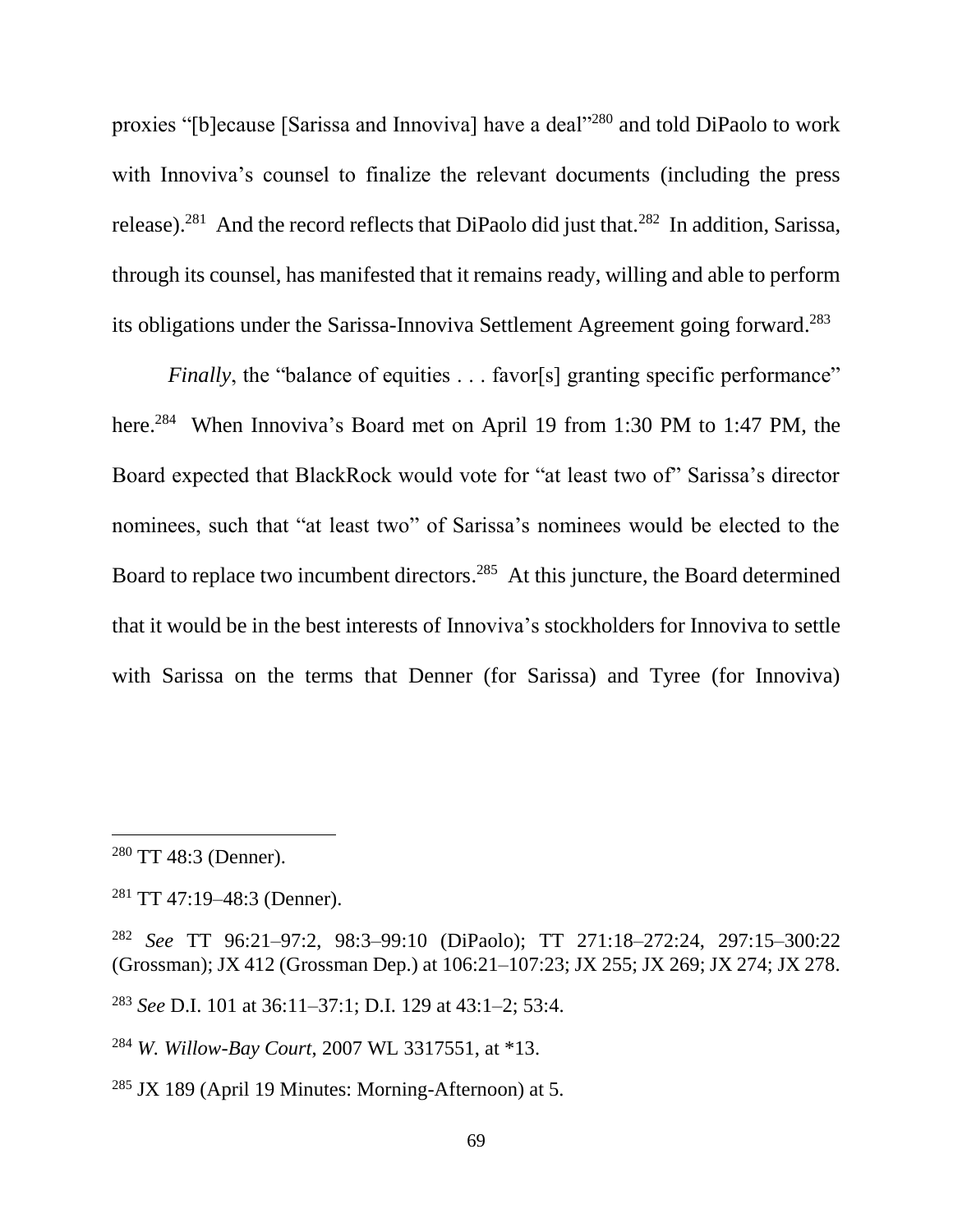ultimately agreed to during their 2:30 PM Call.<sup>286</sup> It then directed Tyree to get the deal done.

"Equity regards that as done which in good conscience ought to be done." $287$ Innoviva's opportunistic maneuvers to escape its contractual obligations offend basic notions of equity. The only person acting with "good conscience" within Innoviva as relates to Sarissa was Tyree, and he was so offended by the manner in which the Board conducted its business that he resigned his position as vice chairman.

Given that the Sarissa-Innoviva Settlement Agreement was (and is) a valid, binding contract between Sarissa and Innoviva, Innoviva was not entitled to abandon that Agreement merely on account of BlackRock's vote.<sup>288</sup> With all of this said, on the scale that balances the equities here, Innoviva has nothing but misguided opportunism to place in its weighing pan.<sup>289</sup> The balance of equities clearly favors

<sup>286</sup> *See id.* at 5–8.

<sup>287</sup> *Monroe Park v. Metro. Life Ins. Co.*, 457 A.2d 734, 737 (Del. 1983).

<sup>&</sup>lt;sup>288</sup> *Trexler*, 166 A.3d 101 (TABLE) (While a party may come to "regret<sup>[]</sup> [its] decision to settle, 'our law does not relieve [it] of the burden of [that] decision[] simply because of [its] after-the-fact regrets. To do so would greatly undermine the utility of contracts . . . .'") (citation omitted). Moreover, allowing Innoviva to abandon that Agreement would "frustrate the important goal of committing to writing already-agreed-to settlements*.*" *In re Lehman Bros. Hldgs. Inc.*, 2017 WL 3278933, at \*2 (S.D.N.Y. Aug. 2, 2017).

<sup>289</sup> *See, e.g.*, *Reid v. Spazio*, 970 A.2d 176, 183 (Del. 2009) ("A court of equity moves upon considerations of conscience, good faith, and reasonable diligence.").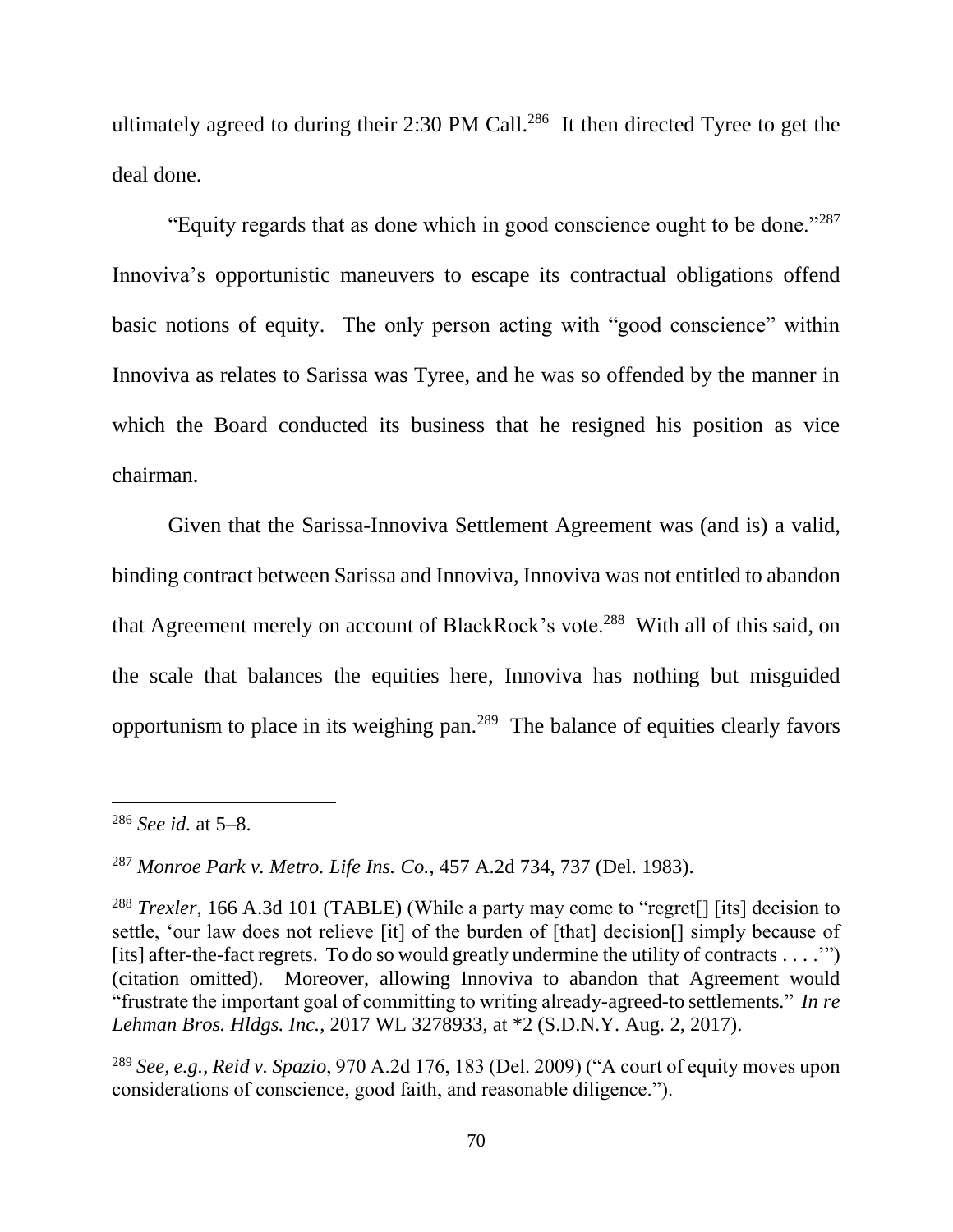Sarissa and, by extension, supports granting specific performance of the Sarissa-Innoviva Settlement Agreement.

Sarissa has established the predicates for specific performance. Accordingly, that is the remedy that must be granted to address Innoviva's breach of the Sarissa-Innoviva Settlement Agreement.

#### **III. CONCLUSION**

In an article for the Financial Times, investment banker and commentator, Frank Partnoy, writes that, in the spirit of deliberative decision-making:

[W]e should generally delay the moment of decision until the last possible instant. If we have an hour, we should wait 59 minutes before responding. If we have a year, we should wait 364 days. Even if we have just half a second, we should wait as long as we can.<sup>290</sup>

Here, with the clock ticking, Innoviva waited to solve its impending electoral drubbing until the last possible moment, just before the votes were to be counted. When it sensed that a loss would be announced at any moment, it did what it thought it had to do to manage the risk and keep its incumbents on the Board—it deliberately struck a deal with Sarissa at the 59<sup>th</sup> minute. Its efforts to walk away from that deal, after discovering that the risk it thought it perceived was not real, will not be countenanced.

<sup>290</sup> Frank Partnoy, *Waiting Game: What Tennis Teaches Us*, Fin. Times, June 22, 2012, https://www.ft.com/content/4551e9ee-b9fd-11e1-937b-00144feabdc0 (last visited Dec. 6, 2017).